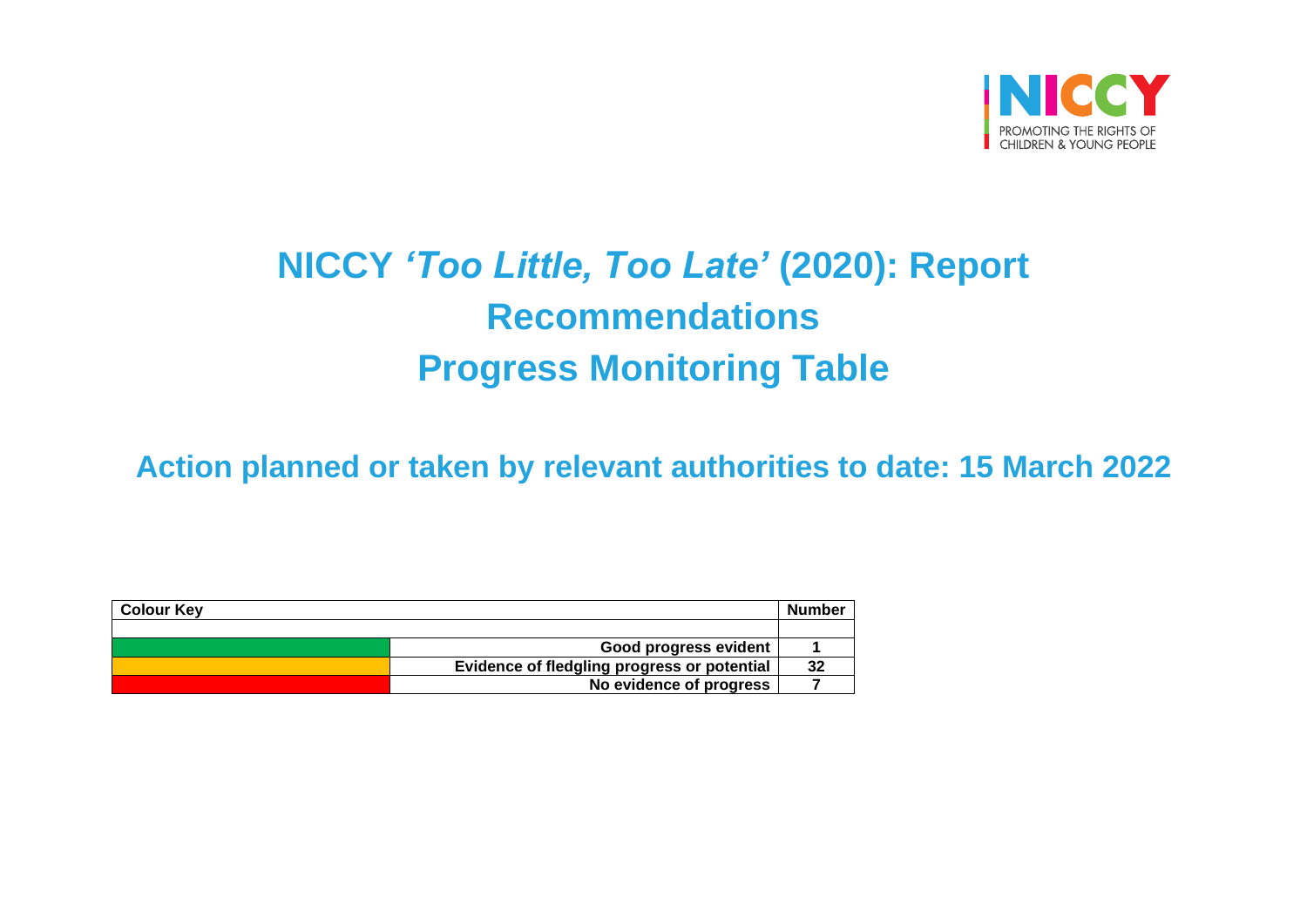|                                                                                                                                                                                                                                                                                                                                                                      | <b>PROGRESS AGAINST RECOMMENDATIONS TABLE</b>                                                                                                                                                                                                                                                                                                                                                                                                                                                                                                                                                                                                                                                                                                                                                                                  |                                                                                                                                                                                                                                                                                                                                                                                                                                                |
|----------------------------------------------------------------------------------------------------------------------------------------------------------------------------------------------------------------------------------------------------------------------------------------------------------------------------------------------------------------------|--------------------------------------------------------------------------------------------------------------------------------------------------------------------------------------------------------------------------------------------------------------------------------------------------------------------------------------------------------------------------------------------------------------------------------------------------------------------------------------------------------------------------------------------------------------------------------------------------------------------------------------------------------------------------------------------------------------------------------------------------------------------------------------------------------------------------------|------------------------------------------------------------------------------------------------------------------------------------------------------------------------------------------------------------------------------------------------------------------------------------------------------------------------------------------------------------------------------------------------------------------------------------------------|
| (Recommendations $1 - 8$ )                                                                                                                                                                                                                                                                                                                                           | <b>Accessibility, Availability and Effectiveness of Statutory Supports and Services</b>                                                                                                                                                                                                                                                                                                                                                                                                                                                                                                                                                                                                                                                                                                                                        |                                                                                                                                                                                                                                                                                                                                                                                                                                                |
| <b>Stage 2 services.</b>                                                                                                                                                                                                                                                                                                                                             | NB: Stage 3 services will be replaced by Stage 2 when the new SEN Framework is<br>commenced. Nonetheless, the recommendations below are still applicable. When the new<br>SEN Framework is implemented, the below recommendations will remain relevant to                                                                                                                                                                                                                                                                                                                                                                                                                                                                                                                                                                      |                                                                                                                                                                                                                                                                                                                                                                                                                                                |
| <b>Recommendation</b>                                                                                                                                                                                                                                                                                                                                                | Relevant Authorities' Input - Action taken or planned                                                                                                                                                                                                                                                                                                                                                                                                                                                                                                                                                                                                                                                                                                                                                                          | <b>NICCY Response</b>                                                                                                                                                                                                                                                                                                                                                                                                                          |
| 1. The EA must conduct a<br>systematic review of all<br>supports and services for<br>children with SEN. This should<br>include:<br>a. a review of the<br>accessibility and<br>availability of services,<br>the extent to which they<br>are appropriately<br>resourced, evaluated,<br>and founded on<br>evidence-based<br>practice; and<br>b. a review of the gaps in | In mid-2020, the decision was taken to formally initiate<br>the scoping phase of a SEND Strategic Development<br>Programme (SEND SDP) which will include a systematic<br>review of all supports and services for children with SEN<br>across 13 specific projects over the 2021/22 & 2022/23<br>academic years, reviewing all issues relating to current<br>service delivery models.<br>□ In October 2020, a cross-sectoral Programme Board<br>was established chaired by the EA's Chief Executive as<br>the programme's Senior Responsible Owner, including<br>senior representation from DE, DoH and NICCY. A<br>temporary programme scoping team was established<br>within the EA. A stakeholder Programme Reference<br>Group was also established, including wider<br>representation from across the education, health and | <b>NICCY welcomes the SEND SDP</b><br>process and diligence taken with<br>regards to implementation. We<br>note that the following four projects<br>are currently underway:<br>Implementation of the SEND<br>Act (NI) 2016<br><b>SEN Area Planning</b><br><b>Frameworks</b><br><b>SEN Placement Project</b><br><b>Statutory Assessment</b><br><b>Improvement Project</b><br>A further nine projects will be<br>implemented over the next 18-24 |
| services, including the                                                                                                                                                                                                                                                                                                                                              | social care and community and voluntary sectors.                                                                                                                                                                                                                                                                                                                                                                                                                                                                                                                                                                                                                                                                                                                                                                               |                                                                                                                                                                                                                                                                                                                                                                                                                                                |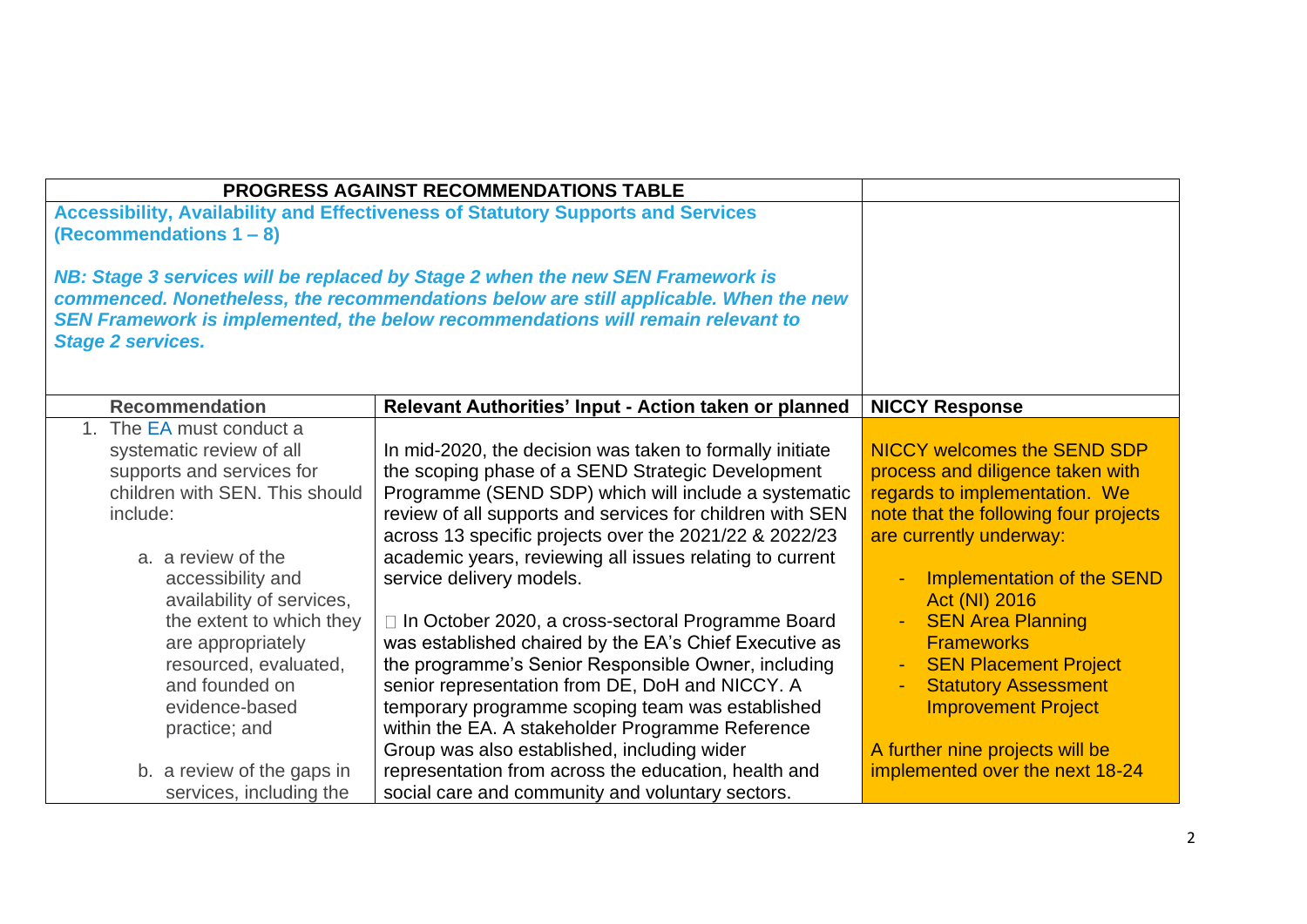| lack of numeracy<br>support services for<br>children and young<br>people with dyscalculia.                                                                                                                                                                                                               | □ From March 2021 to June 2021 a wide-ranging<br>stakeholder engagement programme was completed to<br>help shape the SEND SDP planning process.<br>□ The SEND SDP will draw together and co-ordinate the<br>SEND development work which was already underway<br>across various agencies and will also deliver a range of<br>new projects to address additional SEND priorities<br>(including those specified in NICCY's TLTL report).<br>$\Box$ Before the programme can move into full<br>implementation, additional resource must be secured. As<br>such an outline business case was developed and<br>submitted to DE in November 2021. The OBC includes<br>a project proposal which will consider numeracy support<br>in other jurisdictions and how an equivalent NI approach<br>could be built into an integrated SEN pupil support<br>service model | months, subject to available<br>resources.<br><b>NICCY</b> notes that additional<br>resource must be secured before<br>the programme can move into full<br>implementation and request an<br>update on outcome of the outline<br>business case, submitted in<br>November 2021, as soon as a<br>decision has been made.                         |
|----------------------------------------------------------------------------------------------------------------------------------------------------------------------------------------------------------------------------------------------------------------------------------------------------------|------------------------------------------------------------------------------------------------------------------------------------------------------------------------------------------------------------------------------------------------------------------------------------------------------------------------------------------------------------------------------------------------------------------------------------------------------------------------------------------------------------------------------------------------------------------------------------------------------------------------------------------------------------------------------------------------------------------------------------------------------------------------------------------------------------------------------------------------------------|-----------------------------------------------------------------------------------------------------------------------------------------------------------------------------------------------------------------------------------------------------------------------------------------------------------------------------------------------|
| 2. The EA should review and<br>make explicit the criteria to<br>access Stage 3 services and<br>take all necessary measures<br>to ensure that access to<br>services is always allocated on<br>the basis of need. This should<br>involve:<br>a. the development of a<br>comprehensive<br>awareness raising | An Integrated Model for CYPS Pupil Support Service is<br>proposed as part of the SEND SDP project. A detailed<br>project specification for the project has been included in<br>the overall SEND SDP OBC and provides:<br>□ An overview across all current Stage 3 services;<br>A baselining of current capacity and demand;<br>□ An analysis of current delivery models and associated<br>management information, considering the<br>interdependencies between services;                                                                                                                                                                                                                                                                                                                                                                                   | <b>NICCY welcomes this project</b><br>which will review the current form,<br>function and resourcing of EA's<br><b>SEND Pupil Support Services,</b><br>including referral pathways,<br>eligibility frameworks, and which<br>aims to determine whether a more<br>integrated model could be more<br>effective, efficient and child-<br>centred. |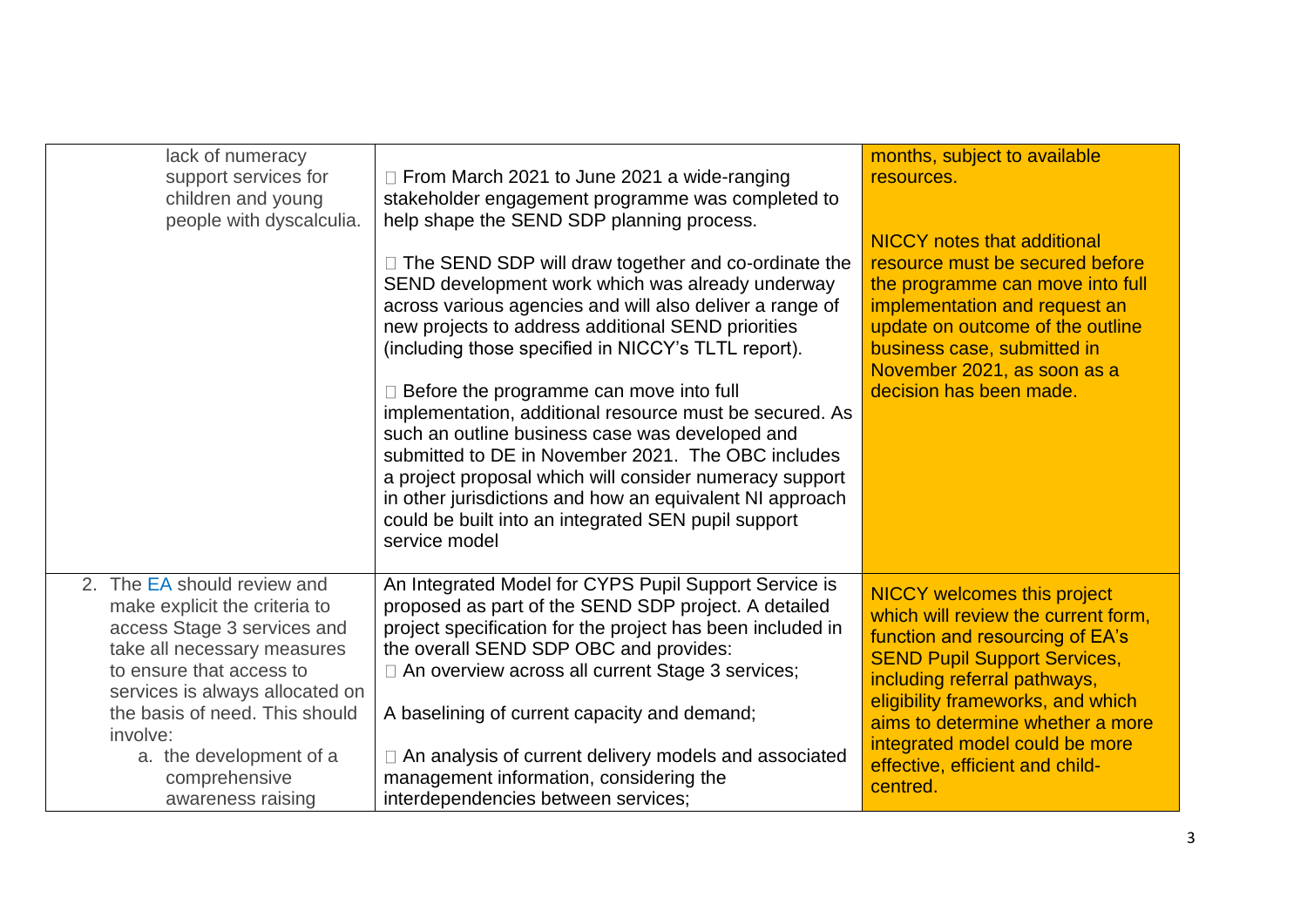|  | programme for schools,<br>EPs and other health |                                                                                                         | However, we are very disappointed<br>that this project, which was due to |
|--|------------------------------------------------|---------------------------------------------------------------------------------------------------------|--------------------------------------------------------------------------|
|  | and education                                  | □ The aim of stakeholder engagement across spring                                                       | be initiated in November 2021, has                                       |
|  | professionals, to ensure                       | 2021 was to articulate the rationale and basis of the                                                   | not yet commenced and request an                                         |
|  | that all relevant                              | programme; to determine if, from a stakeholder                                                          | update on revised timeframes when                                        |
|  | stakeholders are aware                         | perspective the strategic issues identified are correct; to                                             | available.                                                               |
|  | of the referral criteria for                   | consider the appropriateness of the proposed approach                                                   |                                                                          |
|  | each service;                                  | to potential specific projects; to review the proposed                                                  |                                                                          |
|  | b. the involvement of                          | sequencing of projects and whether the appropriate                                                      | NICCY welcomes the completion of                                         |
|  | relevant stakeholders                          | barriers and risks have been considered and addressed.                                                  | data discovery processes across all                                      |
|  | and service users in                           |                                                                                                         | of EA's SEND Pupil Support                                               |
|  | service reviews; and                           | □ Stakeholders (including children and young people                                                     | Services and the initial data                                            |
|  | c. openness, transparency                      | with SEN, their parents/carers, school leaders, education                                               | improvement roadmaps currently                                           |
|  | and the use of co-                             | partners including voluntary and community and EA                                                       | being developed, as part of                                              |
|  | design processes in the                        | staff), were asked to consider the most urgent priorities                                               | preparatory work across SEND<br><b>Pupil Support Services.</b>           |
|  | restructuring and<br>redevelopment of Stage    | for change and identify the type of additional projects<br>that will be required to address the various |                                                                          |
|  | 3 services.                                    | recommendations for change and deliver the desired                                                      |                                                                          |
|  |                                                | programme outcomes;                                                                                     |                                                                          |
|  |                                                |                                                                                                         | Given the timeframe involved in                                          |
|  |                                                | □ Stakeholders were also asked to consider how longer-                                                  | the implementation of this project,                                      |
|  |                                                | term engagement and co-design could best be                                                             | <b>NICCY strongly recommends that</b>                                    |
|  |                                                | approached as individual SEND SDP projects are rolled                                                   | specific measures are taken in the                                       |
|  |                                                | out over the next 18-24 months, subject to the                                                          | interim period, as a matter of<br>urgency, to ensure that Stage 3        |
|  |                                                | programme being appropriately resourced.                                                                | services are allocated on the basis                                      |
|  |                                                |                                                                                                         | of need.                                                                 |
|  |                                                | The SEND SDP already has a standing stakeholder                                                         |                                                                          |
|  |                                                | Programme Reference Group (PRG) which has advised                                                       | We welcome that the project                                              |
|  |                                                | the programme and OBC development process to date.                                                      | includes the identification and                                          |
|  |                                                | When programme funding is secured the PRG will be                                                       | implementation of a range of                                             |
|  |                                                | expanded to include a Practitioner Forum and the overall                                                | immediate actions to address                                             |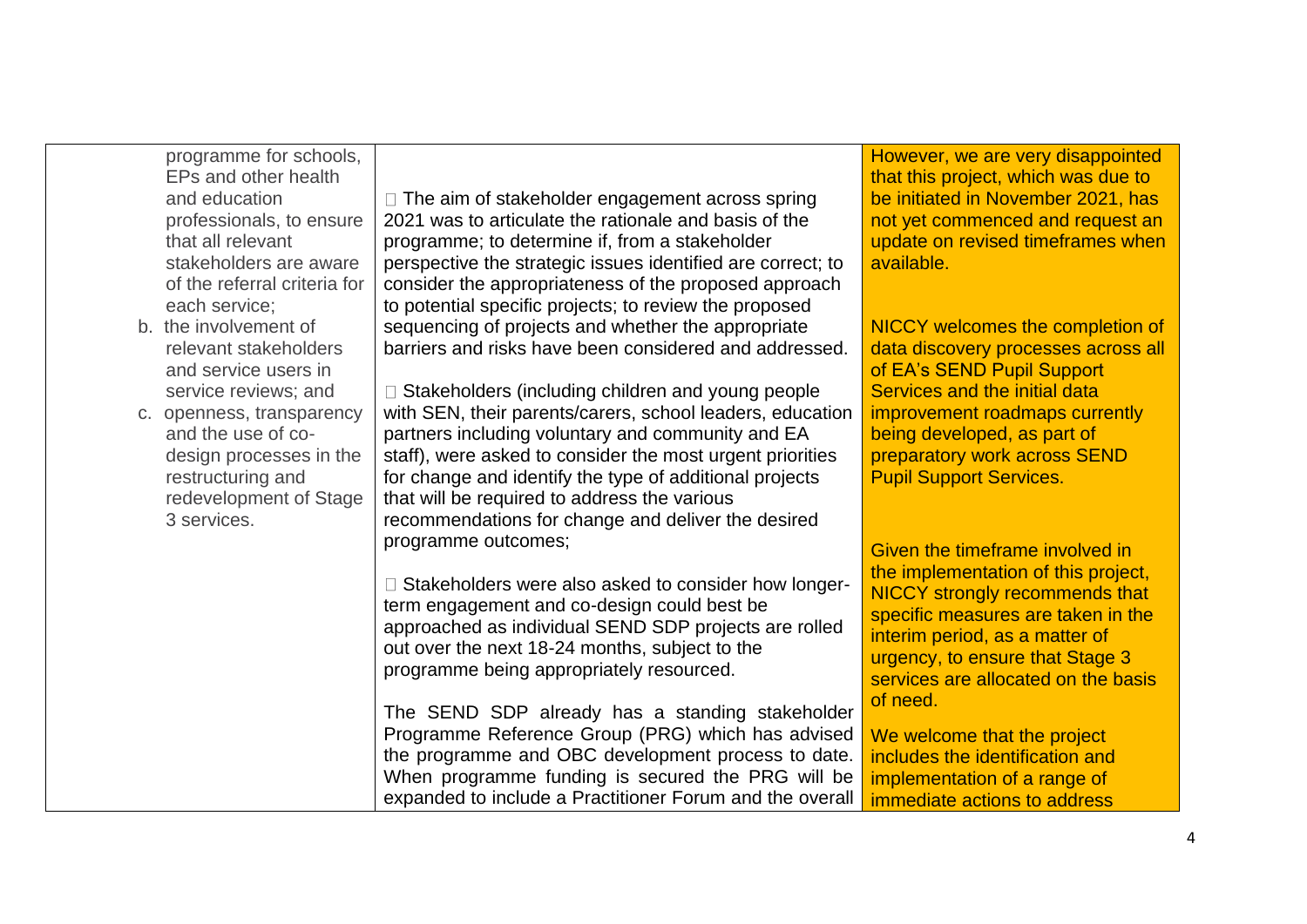| PRG will continue to guide programme implementation. At<br>project level, individual stakeholder/user forums will also<br>be established to advise their delivery, including the<br>projects which focus on the review and reform of Stage 3<br>services.                       | pressures within existing service.<br>We note that work on these<br>actions will not be commenced<br>until funding has been secured to<br>allow project initiation and the<br>recruitment of a dedicated project<br>team. |
|---------------------------------------------------------------------------------------------------------------------------------------------------------------------------------------------------------------------------------------------------------------------------------|---------------------------------------------------------------------------------------------------------------------------------------------------------------------------------------------------------------------------|
| EA SEN pupil support services have also published<br>details regarding their individual service areas on the<br>public facing EA website. <sup>12</sup>                                                                                                                         | NICCY considers the completion of<br>the stakeholder engagement                                                                                                                                                           |
| Service specific SEND Plans are also nearing<br>completion and will be made publicly available via EA<br>website. SEND Plans will clearly detail service type,<br>offer, access criteria etc.                                                                                   | process in spring 2021 as a<br>positive development and would<br>welcome the opportunity to review<br>findings of this engagement<br>process.                                                                             |
| Information regarding EA SEND Services has also been<br>shared with education settings at awareness raising<br>events held with principals, staff and governors.<br>EA awaits full commencement orders from DE relating to<br>the SEND Act (NI) 2016. On receipt of the orders, | We note that EA SEND Services<br>have published details regarding<br>their individual service areas on<br>the public facing EA website.<br>Please clarify, as per our                                                     |
| consultation would follow and publication of resulting<br>arrangements to schools should be scheduled for<br>2022/23 academic year.                                                                                                                                             | recommendation, where details of<br>explicit criteria to access these<br>services can be found.                                                                                                                           |

<sup>1</sup> [Pupil Support Services | Education Authority Northern Ireland \(eani.org.uk\)](https://www.eani.org.uk/services/pupil-support-services) 2 [Services | Education Authority Northern Ireland \(eani.org.uk\)](https://www.eani.org.uk/services)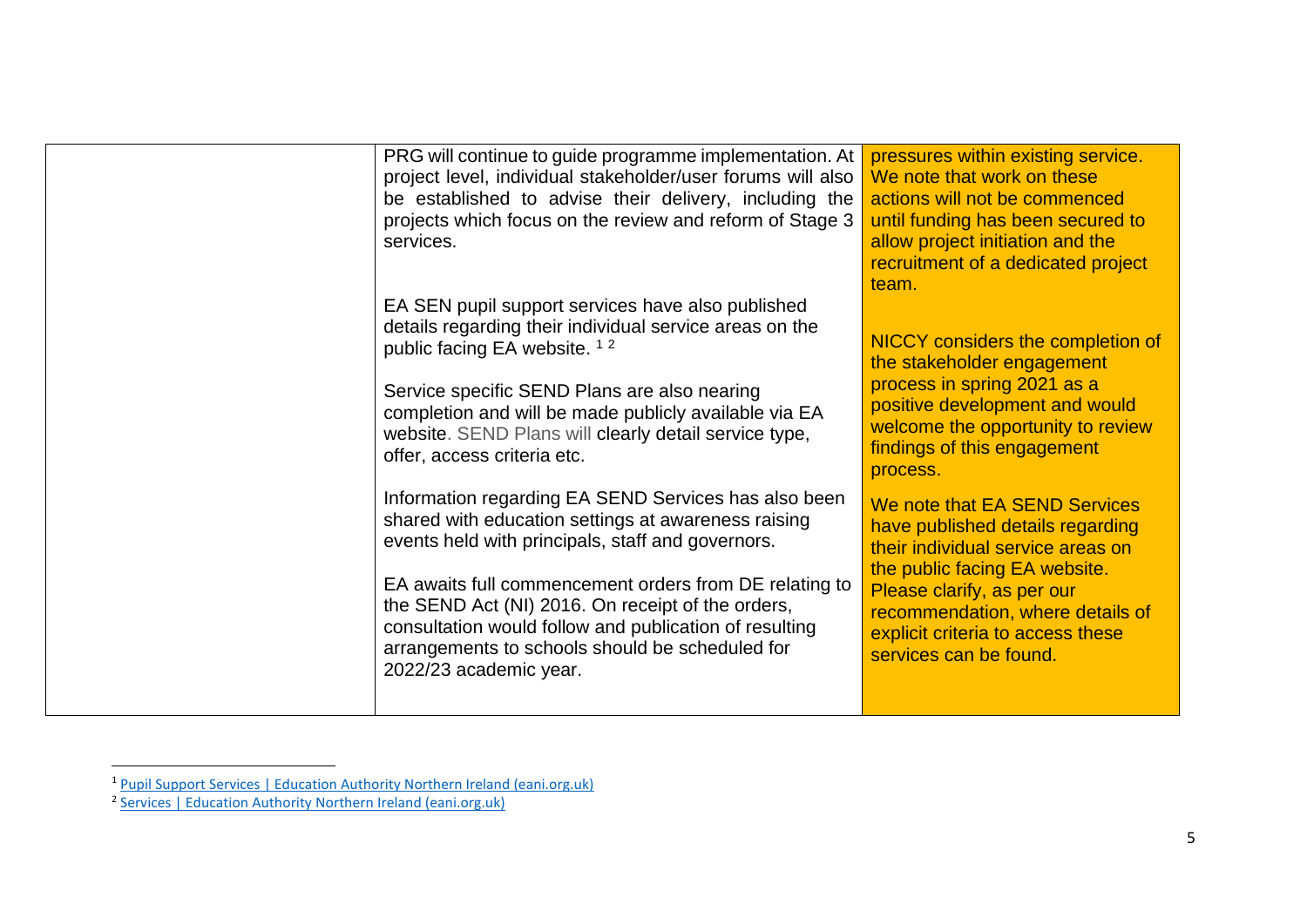|                                                               |                                                                                                                        | We note that EA awaits full<br>commencement orders from DE<br>relating to the SEND Act (NI) 2016<br>prior to consultation and<br>subsequent publication of resulting<br>arrangements to schools which<br>should be scheduled for 2022/23.<br>We consider it vital that this is<br>achieved to avoid unnecessary<br>delay in accessing services by<br>those who need them. |
|---------------------------------------------------------------|------------------------------------------------------------------------------------------------------------------------|---------------------------------------------------------------------------------------------------------------------------------------------------------------------------------------------------------------------------------------------------------------------------------------------------------------------------------------------------------------------------|
| 3. Comprehensive Stage 3 pupil<br>support services must be    | DE and EA fully accepted all of the recommendations<br>made in the NICCY report and those made in the other            | <b>NICCY welcomes that this</b><br>recommendation will be addressed                                                                                                                                                                                                                                                                                                       |
| made available. Information<br>on referral pathways, criteria | reports <sup>3</sup> (more than 150 recommendations in total). All<br>those recommendations are being addressed by the | by three separate SDP projects.                                                                                                                                                                                                                                                                                                                                           |
| for access, waiting times,                                    | SEND SDP.                                                                                                              | As stated above at recommendation                                                                                                                                                                                                                                                                                                                                         |
| expected outcomes and                                         |                                                                                                                        | 2, the review of EA's Stage 3 Pupil                                                                                                                                                                                                                                                                                                                                       |
| processes for monitoring and                                  | 1. The development of an integrated SEN pupil support                                                                  | Support services will include the                                                                                                                                                                                                                                                                                                                                         |
| evaluation must be transparent<br>and publicly available.     | service model which would span:<br>$\Box$ Autism Advisory and Intervention Service (AAIS);                             | identification and implementation of<br>a range of immediate actions to                                                                                                                                                                                                                                                                                                   |
|                                                               | Language and Communication Service (LCS);                                                                              | address pressures within existing                                                                                                                                                                                                                                                                                                                                         |
|                                                               | □ Sensory Service (SS);                                                                                                | service models. Work on these                                                                                                                                                                                                                                                                                                                                             |
|                                                               | $\Box$ Literacy Service (LS);                                                                                          | actions will not be commenced until                                                                                                                                                                                                                                                                                                                                       |
|                                                               | □ SEN Inclusion Service (SENIS);                                                                                       | funding has been secured to allow                                                                                                                                                                                                                                                                                                                                         |
|                                                               | Behavioural Support and Provisions Service (BSPS).                                                                     |                                                                                                                                                                                                                                                                                                                                                                           |

<sup>&</sup>lt;sup>3</sup> Including NIAO 2017 (https://www.niauditoffice.gov.uk/publications/special-educational-needs), NIAO 2020 (https://www.niauditoffice.gov.uk/publications/impact-review-specialeducational-needs) and PAC 2021 (http://www.niassembly.gov.uk/globalassets/documents/committees/2017-2022/pac/reports/special-educational-needs/report-on-impact-review-onspecial-educational-needs.pdf).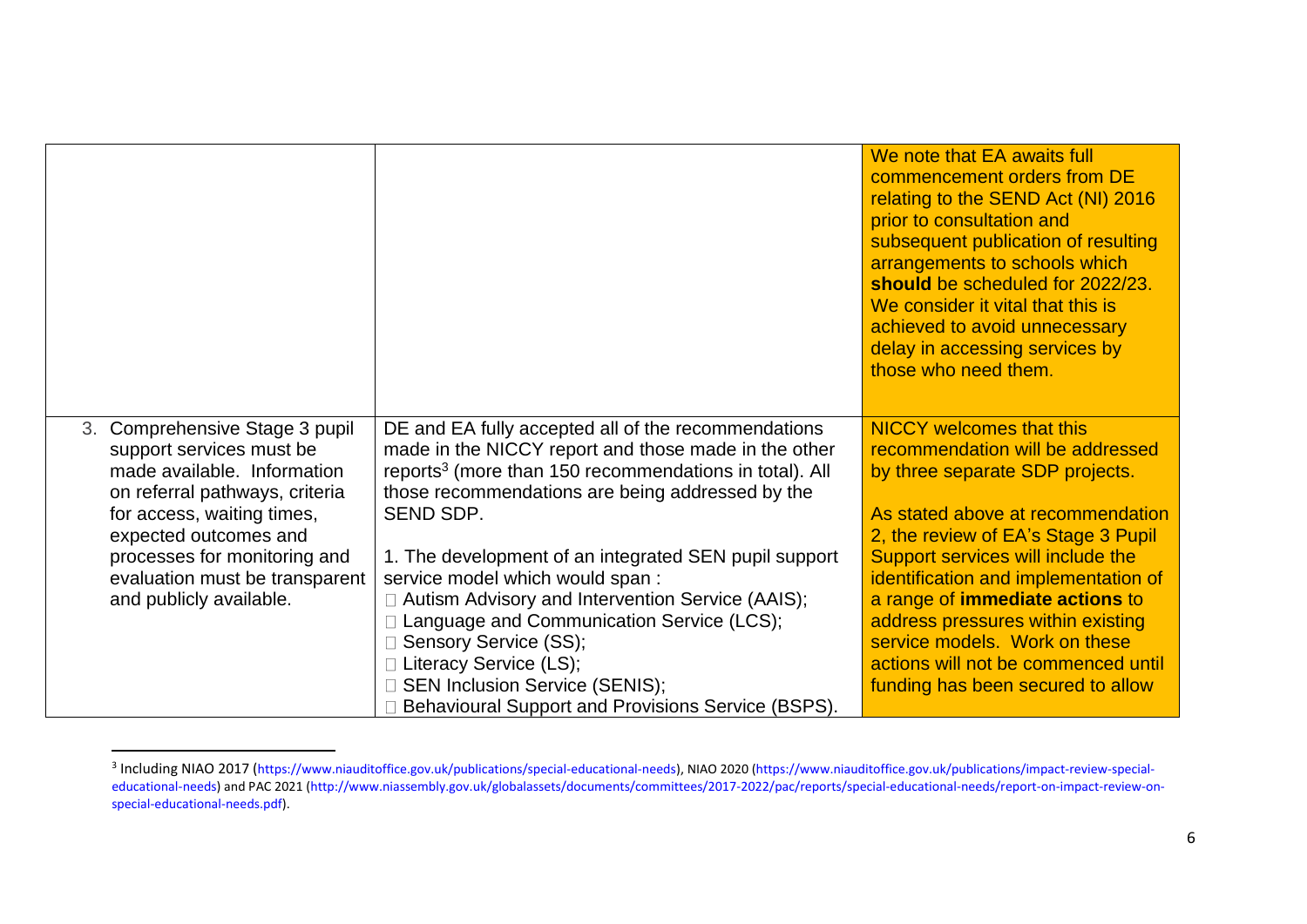| 2. The review of EA's SEN Early Years Inclusion Service<br>3. The review of EA Educational Psychology Service                                                                                                                                                                                                                                                                                                                                                                                                                                                                                                                                                 | project initiation and the recruitment<br>of a dedicated project team.                                                                                                                                                                                                                                                                                                                                   |
|---------------------------------------------------------------------------------------------------------------------------------------------------------------------------------------------------------------------------------------------------------------------------------------------------------------------------------------------------------------------------------------------------------------------------------------------------------------------------------------------------------------------------------------------------------------------------------------------------------------------------------------------------------------|----------------------------------------------------------------------------------------------------------------------------------------------------------------------------------------------------------------------------------------------------------------------------------------------------------------------------------------------------------------------------------------------------------|
| The objectives of the proposed integrated service model<br>are to:<br>1) identify a range of more integrated SEND pupil<br>support service models used in other jurisdictions which<br>may be replicable in NI;<br>2) commission a rapid evidence review regarding<br>literacy and numeracy support models in other<br>jurisdictions, their comparative effectiveness and                                                                                                                                                                                                                                                                                     | NICCY is disappointed that funding<br>to finance the review of EA's SEN<br><b>Early Years Inclusion Service and</b><br>the review of EA Educational<br><b>Psychology Service is not yet</b><br>secured and that budget uncertainty<br>poses a risk to their scheduled<br>implementation.                                                                                                                 |
| potential applicability in NI;<br>3) identify and implement a range of immediate actions<br>to address pressures within existing service models and<br>build 'readiness for change' as potential new models are<br>scoped and piloted, including<br>opportunities for increased cross-service working;<br>4) engage stakeholders in an evidence-based co-design<br>process to define and characterise a preferred SEND<br>pupil support service model for NI;<br>5) pilot the preferred service model within a defined<br>geographic area;<br>6) develop an outline business case and implementation<br>plan for NI-wide roll out of a refined preferred SEND | Gaps in numeracy support services<br>for children with dyscalculia were<br>highlighted in NICCY's TLTL report.<br>Further, we note that numeracy<br>services are not listed within the<br>suite of pupil support services<br>detailed on EA's dedicated web<br>page. Consideration of numeracy<br>support models, as part of the<br>SEND SDP projects in 2021/22 and<br>2022/23, is necessary. This does |
| pupil support service model.<br>This project will have significant linkages to the Review<br>of Early Years SEND Supports and the Review of the<br><b>Educational Psychology Service Model.</b>                                                                                                                                                                                                                                                                                                                                                                                                                                                               | not address however, the needs of<br>children in school who currently<br>require support for dyscalculia.<br>Immediate action is needed for<br>them to access numeracy support<br>at the earliest stage possible.                                                                                                                                                                                        |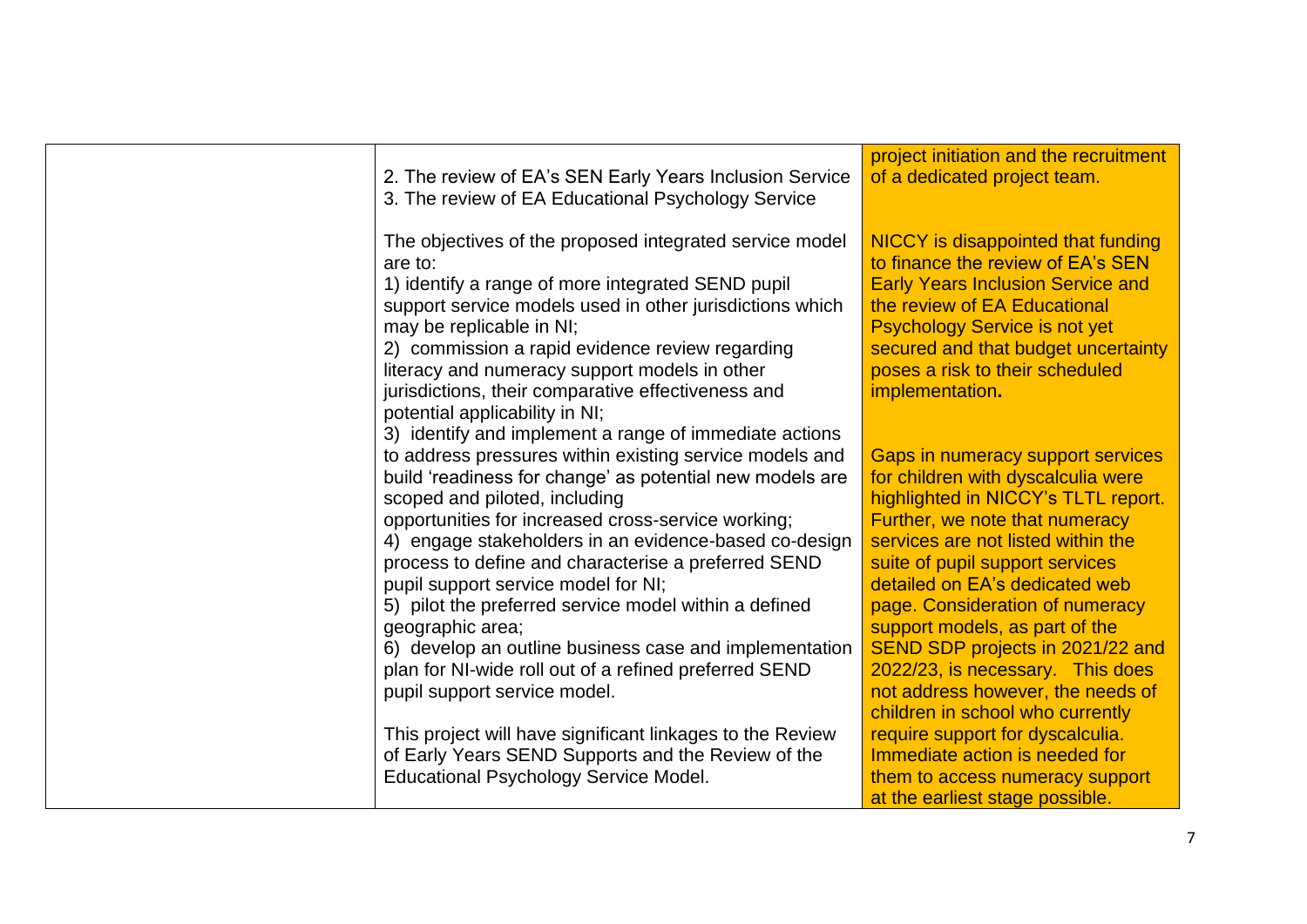| the SEND SDP Board. | All three projects will be progressed in parallel within the<br>SEND SDP to allow full co-ordination and alignment by<br>Each of these projects will require dedicated project<br>teams to be established over a two-year period and<br>appropriate funding must be secured via the programme<br>OBC before they can be initiated.                                                                                                         | We welcome that EA's Education<br>Directorate, supported by staff from<br><b>Pupil Support Services and school</b><br>leaders is developing resources and<br>assessments for numeracy within<br><b>Learning Support Classes.</b>                                                                         |
|---------------------|--------------------------------------------------------------------------------------------------------------------------------------------------------------------------------------------------------------------------------------------------------------------------------------------------------------------------------------------------------------------------------------------------------------------------------------------|----------------------------------------------------------------------------------------------------------------------------------------------------------------------------------------------------------------------------------------------------------------------------------------------------------|
|                     | In parallel to the wider SEND SDP, work is progressing<br>in preparing the first edition of the EA's annual plan of<br>SEN service provision and in line with the full<br>commencement of the SEND Act (NI) 2016, will be<br>published on the EA website in July 2023.<br>Information regarding EA SEND Services has also been<br>shared with education settings at awareness raising<br>events held with principals, staff and governors. | <b>NICCY</b> welcomes the proposed<br>linkages between EA's Review of<br>Stage 3 pupil support services,<br><b>Review of Early Years SEND</b><br><b>Supports and Review of the</b><br><b>Educational Psychology Service</b><br>Model, and that these projects will<br>be fully co-ordinated and aligned. |
|                     |                                                                                                                                                                                                                                                                                                                                                                                                                                            | We do not see an explicit reference<br>to 'parents' in the tables setting out<br>target audience within the in CYPS<br>training calendar. Please confirm<br>whether 'other' refers to parents or if<br>training for parents is referenced<br>elsewhere.                                                  |
|                     |                                                                                                                                                                                                                                                                                                                                                                                                                                            | While it was welcome, in Spring<br>2021, that no child was waiting<br>outside the statutory time limit                                                                                                                                                                                                   |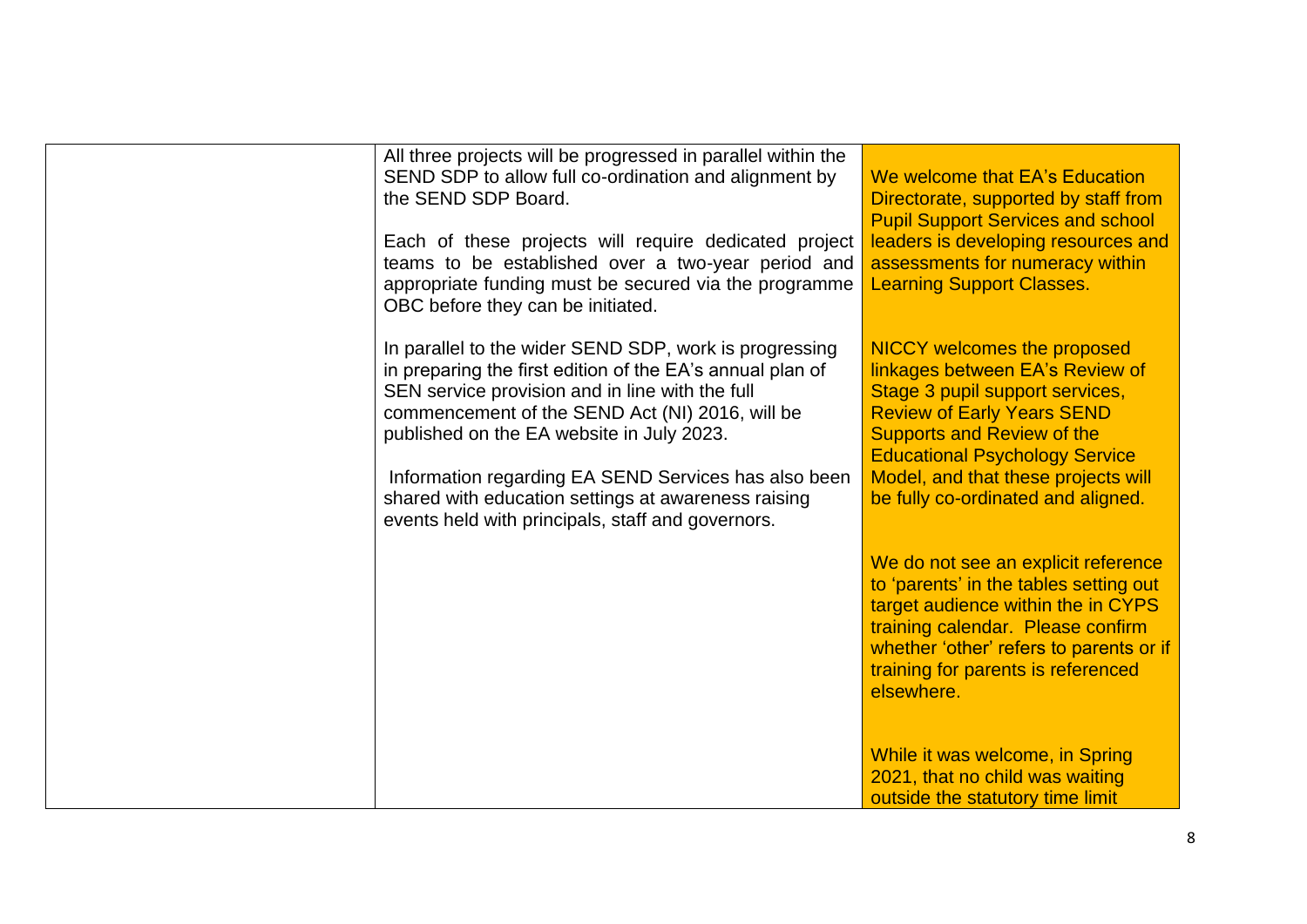|                                                                                                                        |                                                                                                                                                                                                                                                                                                                                                                                                                            | (STL), we note that this trend is<br>increasing again. We are<br>concerned therefore that as we<br>move to the 22 STL this could result<br>in an increased number of children<br>not having statement process<br>completed within STL. Detail on<br>actions being taken by EA to<br>address this is required |
|------------------------------------------------------------------------------------------------------------------------|----------------------------------------------------------------------------------------------------------------------------------------------------------------------------------------------------------------------------------------------------------------------------------------------------------------------------------------------------------------------------------------------------------------------------|--------------------------------------------------------------------------------------------------------------------------------------------------------------------------------------------------------------------------------------------------------------------------------------------------------------|
|                                                                                                                        |                                                                                                                                                                                                                                                                                                                                                                                                                            | The SEND SDP Stage 3 Services<br>project to better meet the holistic<br>needs of CYP with SEND is<br>welcome.                                                                                                                                                                                                |
| 4. The EA must assess the<br>feasibility of using school-<br>based assessment to inform<br>access to Stage 3 services. | The SEND SDP project to review the Educational<br>Psychology Service (EPS) business model will provide<br>recommendations for strategic change, along with an<br>associated outline business case and longer-term<br>implementation plan.<br>The primary focus of the project will be to scope and<br>build stakeholder support for a sustainable EPS model<br>which will be efficient, effective, flexible, responsive to | <b>NICCY</b> notes that this<br>recommendation will be addressed<br>as part of the SEND SDP review of<br><b>EPS business model. We welcome</b><br>that this review will examine a broad<br>range of areas including the<br>feasibility of using school-based<br>assessments, time allocation model,          |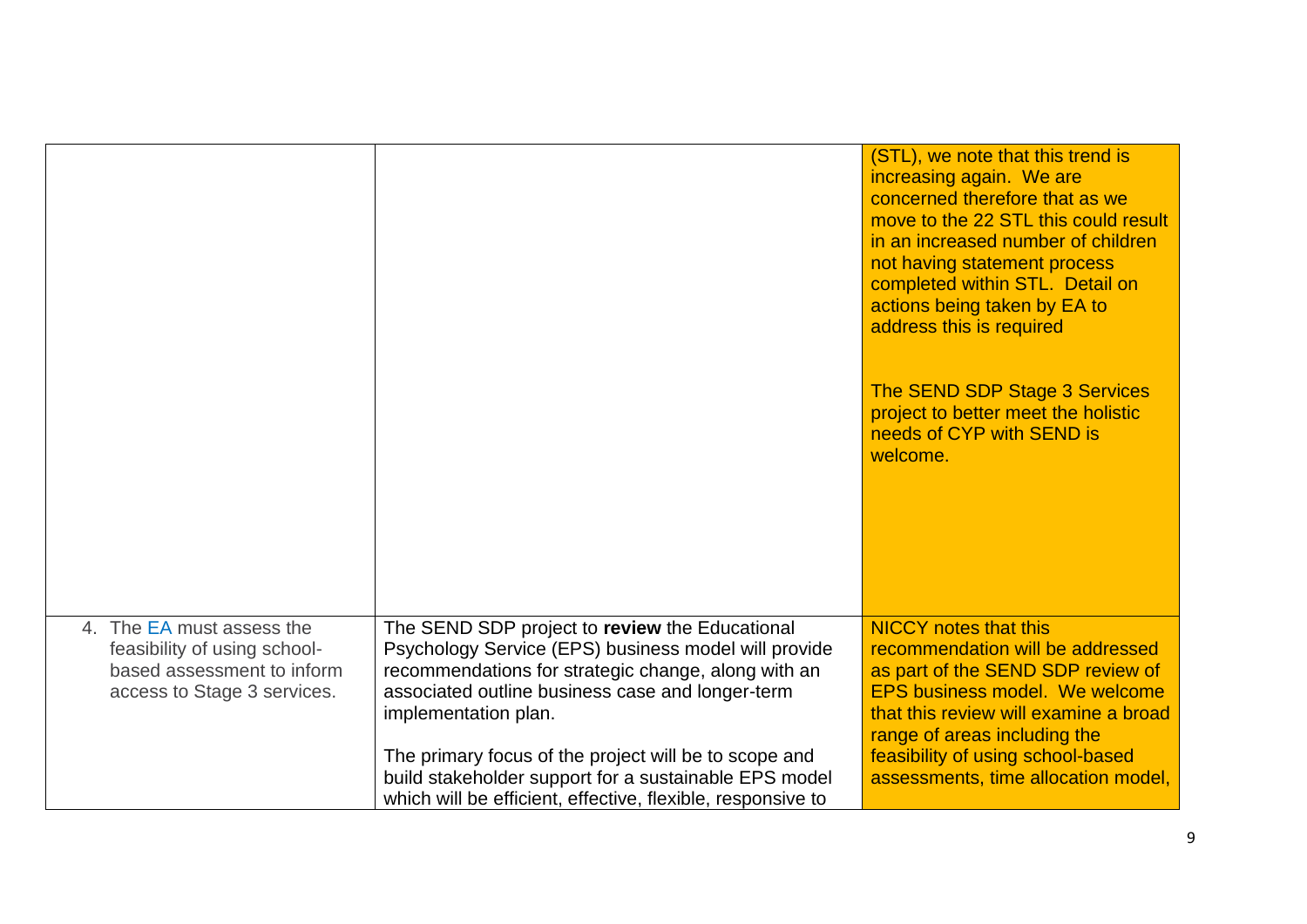|                                                                                                                                                                                                                            | needs <sup>4</sup> and will improve the accessibility and availability<br>of appropriate supports so that all children and young<br>people with special educational needs and/or disabilities<br>(SEND) can achieve the best possible outcomes in life.<br>The project will be progressed in parallel to the reviews<br>of other EA SEND pupil support services which are<br>taking place under the SEND SDP to ensure that all<br>aspects of the resulting SEND support system are fully<br>'joined up'. | research on unmet need and<br>comparative models.<br>Attention to mitigating specific<br>barriers as part of this project faced<br>by the IME sector (previously<br>highlighted by NICCY) is also<br>welcome.                                                                                                    |
|----------------------------------------------------------------------------------------------------------------------------------------------------------------------------------------------------------------------------|-----------------------------------------------------------------------------------------------------------------------------------------------------------------------------------------------------------------------------------------------------------------------------------------------------------------------------------------------------------------------------------------------------------------------------------------------------------------------------------------------------------|------------------------------------------------------------------------------------------------------------------------------------------------------------------------------------------------------------------------------------------------------------------------------------------------------------------|
|                                                                                                                                                                                                                            | The review will drill down into areas like the feasibility of<br>using school-based assessments, time allocation,<br>research on unmet need, comparative models and more.                                                                                                                                                                                                                                                                                                                                 | Again, we note that progression of<br>this recommendation is subject to<br>additional resource being secured<br>and look forward to confirmation of<br>this as a matter of urgency. We are<br>disappointed that project work has<br>not been able to start as envisaged<br>within the original project schedule. |
| 5. The EA must progress the<br>development and provision of<br>guidance to schools on<br>supplementary evidence-<br>based strategies that can be<br>implemented whilst referrals<br>for assessment are being<br>processed. | Each stage 3 support service has a dedicated web tile<br>on the EA's public facing website <sup>5</sup> , where they specify<br>service contact details and a wide range of specialist<br>resources. These resources are freely available for<br>download and EA Staff from each of the services are<br>available to signpost, advise and support as required.                                                                                                                                            | We note with some concern that the<br>feedback provided refers only to<br>standard support services available.<br>Although welcome, it is unclear if<br>bespoke guidance on<br>supplementary evidence-based<br>strategies has been developed and<br>provided to schools. Clarification of                        |

<sup>&</sup>lt;sup>4</sup> Including mitigation of specific barriers faced by the IME sector;

<sup>5</sup> https://www.eani.org.uk/services/pupil-support-services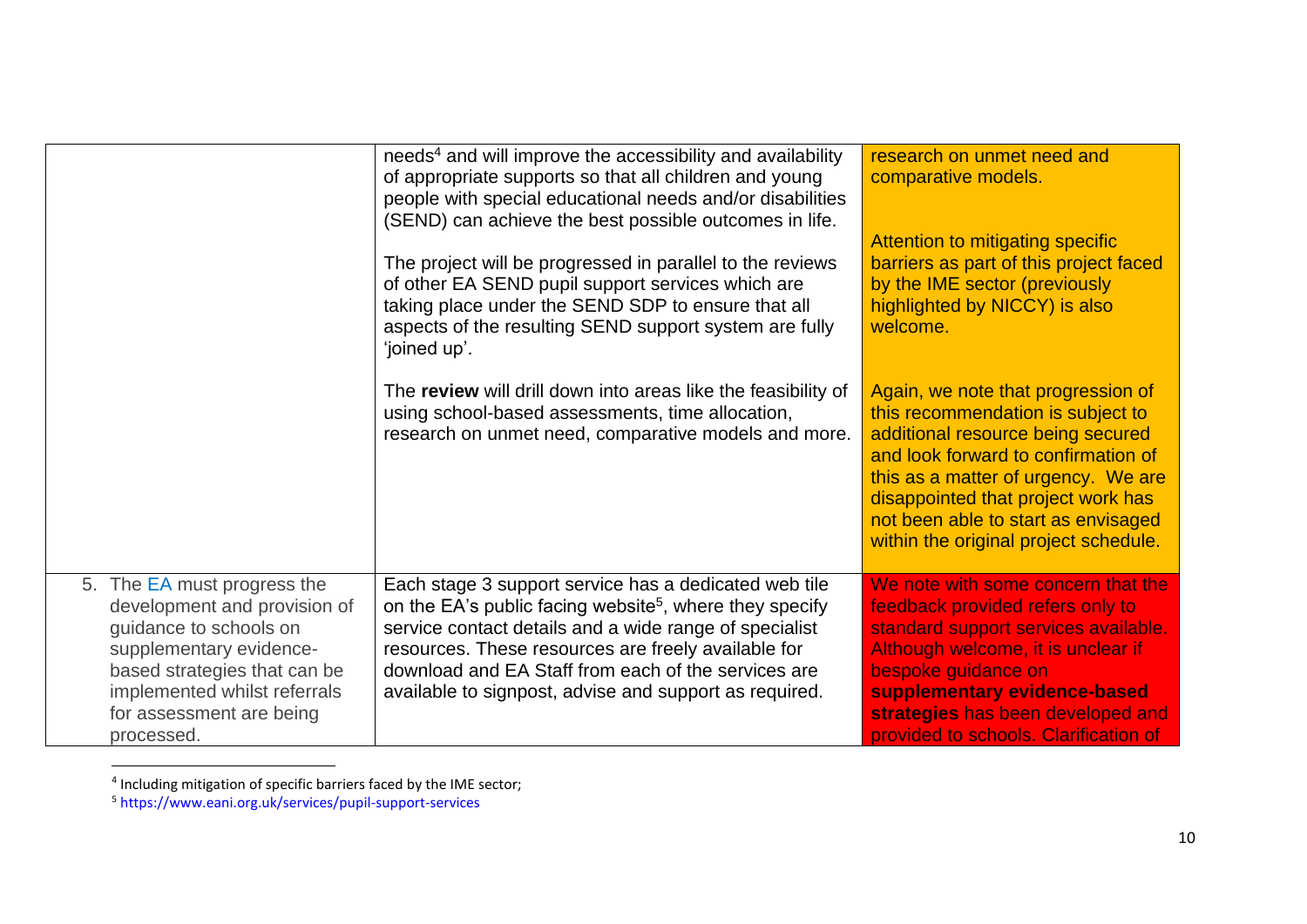|                                                                                                                              | EA's SEND Implementation Team facilitate a SENCO<br>specific 'G Suite'. The G-Suite hosts a SEN Resource<br>Bank for school SENCOs.                                                                                                                                                                                                                                                                                                                                                                                                                                                                                           | specific action to address this<br>recommendation, planned or<br>already undertaken, is required.                                                                                                                                                                                                                                                                                                                                                                         |
|------------------------------------------------------------------------------------------------------------------------------|-------------------------------------------------------------------------------------------------------------------------------------------------------------------------------------------------------------------------------------------------------------------------------------------------------------------------------------------------------------------------------------------------------------------------------------------------------------------------------------------------------------------------------------------------------------------------------------------------------------------------------|---------------------------------------------------------------------------------------------------------------------------------------------------------------------------------------------------------------------------------------------------------------------------------------------------------------------------------------------------------------------------------------------------------------------------------------------------------------------------|
|                                                                                                                              | Schools can make direct requests for EA Behaviour<br>Support via C2k and access resources on the EA<br>website. <sup>6</sup><br>EA's CYPS Training calendar for staff/parents has been<br>developed, including training on a range of evidence-<br>based SEN strategies. <sup>7</sup>                                                                                                                                                                                                                                                                                                                                         | <b>Monitoring of training provided</b><br>would be helpful. As requested<br>earlier, clarification of whether<br>'others' category in training calendar<br>includes parents is requested.                                                                                                                                                                                                                                                                                 |
| 6. Quality training opportunities<br>and funding for appropriate<br>assessment tools should be<br>provided to EPs by the EA. | DE provides funding each year for two whole service<br>training days as part of on-going professional<br>development for the EPS. In 2020/21 EPs attended<br>training on 11 March 2021 with Wayne Denner on<br>"Cybersafety and Tech Specialist - Online Reputation:<br>Future Proofing your life and career" and on 20 May<br>2021 Licette Gus, Director of Emotion Coaching<br>provided training.<br>The whole service received assessment training in<br>September 2021. Further training took place on 15<br>December 2021<br>In addition, the EPS hold a full service day each term<br>which includes an element of CPD. | We welcome that training will be<br>made to EPS on a range of areas<br>including:<br><b>Equality and Diversity</b><br>$\blacksquare$<br><b>Project: Supporting Children</b><br>and Young People with<br><b>linguistically diverse</b><br>language difficulties;<br><b>Solution focused</b><br>approaches;<br><b>SEN Strategic Review, Views</b><br>of the Child; Running Nurture<br><b>Clusters; Cluster Groups and</b><br><b>School Based Support Team</b><br>Model; and |

<sup>6</sup> https://www.eani.org.uk/services/post-primary-behaviour-support-provisions

<sup>&</sup>lt;sup>7</sup> https://www.eani.org.uk/school-management/children-and-young-peoples-services-training-programme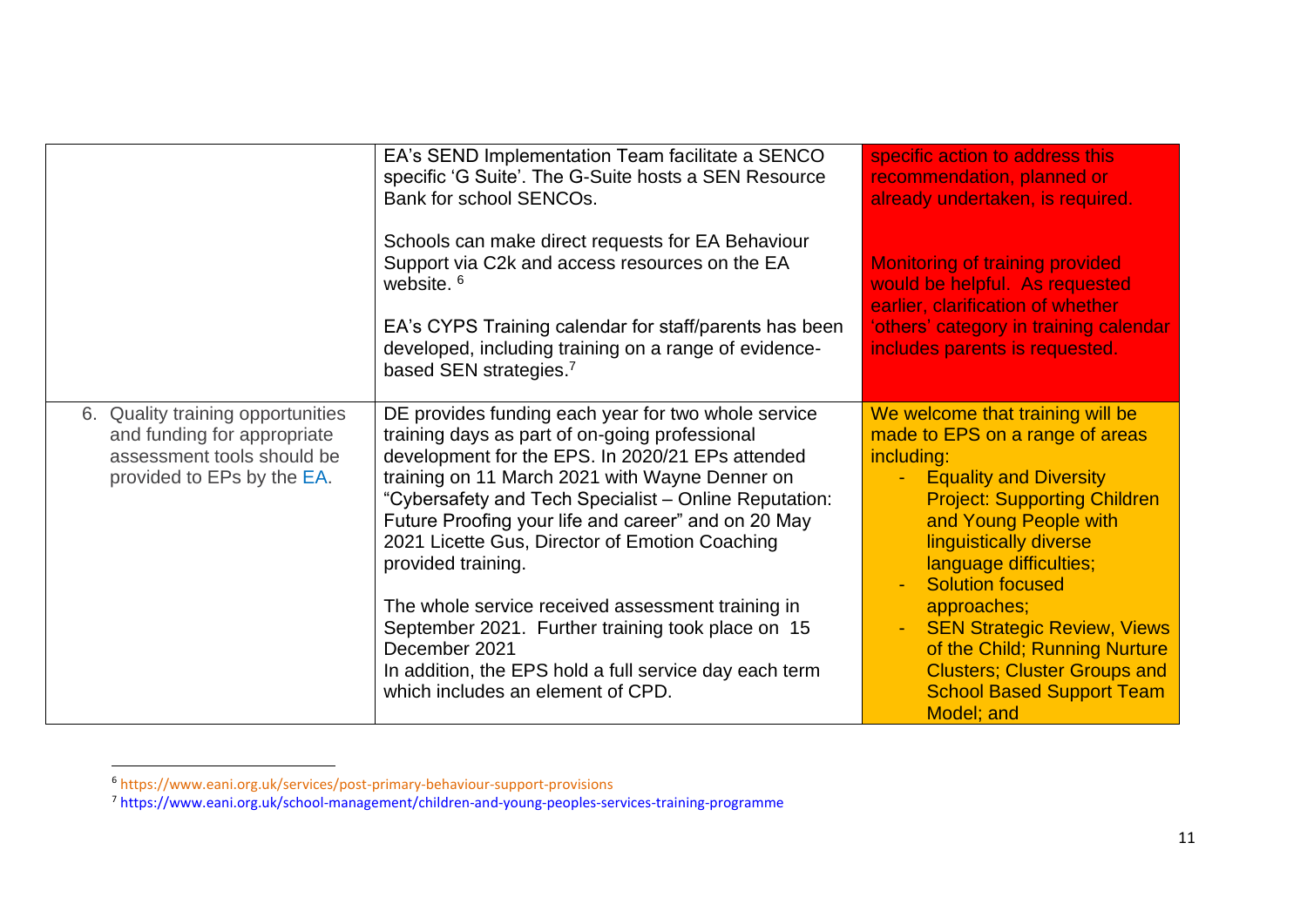| On the 15 September 2021 staff attended training on the<br>SEN Strategic Review, Views of the Child; Running<br>Nurture Clusters; Cluster Groups and School Based<br>Support Team Model.                                                                                   | <b>SEND tribunals and 'dealing</b><br>with difficult situations' in<br>2021/22.                       |
|----------------------------------------------------------------------------------------------------------------------------------------------------------------------------------------------------------------------------------------------------------------------------|-------------------------------------------------------------------------------------------------------|
| In addition, the EPS will be trained on 'solution focused<br>approaches' over the next 2 years, with the initial cohort<br>of 2-day training taking place in September 2021.<br>Further training is planned alongside colleagues in                                        | Further detail on the specific<br>training completed in 2021/22 is<br>requested.                      |
| SARS regarding attending SEND tribunals and 'dealing<br>with difficult situations' in 2021/22 (dates yet to be<br>confirmed).                                                                                                                                              | <b>NICCY welcomes that the EPS</b><br>service received assessment<br>training in September 2021.      |
| $\Box$ Educational Psychologists as registered members of<br>the Health and Care Professional Council have a<br>professional duty to ensure they access continuing<br>professional development (CPD) to keep their skills and                                              | Specific detail of training received<br>and funding for appropriate<br>assessment tools is requested. |
| knowledge up to date ensuring they can practise safely<br>and effectively. They must maintain a CPD log which is<br>open to random audit every 2 years to ensure that<br>appropriate professional standards are maintained. EPs                                            |                                                                                                       |
| must adhere to HCPC guidance outlined in the<br>"Continuing professional development and your<br>registration" (2017). The EPS ensures that time is 'ring<br>fenced' against each staff member's annual work plan to                                                       |                                                                                                       |
| ensure they can engage in ongoing professional<br>development. To facilitate this process the EPS revised<br>their 'Supervision Policy' which includes an oversight of<br>staff professional skill development required within the<br>service to meet business objectives. |                                                                                                       |
|                                                                                                                                                                                                                                                                            |                                                                                                       |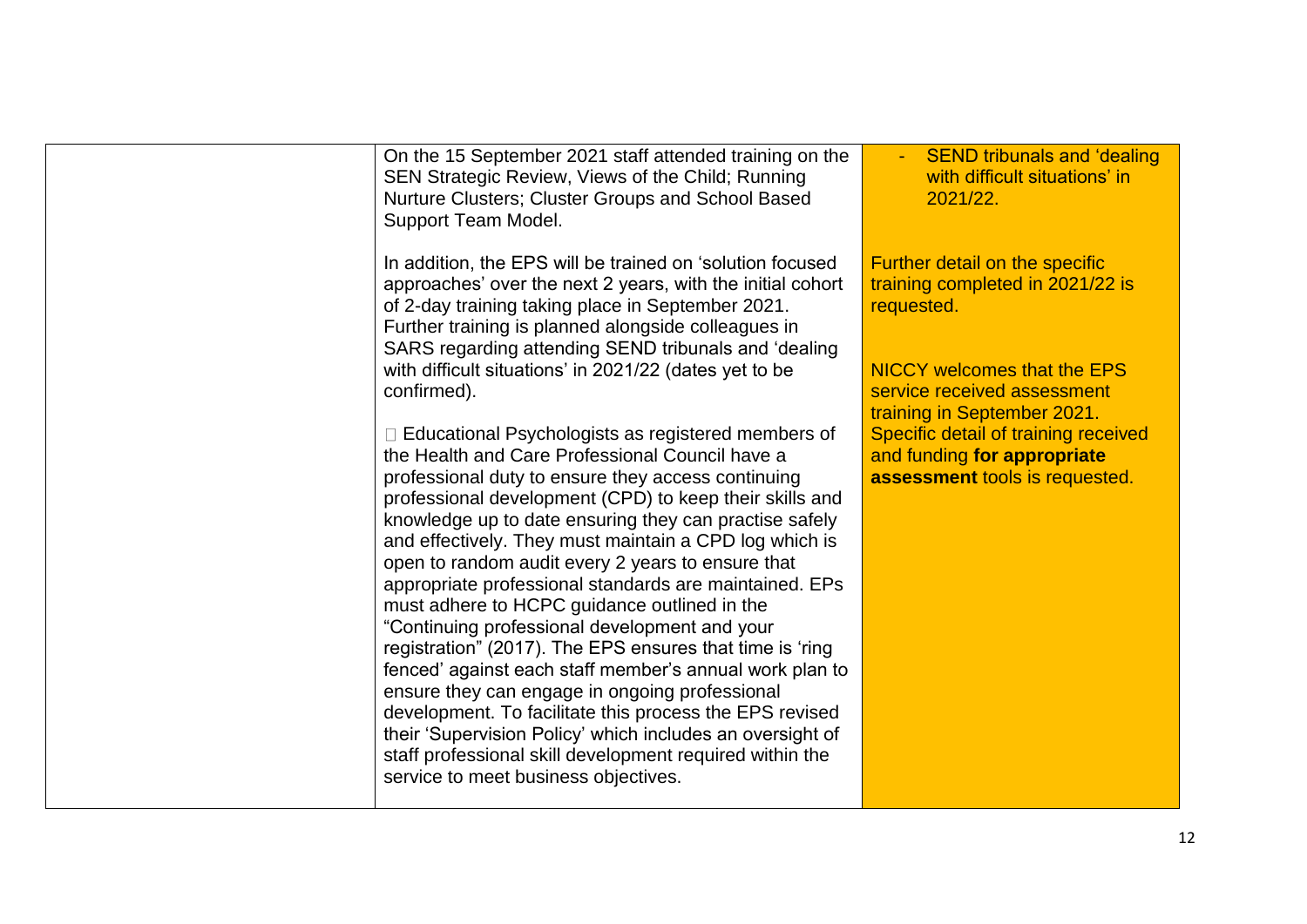|                                                                                                                                                                                                                                                                                                                                                                                                                                                                                                                                                                                  | $\Box$ All EPs have access to a wide range of assessment<br>tools including the digital gold standard 'Wechsler<br>Intelligence Scale for Children' which is regarded as the<br>most useful of all cognitive tests available and allows the<br>EP to fulfil their duties. In addition, an annual audit of<br>assessment tools is conducted across the service to<br>ensure that new assessment tools are included ensuring<br>high standards.                                                                                                                                                                                                                                                                                                                                                                                                                                                                                                                                                                                           |                                                                                                                                                                                                                                                                                                                                                                                                                                                                                                                                                                                                |
|----------------------------------------------------------------------------------------------------------------------------------------------------------------------------------------------------------------------------------------------------------------------------------------------------------------------------------------------------------------------------------------------------------------------------------------------------------------------------------------------------------------------------------------------------------------------------------|-----------------------------------------------------------------------------------------------------------------------------------------------------------------------------------------------------------------------------------------------------------------------------------------------------------------------------------------------------------------------------------------------------------------------------------------------------------------------------------------------------------------------------------------------------------------------------------------------------------------------------------------------------------------------------------------------------------------------------------------------------------------------------------------------------------------------------------------------------------------------------------------------------------------------------------------------------------------------------------------------------------------------------------------|------------------------------------------------------------------------------------------------------------------------------------------------------------------------------------------------------------------------------------------------------------------------------------------------------------------------------------------------------------------------------------------------------------------------------------------------------------------------------------------------------------------------------------------------------------------------------------------------|
| 7. Systems must be developed<br>by the EA to ensure the<br>routine collection and<br>monitoring of waiting time<br>statistics:<br>a. waiting times between a<br>referral for assessment<br>being made by the school<br>and the assessment being<br>conducted by the EA<br><b>Educational Psychology</b><br>Service:<br>b. waiting times between a<br>referral being made for a<br>Stage 3 service and the<br>referral being accepted or<br>not accepted; and<br>c. waiting times between the<br>referral being accepted and<br>the child gaining access to<br>a Stage 3 service. | As detailed in the SEND SDP OBC, the management<br>information systems (MIS) currently in place across the<br>EA's SEND services have significant deficiencies which<br>limit the reliable reports and analyses which can be<br>extracted. Within the Statutory Assessment and Review<br>Service (SARS) these issues have already be resolved<br>across 2020 and 2021, with a full suite of metrics now<br>being reported on monthly to DE and the SEND SDP<br>Board. The availability of these high quality analytics was<br>central to driving through wider SARS performance<br>improvement to date and allowing the back log of statutory<br>assessments to be cleared.<br>A similar approach to addressing current MIS deficiencies<br>is proposed across key projects under the SEND SDP<br>which focus on Stage 3 services and the EPS. Although<br>those projects cannot be fully initiated without appropriate<br>funding being provided by the OBC, the EA has already<br>begun preparatory work, with initial data discovery | <b>NICCY welcomes measures taken</b><br>so far to address deficiencies in<br>management information systems,<br>with further work planned following<br>commencement of key SEND SDP<br>projects that focus on Stage 3<br>services.<br>It is unclear whether these projects<br>will include the development and<br>implementation of appropriate<br>systems to ensure routine collection<br>and monitoring of data relating to<br>each of the specific 'phases' of<br>waiting times, as detailed in our<br>recommendation (a - c). NICCY<br>considers this vital and requests<br>clarification. |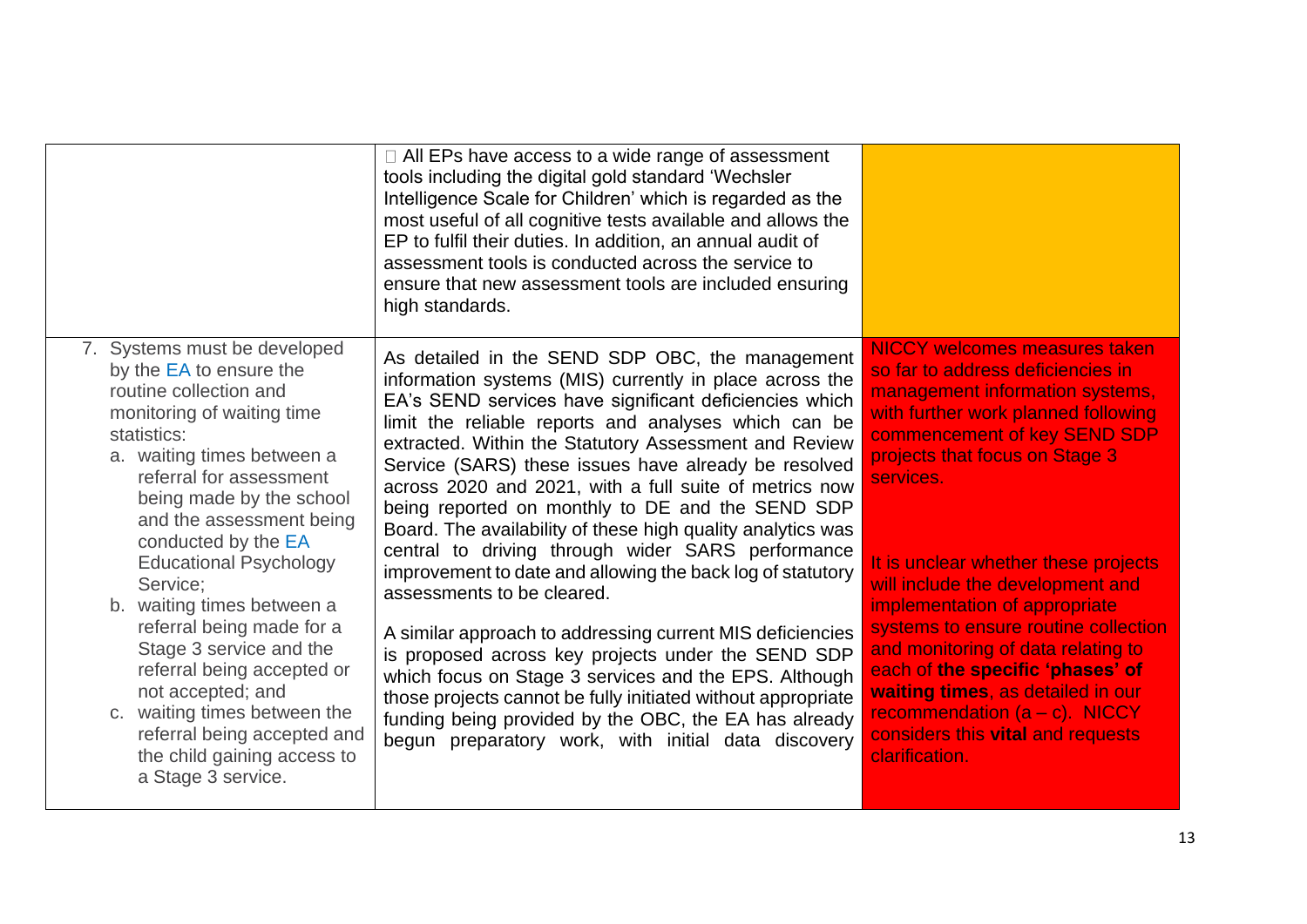|                                                                                                                                                                                                              | workshops and short-term improvement planning already<br>completed across all Stage 3 services.<br>EA's Educational Psychology Service has already<br>identified performance improvement metrics which have<br>been developed and formulated with the assistance of<br>EA's Corporate Performance and ICT teams to allow<br>regular monitoring and assessment of progress. These<br>feed into the wider Performance Management<br>Framework for CYPS and include:<br>$\Box$ Number of children currently open to psychology<br>service from date of referral:<br>$\Box$ Number and % of assessments completed within 26<br>weeks of a new referral<br>□ Number and % of new referrals waiting longer than 26<br>weeks for an assessment to be completed shown by<br>time-bands. |                                                                                                                                                                                                                       |
|--------------------------------------------------------------------------------------------------------------------------------------------------------------------------------------------------------------|---------------------------------------------------------------------------------------------------------------------------------------------------------------------------------------------------------------------------------------------------------------------------------------------------------------------------------------------------------------------------------------------------------------------------------------------------------------------------------------------------------------------------------------------------------------------------------------------------------------------------------------------------------------------------------------------------------------------------------------------------------------------------------|-----------------------------------------------------------------------------------------------------------------------------------------------------------------------------------------------------------------------|
| 8. Processes must be<br>established by the EA to<br>ensure that children with SEN<br>in both statutory and non-<br>statutory early years' settings<br>can avail of the services and<br>support they require. | $EA$ 's early years SEND support services <sup>8</sup> are available<br>for children aged 2+ (in their preschool year and the year<br>immediately preceding that). Typically, initial<br>differentiated educational support for children with SEN<br>is provided across Stages 1 & 2 of the Code of Practice1<br>$(CoP)^9$ by their preschool education provider (regardless<br>of whether statutory or non-statutory). In the case of                                                                                                                                                                                                                                                                                                                                          | NICCY welcomes the range of<br>services detailed that are currently<br>available to children at Early Years<br>stage. We strongly advise that<br>uptake of services is monitored to<br>enable evaluative processes to |

<sup>8</sup> With exception of the EA's Sensory Service which provides support from birth;

<sup>&</sup>lt;sup>9</sup> https://www.education-ni.gov.uk/sites/default/files/publications/de/the-code-of-practice.pdf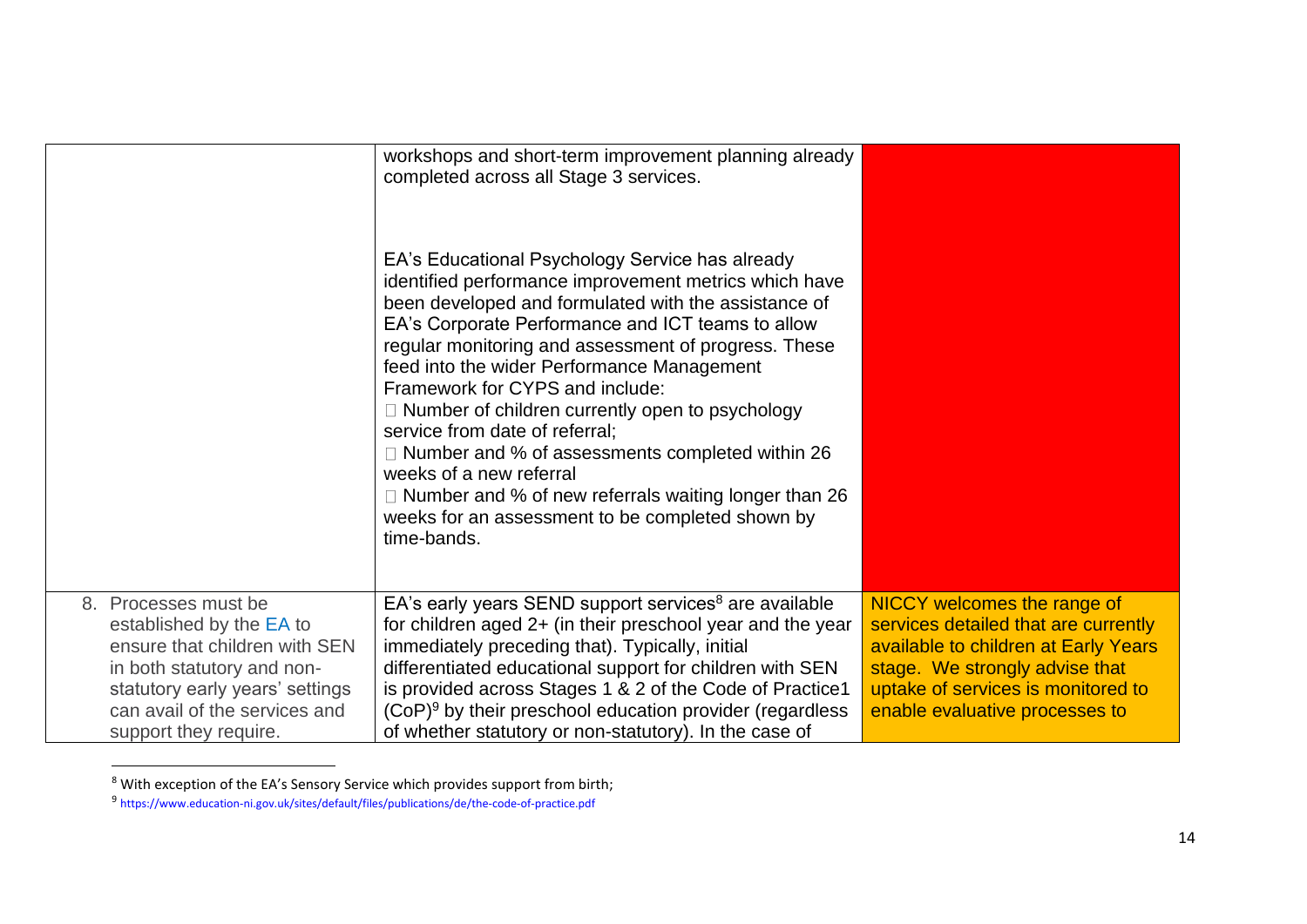| more complex needs, a child may be referred for a Stage                                                        | determine whether support is              |
|----------------------------------------------------------------------------------------------------------------|-------------------------------------------|
| 3 assessment by the EA's Educational Psychology                                                                | reaching all children who need it.        |
| Service (EPS) and onwards access to Stage 3 services                                                           |                                           |
| and/or statutory assessment. In statutory nurseries <sup>10</sup> ,                                            |                                           |
| that referral can be made directly to EPS. In most non-                                                        | We note with concern the current          |
| statutory preschool settings or in cases where the child                                                       | disparity regarding availability of       |
| is 2+ but not attending preschool, that referral can be                                                        | support to statutory and non-             |
| made via a community paediatrician. Once the referral                                                          | statutory pre-school settings,            |
| to EPS has been made, a child will be able to access the                                                       | including links to EPS Educational        |
| full range of supports and services offered by the EA,                                                         | Psychologists and access to C2K           |
| regardless of whether in statutory or non-statutory                                                            | system (and therefore SENCO G-            |
| provision.                                                                                                     | Suite). Update is requested on            |
|                                                                                                                | action taken or planned to address        |
| The differential routes to EPS referral have been                                                              | this disparity.                           |
|                                                                                                                |                                           |
| specified as a key issue to be addressed in the proposed<br>project under the SEND SDP which will review early |                                           |
| years SEN supports. In advance of the necessary                                                                | <b>NICCY welcomes the Review of</b>       |
| funding for that project being provided via the                                                                | <b>Early Years SEN support, including</b> |
|                                                                                                                | assessment and referral pathways,         |
| programme OBC, the                                                                                             | intervention effectiveness and            |
|                                                                                                                | impact, integrated working with           |
| EA's Educational Psychology Service is working towards                                                         | health and early intervention focus,      |
| assigninga link Educational Psychologist to each DE                                                            | as part of the SEND SDP. However,         |
| funded non-statutory preschool setting                                                                         | we are very disappointed that this        |
|                                                                                                                | project, which was due to be              |
| Whilst non-statutory DE funded settings are not included                                                       | initiated in November 2021, has not       |
| in the C2K system all correspondence relating to SEN                                                           | yet commenced and request an              |
| training, resources, and events is shared with settings                                                        | update on revised timeframes when         |
|                                                                                                                | available.                                |

<sup>&</sup>lt;sup>10</sup> And non-statutory preschool education settings in the former SEELB area;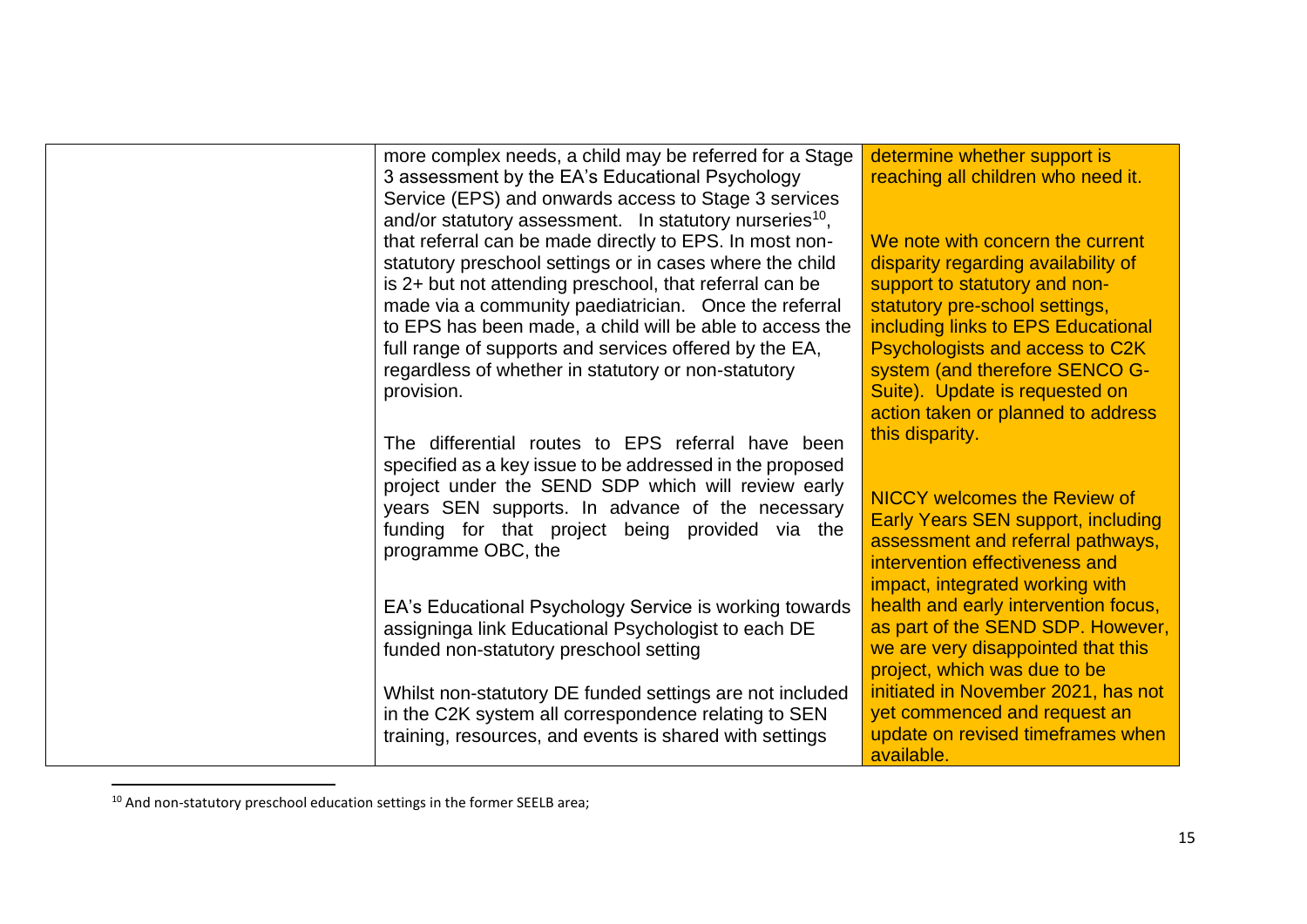| via the Preschool Education Programme (PSEP)<br>mailbox.<br>EA's SEND Implementation Team also provide SEN<br>resource drops to DE funded non-statutory settings as<br>without a C2K account they cannot access the SENCO<br>G-Suite.                                                                                                                                                                                                                                                                                                                                                                                    | <b>Clarification is needed that all</b><br>children with SEN, in both statutory<br>and non-statutory settings, can avail<br>of the services and support they<br>require. |
|--------------------------------------------------------------------------------------------------------------------------------------------------------------------------------------------------------------------------------------------------------------------------------------------------------------------------------------------------------------------------------------------------------------------------------------------------------------------------------------------------------------------------------------------------------------------------------------------------------------------------|--------------------------------------------------------------------------------------------------------------------------------------------------------------------------|
| The Getting Ready to Learn programme (GRtL)<br>promotes parental involvement in children's pre-school<br>learning. The programme is open to all DE funded<br>preschool settings. EA's Educational Psychology Service<br>hopes to assign a link Educational Psychologist to each<br>DE funded non-statutory preschool setting and work is<br>underway to develop this support.<br>Whilst non-statutory DE funded settings are not included<br>in the C2K system all correspondence relating to SEN<br>training, resources, and events is shared with settings<br>via the Preschool Education Programme (PSEP)<br>mailbox. | The Getting Ready to Learn<br>programme (GRtL) which promotes<br>parental involvement in children's<br>pre-school learning is welcome.                                   |
| EA's SEND Implementation Team also provide SEN<br>resource drops to DE funded non-statutory settings as<br>without a C2K account they cannot access the SENCO<br>G-Suite.                                                                                                                                                                                                                                                                                                                                                                                                                                                |                                                                                                                                                                          |
| During 2020/21 over 900 children with significant SEN<br>were referred to the SEN EYIS from the EYH.<br>The Getting Ready to Learn programme (GRtL)<br>promotes parental involvement in children's pre-school                                                                                                                                                                                                                                                                                                                                                                                                            |                                                                                                                                                                          |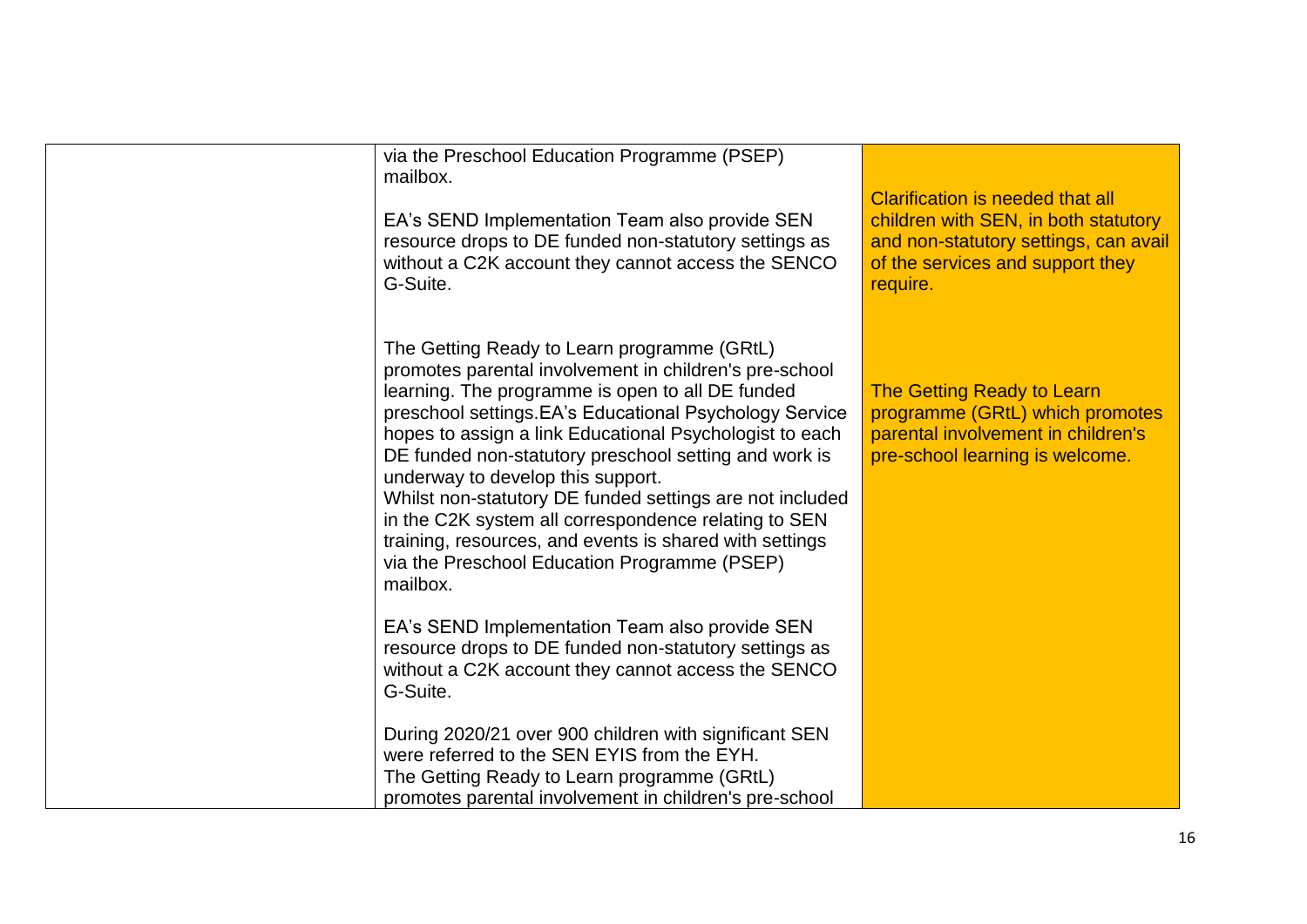|                                     | learning. The programme is open to all DE funded<br>preschool settings. |                                            |
|-------------------------------------|-------------------------------------------------------------------------|--------------------------------------------|
| <b>Capacity Building in Schools</b> |                                                                         |                                            |
| (Recommendations 9 - 15)            |                                                                         |                                            |
| <b>Recommendation</b>               | Action taken or planned                                                 |                                            |
| 9. The DE and EA must ensure        | As part of DE's Review of Special Educational Needs                     | <b>NICCY</b> considers the ongoing         |
| that all school staff are trained,  | and Inclusion, Capacity Building Programme, the SEN                     | review of the SEN Resource as a            |
| guided, supported and               | Resource File was designed to assist teachers and the                   | positive step. Clarification of specific   |
| assessed on their ability to        | education workforce to support children with special                    | measures that will be taken to             |
| meet the diverse needs of           | educational needs in schools.                                           | ensure that SEN training is explicitly     |
| pupils with SEN and                 |                                                                         | integrated for teachers, SENCOs,           |
| disabilities in mainstream          | On initial publication, 3 copies of the Resource File were              | classroom assistants and other             |
| schools:                            | delivered to every school in Northern Ireland and all of                | professionals in mainstream                |
| a. The EA and Teacher               | the chapters are available to staff via the DE website or               | schools is requested.                      |
| <b>Training institutions</b>        | C2K.                                                                    |                                            |
| must introduce a                    | The Resource File is under review and recent updates to                 |                                            |
| mandatory programme                 | the SEN Resource File include chapters on:                              | EA's ongoing work with Teacher             |
| of early (EPD) and                  | $\Box$ Anxiety and Autism <sup>12</sup>                                 | <b>Training Colleges (TTCs) (including</b> |
| continuous professional             | $\Box$ Understanding Memory Difficulties <sup>13</sup>                  | the facilitation of training, resource     |
| development (CPD) for               | $\Box$ The beginning reading programme <sup>14</sup>                    | sharing and engagements sessions           |
| all school staff in                 | The importance of an integrated approach when                           | with lecturers, 3rd year BEd               |
| identifying, providing              | learning to spell <sup>15</sup>                                         | students and PGCE students) is             |
| for, and ensuring full              | $\Box$ Working with the whole community to understand                   | welcome. Regarding trainee                 |
| and equal inclusion of              | nurture and to support social behavioural and emotional                 | Teachers' uptake of opportunities          |
| children with SEN. This             | wellbeing <sup>16</sup>                                                 | for work experience in a specialist        |

<sup>&</sup>lt;sup>12</sup>Resource File - new Anxiety & Autism Chapter PDF (3.1 MB)

<sup>&</sup>lt;sup>13</sup> Resource File – 2020 Update: Understanding Memory Difficulties PDF (913 KB)

<sup>&</sup>lt;sup>14</sup> Resource File – new Chapter: The beginning reading programme, the importance of a balanced approach PDF (1.5 MB)

<sup>&</sup>lt;sup>15</sup> SEN Resource: The importance of an integrated approach when learning to spell PDF (1.7 MB)

<sup>&</sup>lt;sup>16</sup> SEN Resource: Working with the whole community to understand 3333 and support social behaviour and emotional wellbeing PDF (6.4 MB)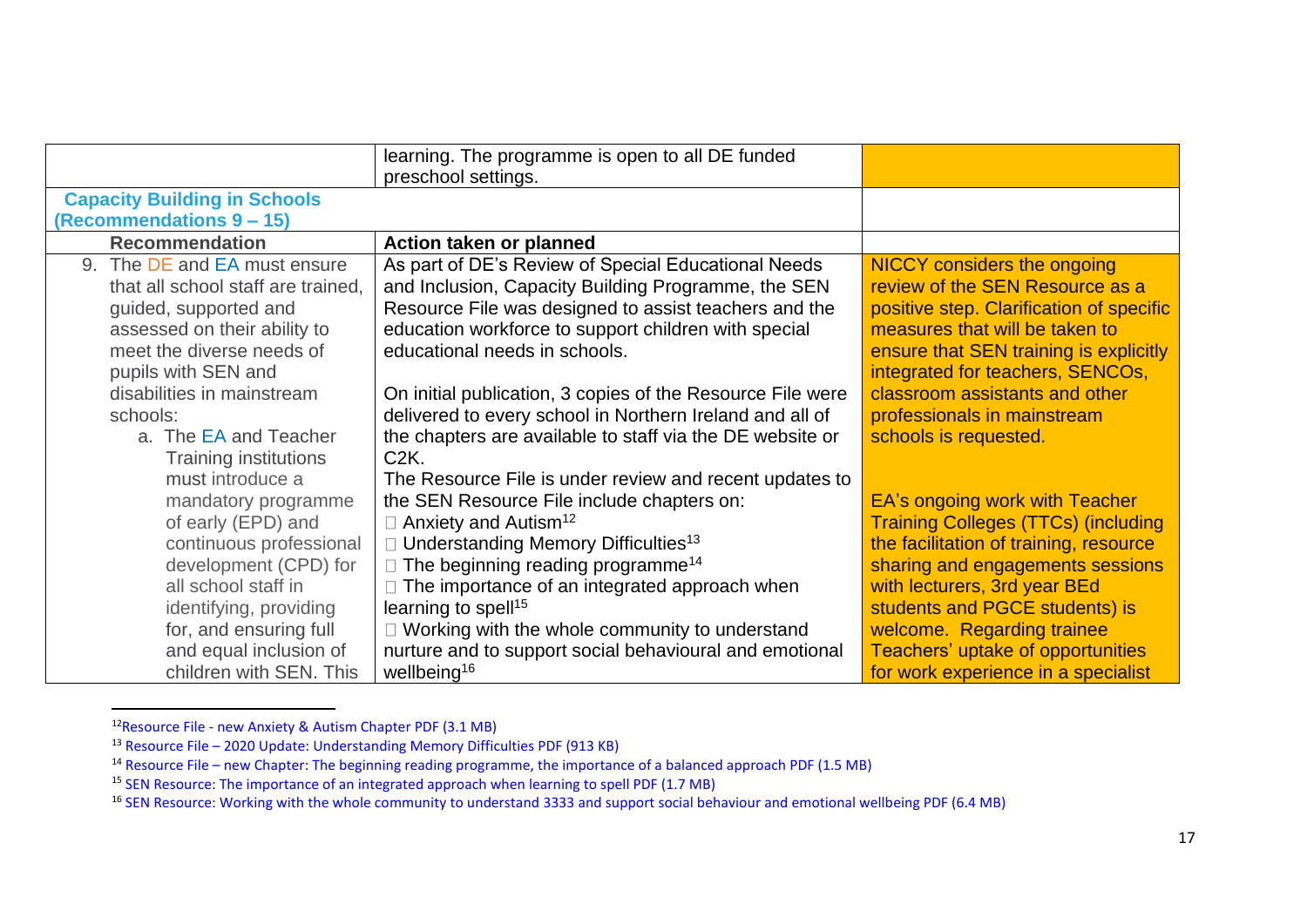| should expand on the               | □ Speech, Language & Communication                        | classroom setting, we strongly         |
|------------------------------------|-----------------------------------------------------------|----------------------------------------|
| existing Children and              |                                                           | advise that numbers are recorded       |
| Young People's                     | Information has been published on the EA website in       | and monitored.                         |
| <b>Services Training</b>           | respect of DE Guidance for Special Educational Needs      |                                        |
| Programme 2019-                    | Framework including links to the Code of Practice and     |                                        |
| 2020 <sup>11</sup> . NB: 20-21 one | Supplement and to other relevant SEN                      | We also suggest monitoring uptake      |
| is available now.                  | guidance/resource information which schools may find      | of training via EA CYPS Calendar.      |
| b. Teacher training                | helpful. <sup>17</sup>                                    |                                        |
| colleges should ensure             |                                                           |                                        |
| that all trainee teachers          | Training in a variety of area of SEND is accessible via   | It is unclear whether action has       |
| have opportunity to                | the EA CYPS Training calendar. <sup>18</sup>              | been taken to implement a              |
| work in a specialist               |                                                           | mandatory programme of early           |
| classroom setting within           | EA's SEN Inclusion Service - Down Syndrome provides       | (EPD) and continuous professional      |
| mainstream and/or in a             | an early language and reading programme specifically      | development (CPD) for all relevant     |
| special school to gain             | developed for young children with Down Syndrome ('See     | school staff in identifying, providing |
| direct experience of               | and Learn') to all preschool children with Down           | for, and ensuring full and equal       |
| assessment/intervention            | Syndrome in MS schools in N Ireland.                      | inclusion of children with SEN.        |
| work with children who             |                                                           | Clarification of how and when this     |
|                                    |                                                           |                                        |
| have SEN and                       | EA's Primary Behaviour Support and Provisions have        | will be progressed is required.        |
| disabilities.                      | developed the High Five Newsletter which is a resource    |                                        |
| c. The DE and EA must              | pack for families and primary aged pupils in relation to  |                                        |
| ensure comprehensive               | staying safe physically but also emotionally and mentally | <b>NICCY welcomes the development</b>  |
| pre- and in-service SEN            | using the Health and Social Care Take 5 framework. The    | of the High Five Newsletter and that   |
| and disability equality            | newsletter is available in English, Irish and accessible  | this resource is made available in     |
| training for teachers,             | versions. <sup>19</sup>                                   | English, Irish and accessible          |
| SENCOs, classroom                  |                                                           | versions.                              |

<sup>11</sup> <https://www.eani.org.uk/school-management/children-and-young-peoples-services-training-programme-2019-2020>

<sup>17</sup> https://www.eani.org.uk/parents/special-educational-needs-sen/useful-publications/department-of-education-guidance-for

<sup>18</sup> https://www.eani.org.uk/school-management/children-and-young-peoples-services-training-programme

<sup>19</sup> https://www.eani.org.uk/high-five-primary-behaviour-support-provisions-newsletter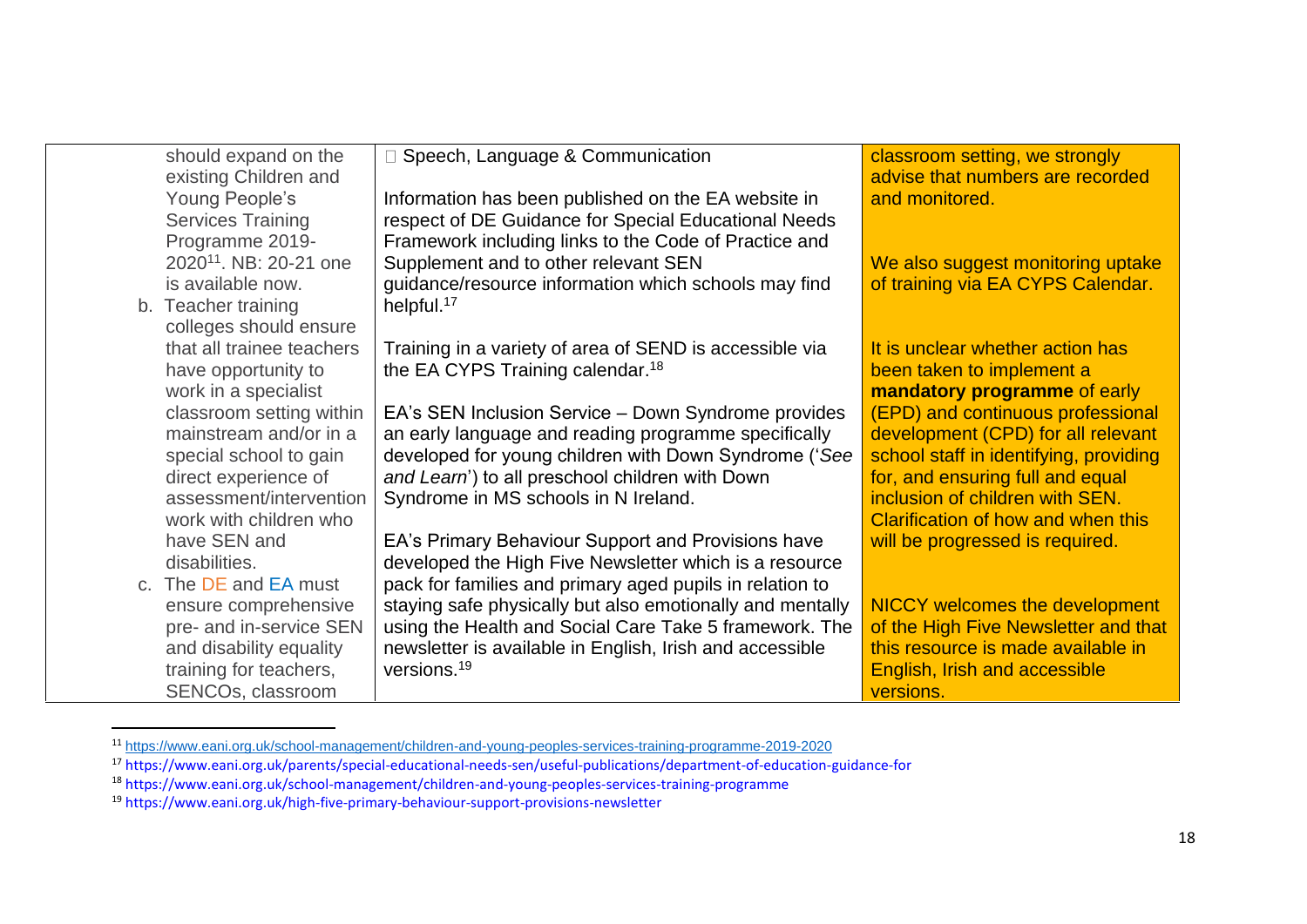| assistants and other<br>professionals. | EA's SEND Implementation Team have been working<br>with Teacher Training Colleges (TTCs) and have<br>facilitated a range of training, resource sharing and<br>engagements sessions with lecturers, 3rd year BEd<br>students and PGCE students. A named officer from the<br>team maintains links with TTCs and provides resources<br>as requested. | Additional funding provided directly<br>to schools to support preparation of<br>the new SEN Framework is<br>welcome. |
|----------------------------------------|---------------------------------------------------------------------------------------------------------------------------------------------------------------------------------------------------------------------------------------------------------------------------------------------------------------------------------------------------|----------------------------------------------------------------------------------------------------------------------|
|                                        | EA's Autism Advisory and Intervention Service (AAIS)<br>have delivered annual input into the Early Years<br>Childhood Studies Degree at Stranmillis College, Belfast.                                                                                                                                                                             |                                                                                                                      |
|                                        | EA's Sensory Service delivers annual input to second<br>year teachers training at Stranmillis. The service aims to<br>make contact with St Marys to replicate this year. The<br>Service also provides input to Educational Psychology<br>students at Queens                                                                                       |                                                                                                                      |
|                                        | Accessibility Planning - An extensive range of resources<br>have been produced by EA's SEND Implementation<br>Team, including a template policy and guidance<br>documentation for schools.                                                                                                                                                        |                                                                                                                      |
|                                        | DE has provided additional funding directly to schools so<br>as they can prepare for implementation of the new SEN<br>Framework.                                                                                                                                                                                                                  |                                                                                                                      |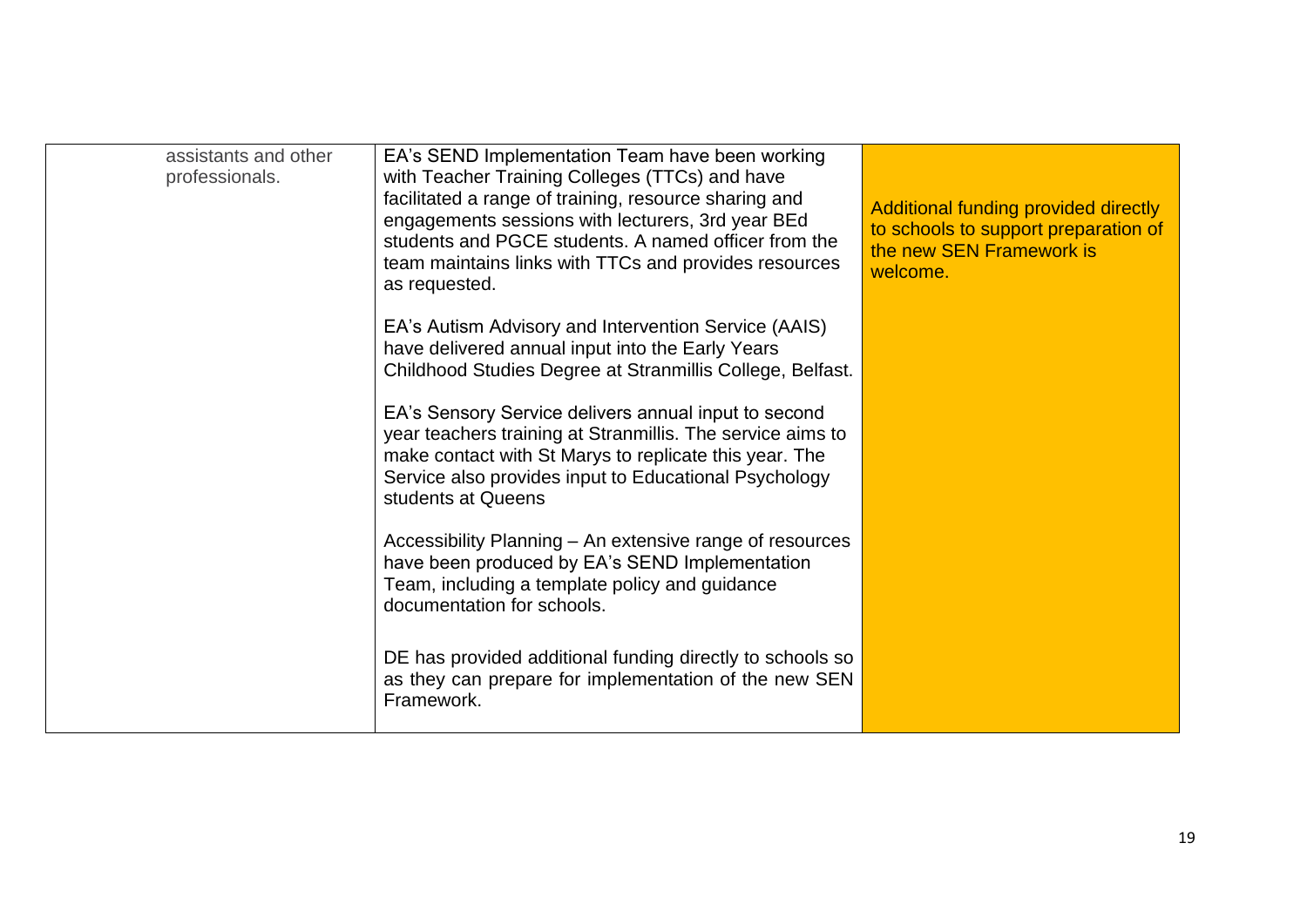| 10. Specific guidance must be | EA has developed a model Diversity and Inclusion Policy            | Despite some positive steps, we are     |
|-------------------------------|--------------------------------------------------------------------|-----------------------------------------|
| provided to teaching staff on | for schools. <sup>20</sup> This policy seeks to support schools in | disappointed that the full              |
| the identification and        | embedding a diverse and inclusive ethos within their               | implementation of our                   |
| assessment of SEN amongst     | school. The Policy is accompanied with a child friendly            | recommendation, which includes          |
| Newcomer children. Existing   | version a self-audit that will help a school assess its            | that provision of 'specific guidance    |
| assessment of SEN from other  | ethos in terms of diversity and inclusion. Subject to the          | to teaching staff on the                |
| countries should be           | outcome of the self-audit, schools can also avail of a             | <b>identification and assessment of</b> |
| recognised and services       | dedicated Diversity and Inclusion whole school training            | <b>SEN amongst Newcomer</b>             |
| provided accordingly.         | module.                                                            | children' has not been progressed       |
|                               |                                                                    | and request specific details of plans   |
|                               | The model policy and associated tools are available on             | to take this forward.                   |
|                               | the EA website and schools are regularly reminded of               |                                         |
|                               | the support in EA communications                                   |                                         |
|                               |                                                                    | <b>NICCY</b> welcomes the actions noted |
|                               | <b>STARs</b>                                                       | relating to newcomer pupil support.     |
|                               | The Intercultural Education Service (IES) is currently             | <b>Clarification of timeframe for</b>   |
|                               | piloting a Schools Trauma and Referrals (STARs) Pilot              | completion of the Schools Trauma        |
|                               | to schools with Syrian Refugee Pupils from the                     | and Referrals (STARs) pilot and any     |
|                               | Vulnerable Persons Resettlement Scheme (VPRS). This                | plans to make available to all          |
|                               | pilot programme will establish a functional early                  | newcomer children would be              |
|                               | identification pathway for schools with refugee                    | helpful. We request that we are         |
|                               | experienced pupils and establish access to specialist              | informed of the outcome of the pilot    |
|                               | intervention at the earliest point. It will also ensure that       | evaluation when completed in            |
|                               | there is an appropriate referral process.                          | Autumn 2022.                            |
|                               |                                                                    |                                         |
|                               | To date there have been 34 pupils and 34 schools                   |                                         |
|                               | supported via the Schools Trauma and Referrals                     | <b>With regard to Diversity and</b>     |
|                               | (STARs) pilot. 100% of these support consultations have            | Inclusion whole school training         |
|                               | commenced within one month of referral.                            |                                         |

<sup>20</sup> https://www.eani.org.uk/about-us/equality/equality-and-diversity-policy-for-schools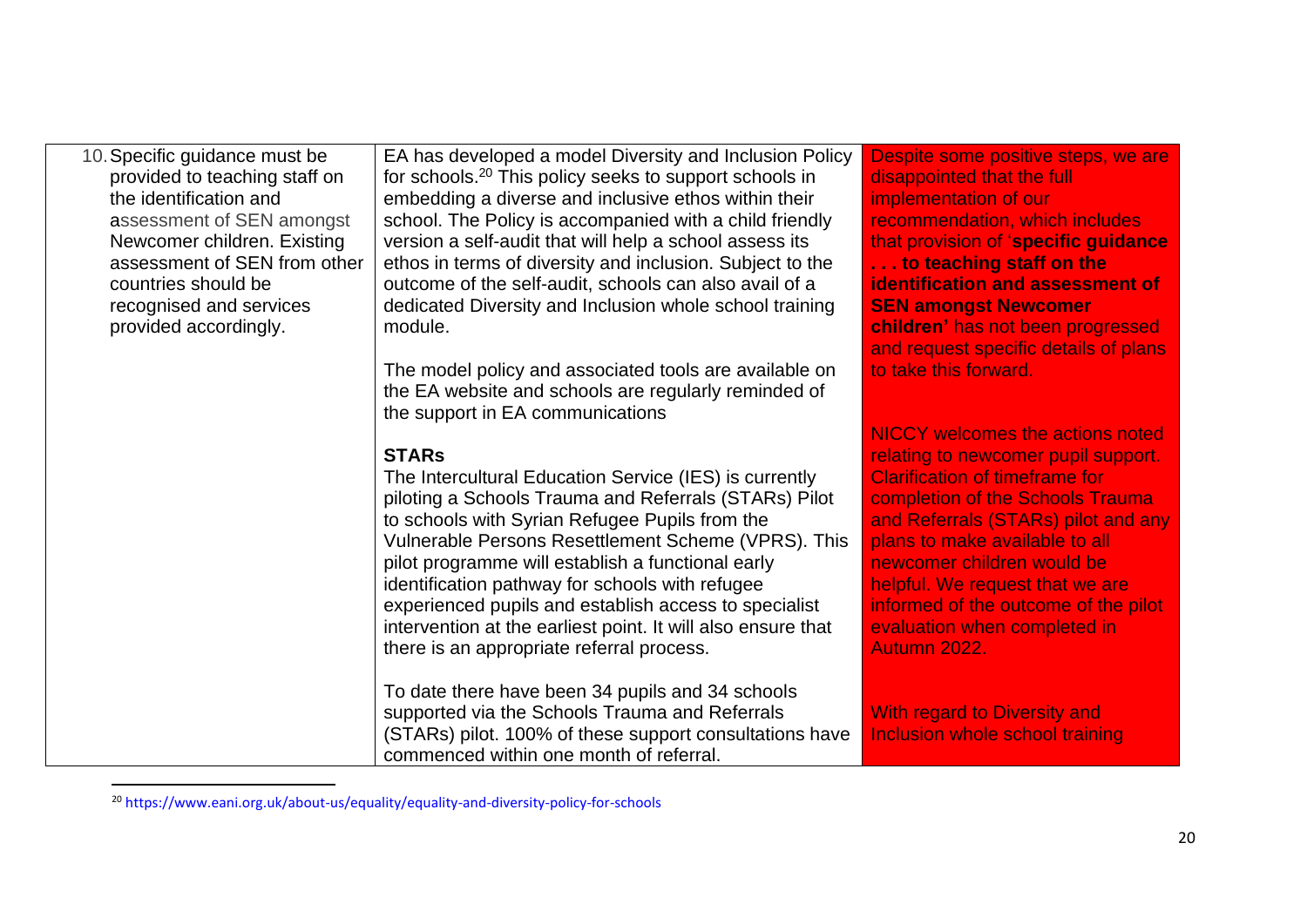| Due to Covid pressures formal evaluation of this pilot<br>has been delayed until Autumn 2022, however feedback<br>from schools has been overwhelmingly positive during<br>this school year.<br>In addition, STARs Projects have also delivered:<br>□ Level 1 Trauma Informed Practice training (ready for<br>online rollout for September 2021)<br>□ Consultation with Stranmillis research team and work<br>is ongoing to deliver:<br>$\Box$ 3 x Therapeutic stories and teacher/parent guidebooks<br>$\Box$ Cluster groups (6 x primary and 12 post-primary)                                                                                                                                                                                  | module, we strongly advise that<br>uptake levels are monitored.                                                          |
|-------------------------------------------------------------------------------------------------------------------------------------------------------------------------------------------------------------------------------------------------------------------------------------------------------------------------------------------------------------------------------------------------------------------------------------------------------------------------------------------------------------------------------------------------------------------------------------------------------------------------------------------------------------------------------------------------------------------------------------------------|--------------------------------------------------------------------------------------------------------------------------|
| The Schools of Sanctuary programme is an award<br>scheme being piloted in the Urban Villages areas of<br>Belfast and Derry/Londonderry with support from the NI<br>Executive's Urban Villages Initiative, the Belfast City of<br>Sanctuary Group and the Education Authority's<br>Intercultural Education Service. The award is aimed at<br>helping schools to develop further the concept that<br>schools are welcoming places for pupils and their<br>families, where every child feels safe, where they are<br>fully accepted and that these schools will become<br>beacons in the community as places where cultural<br>diversity is valued and celebrated. There are presently<br>50 schools who have this award since 2017. <sup>21</sup> | The Schools of Sanctuary pilot is<br>also welcome. Confirmation of<br>whether this will be mainstreamed is<br>requested. |
| EA recently funded research on Syrian refugees in<br>collaboration with Stranmillis University College. <sup>22</sup>                                                                                                                                                                                                                                                                                                                                                                                                                                                                                                                                                                                                                           | <b>NICCY</b> is aware of issues in respect<br>of refugee and asylum-seeking                                              |

<sup>&</sup>lt;sup>21</sup> https://www.eani.org.uk/school-management/intercultural-education-service-ies/schools-of-sanctuary

<sup>22</sup> https://www.stran.ac.uk/research-paper/school-based-support-for-syrian-refugee-pupils-in-northern-ireland/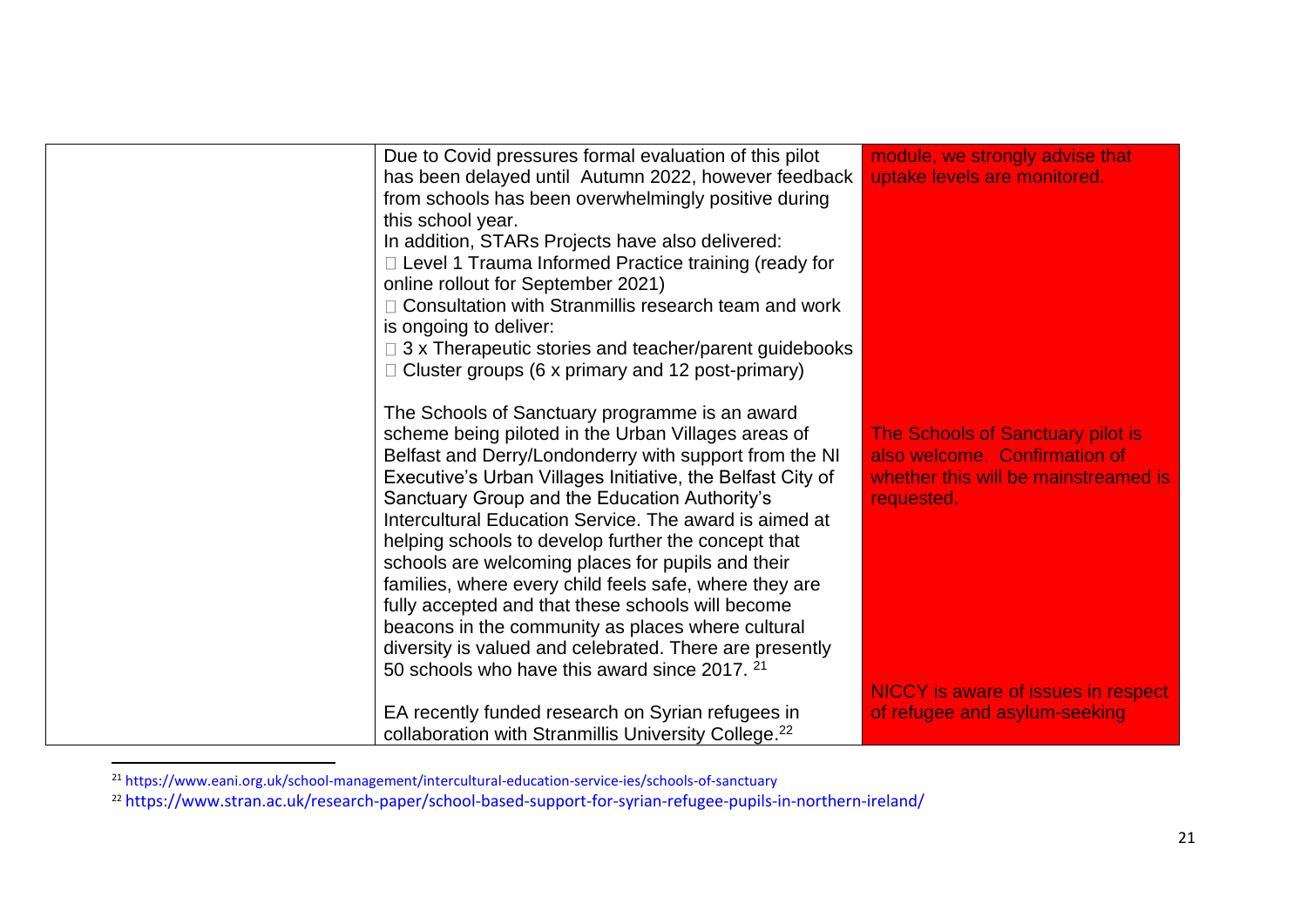|                                                                                                                                                                     | EA's Statutory Assessment and Review Service<br>considers all professional documents and evidence from<br>other jurisdictions in decision making on a child's case.<br>EA however do have a statutory duty to adhere to NI<br>legislation regarding the Statutory Assessment process.                                | children and has addressed these<br>previously.                                                                                                                                                                                                                 |
|---------------------------------------------------------------------------------------------------------------------------------------------------------------------|----------------------------------------------------------------------------------------------------------------------------------------------------------------------------------------------------------------------------------------------------------------------------------------------------------------------|-----------------------------------------------------------------------------------------------------------------------------------------------------------------------------------------------------------------------------------------------------------------|
| 11. The EA must introduce robust<br>evaluation of learning and<br>development opportunities, to<br>monitor reach throughout the<br>region, and <i>impact</i> on the | Each EA SEND support service has a training offer <sup>23</sup><br>which involves capturing evaluations from attendees and<br>follow up longitudinal evaluations to measure<br>effectiveness at individual service level.                                                                                            | <b>NICCY</b> notes that evaluations,<br>including longitudinal service level<br>evaluations, are conducted by each<br>EA SEND support service.                                                                                                                  |
| knowledge, skill and capacity<br>of professionals supporting<br>children with SEN in<br>mainstream settings.                                                        | EA are hoping to develop a more centralised training hub<br>for CA staff, teaching staff, and school leaders related to<br>SEND. This will link closely with the work of a number of<br>the SEND SDP projects over the next two years<br>(dependent on appropriate funding being provided via<br>the programme OBC). | <b>Further detail of these evaluation</b><br>processes, particularly in relation to<br>how reach, impact and outcomes<br>are monitored and subsequently<br>influence future content and delivery<br>would be useful to allow<br>assessment of their robustness. |
| 12. Area based learning clusters<br>must be consistently and<br>regularly facilitated by the EA                                                                     | EA Services offer a range of clustering opportunities for<br>school leaders and staff:                                                                                                                                                                                                                               | NICCY welcomes the delivery of a<br>range of clustering opportunities to<br>school leaders and staff. This has                                                                                                                                                  |
| across the region as a<br>mechanism for staff in pre-                                                                                                               | EA's SEND Implementation team have been facilitating<br>newly/recently-appointed SENCO Clusters since 2019                                                                                                                                                                                                           | significant potential to ensure<br>sharing of good practice and peer                                                                                                                                                                                            |
| school, primary and post-<br>primary settings, including                                                                                                            | consisting of 2 days training and 2 days non-contact<br>school time for SENCOs in mainstream primary & post                                                                                                                                                                                                          | support, particularly during<br>implementation of SEND. We are                                                                                                                                                                                                  |

<sup>23</sup> https://www.eani.org.uk/school-management/children-and-young-peoples-services-training-programme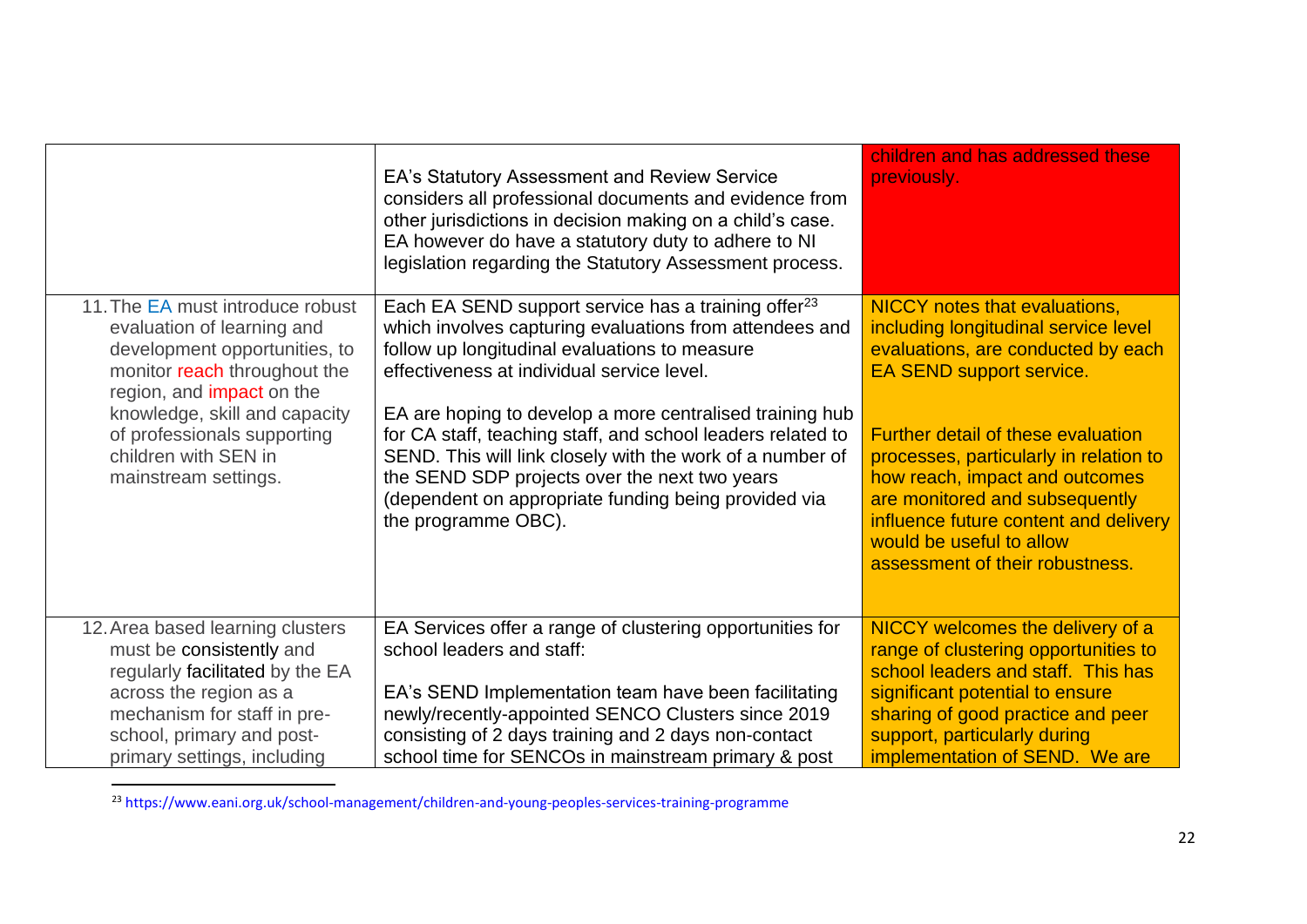| both mainstream and special<br>schools, to:<br>a. share learning and best<br>practice techniques;<br>b. identify opportunities for<br>collaboration; and<br>c. facilitate transition<br>planning. | primary settings A link officer is allocated to each<br>SENCO to offer support throughout year – SENCO<br>Handbook and resources provided. Non-Statutory DE<br>funded preschool setting SENCOs have been offered<br>annual briefing and engagement sessions since 2019.<br>A Scoping project for Nursery School SENCO induction<br>is underway.<br>PEGs offered annual briefing/engagement session 2019<br>- 21<br>In 2020/21 EA's SEN Early Years Inclusion Service<br>(SENEYIS) delivered the following themed clusters<br>remotely for professionals in early years settings.                     | concerned, however, that facilitation<br>of learning clusters may be patchy<br>and, from the information provided,<br>it is difficult to assess the extent to<br>which clusters are 'consistently' and<br>'regularly' facilitated across the<br>region. |
|---------------------------------------------------------------------------------------------------------------------------------------------------------------------------------------------------|------------------------------------------------------------------------------------------------------------------------------------------------------------------------------------------------------------------------------------------------------------------------------------------------------------------------------------------------------------------------------------------------------------------------------------------------------------------------------------------------------------------------------------------------------------------------------------------------------|---------------------------------------------------------------------------------------------------------------------------------------------------------------------------------------------------------------------------------------------------------|
|                                                                                                                                                                                                   | □ Early Language Development<br>□ Emotional Resilience<br>$\Box$ Toileting Training<br>□ Early Years Transitions<br>'Leadership & Management of SEN and Inclusion' was<br>offered to pre-school staff in Nurseries and Playgroups.<br>This training took place over 5 sessions with 2 different<br>cohorts. It is planned that participating settings who<br>completed the full programme will receive follow up<br>support in relation to management themes covered.<br>Service pressures meant that the follow up support did<br>not happen in Term 1, but is now scheduled for Term 3<br>2021/22; |                                                                                                                                                                                                                                                         |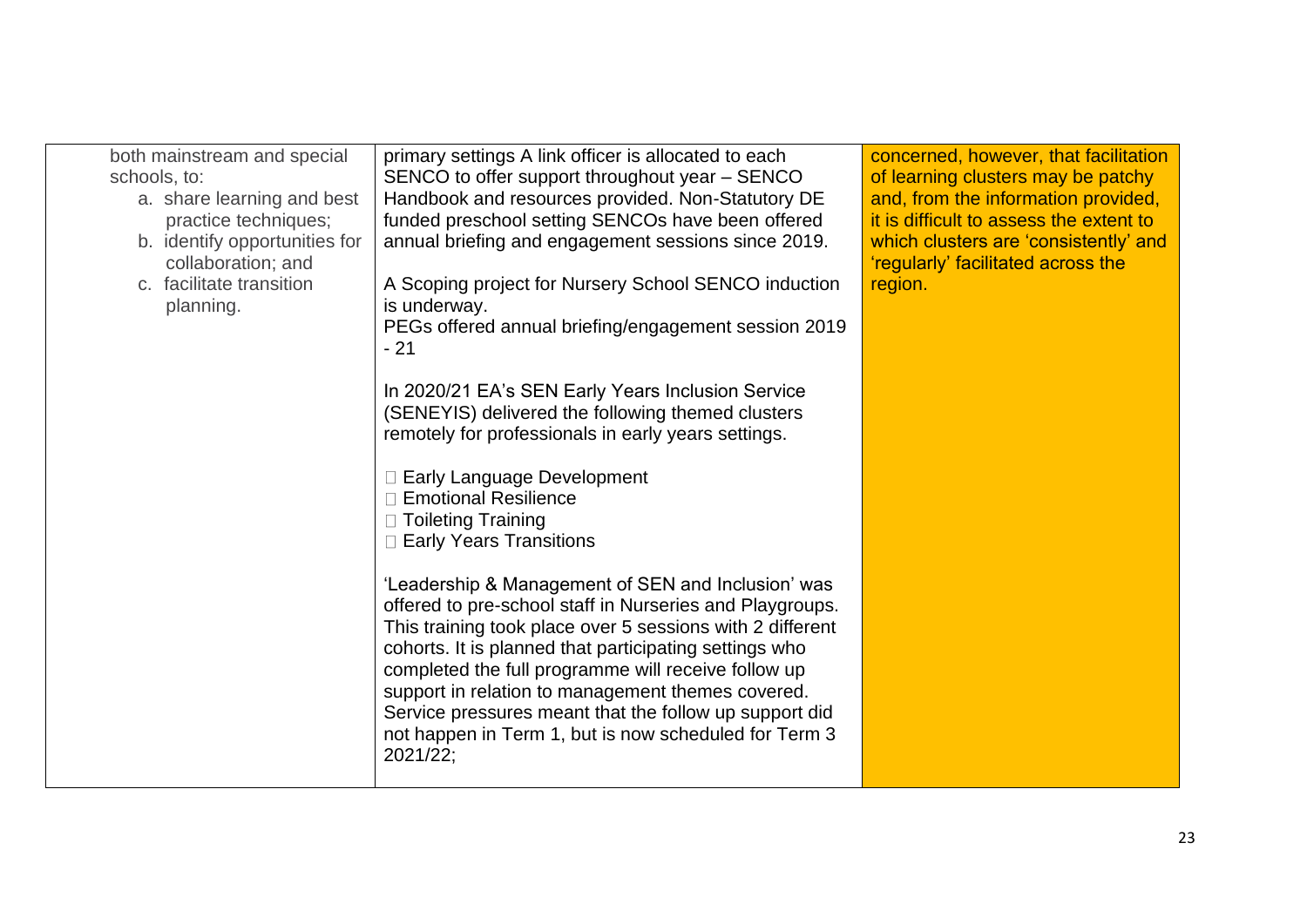|                                                                                                                                                                                                                                                                              | EA Locality Leadership Networks are opportunities for<br>senior leaders in schools to build relationships with EA<br>officers supporting and advising on regional services. <sup>24</sup><br>Nurture Clusters have been facilitated by EA for staff<br>working in DE funded nurture provisions.                                                                                                                                                                                                               |                                                                                                                                                                                                                                                                                                |
|------------------------------------------------------------------------------------------------------------------------------------------------------------------------------------------------------------------------------------------------------------------------------|---------------------------------------------------------------------------------------------------------------------------------------------------------------------------------------------------------------------------------------------------------------------------------------------------------------------------------------------------------------------------------------------------------------------------------------------------------------------------------------------------------------|------------------------------------------------------------------------------------------------------------------------------------------------------------------------------------------------------------------------------------------------------------------------------------------------|
| 13. School leaders, including<br><b>Boards of Governors and</b><br>Principals, must be supported<br>to foster an inclusive culture<br>and ethos founded on equality,<br>and to ensure that children<br>with SEN and disabilities<br>maximise their educational<br>potential. | EA have developed a model Diversity and Inclusion<br>Policy for schools. <sup>25</sup> This policy seeks to support schools<br>in embedding a diverse and inclusive ethos within their<br>school. The Policy is accompanied with a child friendly<br>version and a self-audit that will help a school assess its<br>ethos in terms of diversity and inclusion. Subject to the<br>outcome of the self-audit, schools can also avail of a<br>dedicated Diversity and Inclusion whole school training<br>module. | While the development of a Model<br>Diversity and Inclusion policy for<br>schools is welcome, we are<br>disappointed that this policy makes<br>only a brief reference to SEND. We<br>strongly advise that the policy is<br>further developed to take greater<br>account of SEN and disability. |
|                                                                                                                                                                                                                                                                              | The model policy and associated tools are available on<br>the EA website and schools are regularly reminded of<br>the support in EA communications.                                                                                                                                                                                                                                                                                                                                                           | Further detail on uptake and content<br>of the D & I whole school training<br>module is requested.                                                                                                                                                                                             |
|                                                                                                                                                                                                                                                                              | EA's SEND Implementation Team offers training and<br>resources on reasonable adjustments, views of the child<br>and accessibility. This training is available via the EA<br>School Development Service Portal <sup>26</sup> and contains four<br>15 minute programmes for Governors covering the<br>following topics:                                                                                                                                                                                         | While we recognise potential<br>obstacles to uptake of training by<br><b>Governors, NICCY is concerned</b><br>that provision of 4 x 15 min<br>sessions may be insufficient to<br>ensure participants are equipped                                                                              |

<sup>&</sup>lt;sup>24</sup> https://www.eani.org.uk/school-management/locality-leadership-networks

<sup>&</sup>lt;sup>25</sup> https://www.eani.org.uk/about-us/equality/equality-and-diversity-policy-for-schools

<sup>26</sup> https://www.easds.org.uk/booking/browse/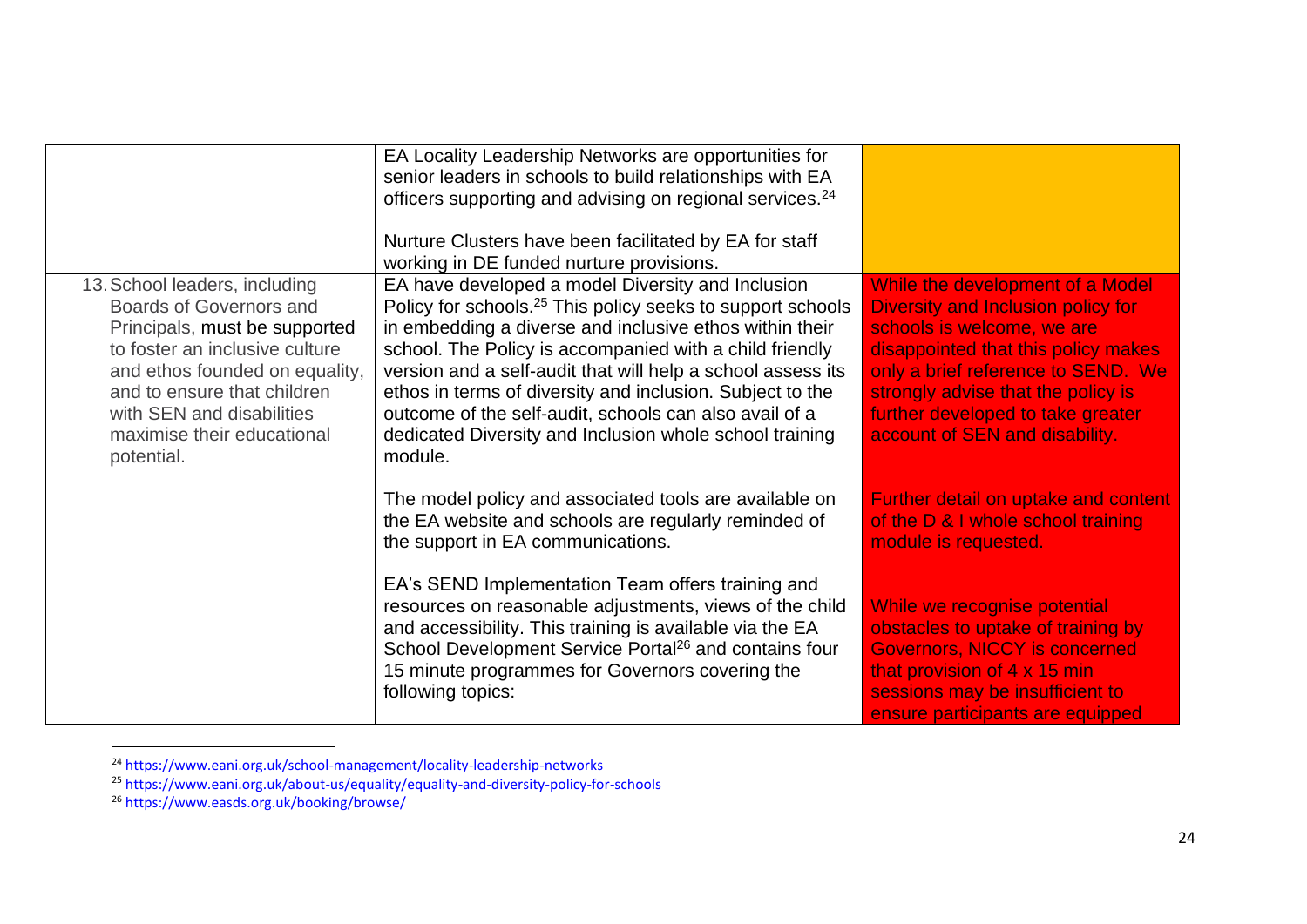| The Legislative Framework <sup>27</sup><br>The Learning Continuum<br>$\Box$ Roles and Responsibilities for SEN Provision within<br><b>Mainstream Primary and Post-Primary Settings</b><br>□ Information and Next Steps for Governors                                                                                                                                                                                                                                                                                                                                                                                                                                                        | with the requisite skills and<br>knowledge. We strongly<br>recommend that the uptake of<br>training is monitored, particularly<br>when training is optional.                                   |
|---------------------------------------------------------------------------------------------------------------------------------------------------------------------------------------------------------------------------------------------------------------------------------------------------------------------------------------------------------------------------------------------------------------------------------------------------------------------------------------------------------------------------------------------------------------------------------------------------------------------------------------------------------------------------------------------|------------------------------------------------------------------------------------------------------------------------------------------------------------------------------------------------|
| Online training replaced face-to-face training for<br>Governors - Jan-March 2019 & Jan - Feb 2020)<br>EA's Tier 1 ASD training provided by AAIS has had a<br>high uptake to date and is available in pre-recorded<br>format which can be accessed at any time. Primary<br>(including Foundation Stage) and Post Primary versions<br>can be accessed by all setting-based professionals<br>including classroom assistants. The course aims to help<br>setting professionals to develop knowledge and<br>understanding of ASD and to adapt classroom based<br>approached to facilitate the strengths and needs of<br>pupils of pupils with ASD. Tier 2 training is about to be<br>rolled out. | <b>NICCY welcomes the provision of</b><br><b>Tier 1 ASD training for Governors</b><br>and positively note the high level of<br>uptake to date. Roll out of Tier 2<br>training is also welcome. |
| EA's Sensory Service support education settings to<br>complete acoustic audits for children who are Hearing<br>Impaired (HI) and environmental audits for children who<br>are Visually Impaired (VI) as required to provide<br>recommendations for accessibility.                                                                                                                                                                                                                                                                                                                                                                                                                           |                                                                                                                                                                                                |

<sup>&</sup>lt;sup>27</sup> NB New duties on Boards of Governors – not yet commenced - full training roll-out to Governors of all mainstream and Special and all phases (nursery, P and Post-P) planned in line with implementation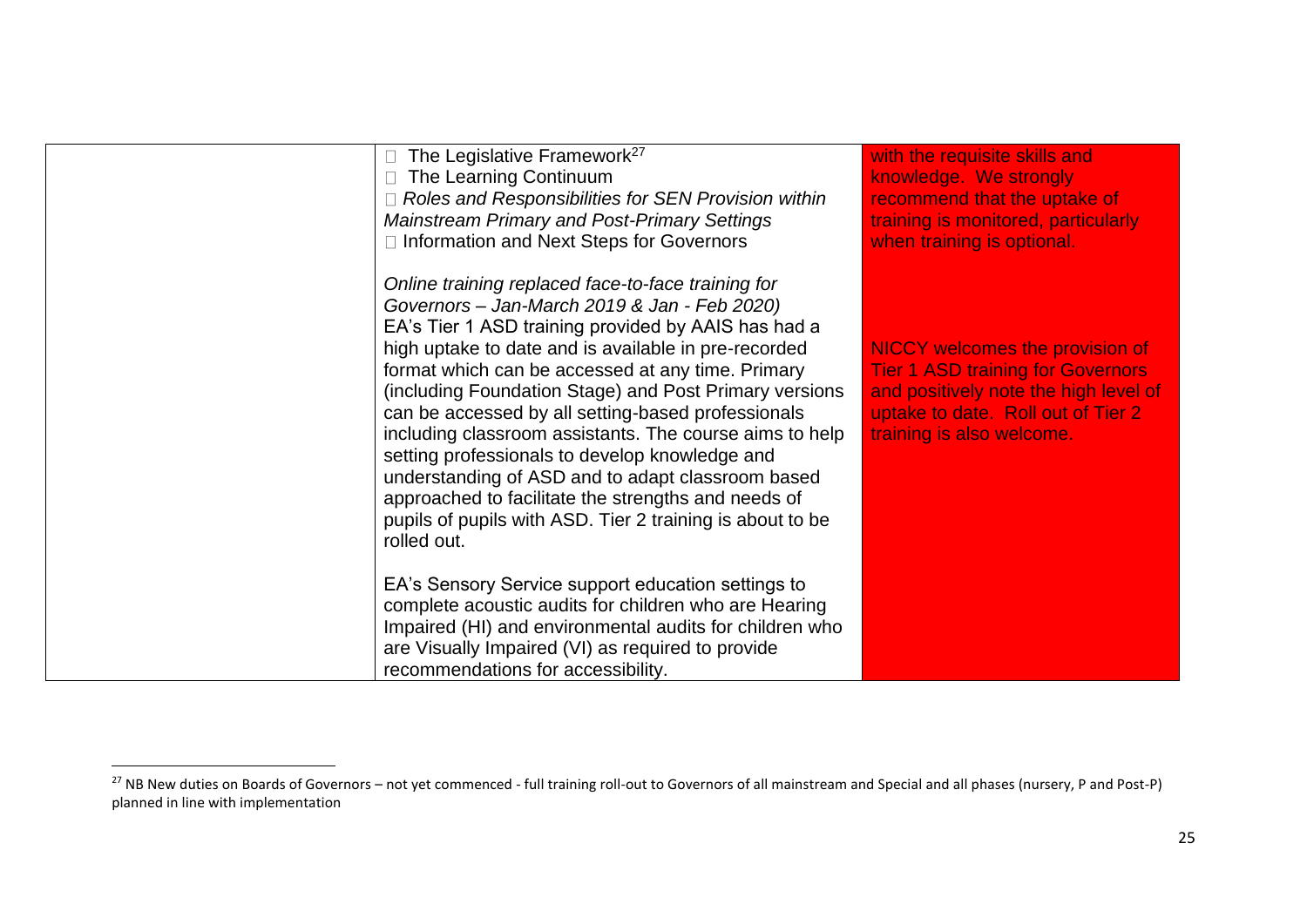<sup>28</sup> https://www.easds.org.uk/booking/browse/

<sup>30</sup>https://www.eani.org.uk/school-management/behaviour-support-and-provisions-bsp-regional-training-calendar/positive

<sup>&</sup>lt;sup>30</sup> https://www.eani.org.uk/services/pupil-support-services/sen-inclusion-service

<sup>&</sup>lt;sup>31</sup> Literacy support for students in N.Ireland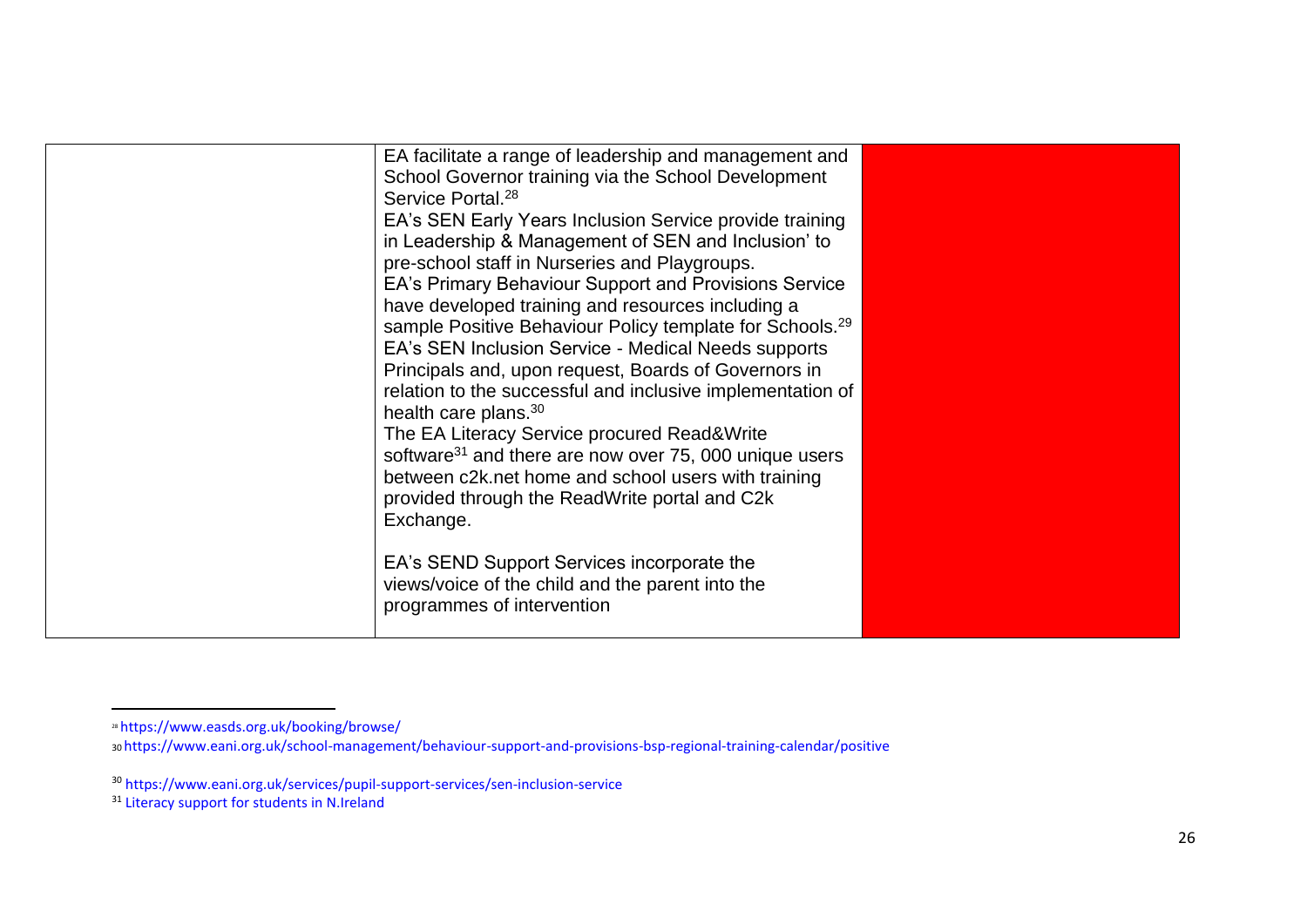| 14. Schools should be inspected | The inspection of schools remains paused. However,             | While we recognise that the              |
|---------------------------------|----------------------------------------------------------------|------------------------------------------|
| by the Education Training       | ETI district engagement and thematic evaluations have          | response to the Covid pandemic           |
| Inspectorate (ETI) on their     | continued to be carried out.                                   | has necessitated a modified              |
| willingness and ability to      | ETI inspects the ethos of schools, including the               | approach, it is important that           |
| establish the conditions        | inclusivity of the school culture through the evaluation of    | inspections resume as soon as            |
| required to foster an inclusive | leadership and management, including governance, the           | possible to enable a full range of       |
| culture.                        | quality of provision, care and welfare, safeguarding and       | 'first-hand evidence' to be collected.   |
|                                 | the outcomes for learners. Inspection involves the             |                                          |
|                                 | gathering of first-hand evidence through lesson                |                                          |
|                                 | observation, the scrutiny of key documentation and the         | We welcome ETI's recent                  |
|                                 | harnessing of the views of staff, parent and pupils            | publication of 'Stepping Up &            |
|                                 | through the use of questionnaires and discussions.             | <b>Stepping Forward: a Series of Ten</b> |
|                                 |                                                                | Learning Insights', a valuable           |
|                                 | In March 2022, as part of its Empowering Improvement:          | resource which addresses issues          |
|                                 | Stepping Forward Together' Programme, ETI will                 | that include an inclusive approach       |
|                                 | undertake comprehensive engagement with its                    | to decision making, working              |
|                                 | stakeholders on its inspection strategy for September          | collaboratively and the importance       |
|                                 | 2022 and will present its revised vision, mission and          | of a curriculum that reflects the        |
|                                 | strategic priorities, all of which will align really well with | values, culture and priorities of        |
|                                 | this recommendation.                                           | society.                                 |
|                                 |                                                                |                                          |
|                                 |                                                                | <b>Planned engagement with</b>           |
|                                 |                                                                | stakeholders, in March 2022, as          |
|                                 |                                                                | part of ETI's Empowering                 |
|                                 |                                                                | <b>Improvement: Stepping Forward</b>     |
|                                 |                                                                | Together' Programme is also              |
|                                 |                                                                | welcome.                                 |
|                                 |                                                                |                                          |
|                                 |                                                                |                                          |
|                                 |                                                                |                                          |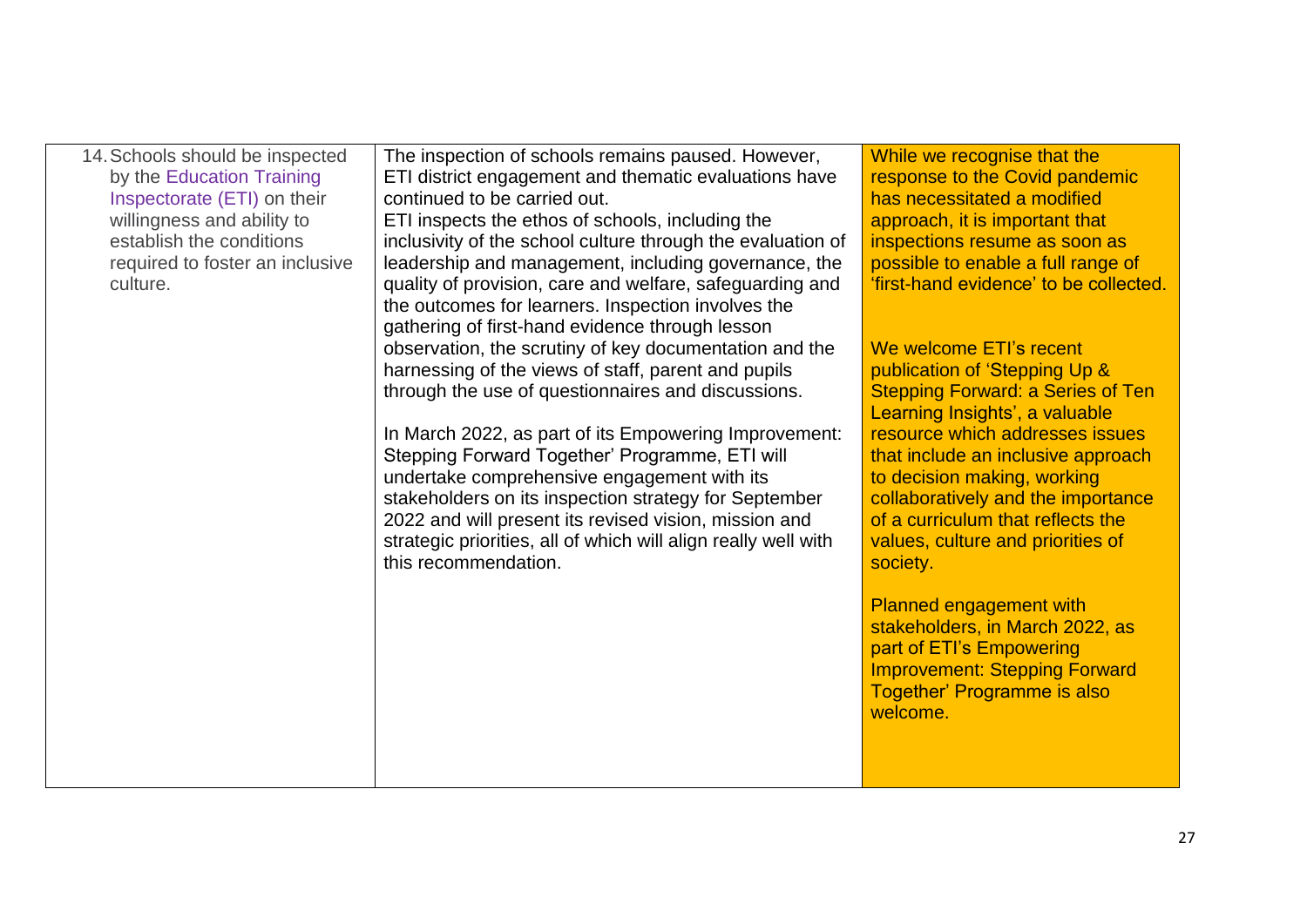| 15. ETI should inspect schools on<br>their ability to fulfil their duties<br>regarding the preparation and<br>review of Individual Education<br>Plans (IEPs) <sup>32</sup> .                                                                                                                                                                                                                                                                                                                                                                                                                                       | ETI does evaluate the school's processes for the<br>preparation and review of IEPs, including the<br>appropriateness of the targets for and progress of<br>individual pupils as part of school inspection and related<br>evaluations.                                                                                                                                                                                                                                                                                                                                                                                                                                                                                                                                                                                                                             | NICCY welcomes the range of<br>actions taken by ETI to review IEP<br>targets and progress as part of<br>school inspections.                                                                                                                                                                                                                                                                                                       |
|--------------------------------------------------------------------------------------------------------------------------------------------------------------------------------------------------------------------------------------------------------------------------------------------------------------------------------------------------------------------------------------------------------------------------------------------------------------------------------------------------------------------------------------------------------------------------------------------------------------------|-------------------------------------------------------------------------------------------------------------------------------------------------------------------------------------------------------------------------------------------------------------------------------------------------------------------------------------------------------------------------------------------------------------------------------------------------------------------------------------------------------------------------------------------------------------------------------------------------------------------------------------------------------------------------------------------------------------------------------------------------------------------------------------------------------------------------------------------------------------------|-----------------------------------------------------------------------------------------------------------------------------------------------------------------------------------------------------------------------------------------------------------------------------------------------------------------------------------------------------------------------------------------------------------------------------------|
| Where health and social care<br>provision is to be made, the<br><b>Regulation and Quality</b><br><b>Improvement Authority (RQIA)</b><br>should work with ETI to ensure<br>compliance of the statutory<br>duty upon every children's<br>authority to cooperate <sup>33</sup> . This<br>should include an assessment<br>by ETI and/or RQIA of:<br>a. the effectiveness of<br>collaborative processes<br>to support the joint<br>planning and<br>identification of pupil<br>targets and outcomes in<br><b>IEPs between</b><br>education and health<br>professionals;<br>b. evidence from schools<br>that children and | ETI inspectors also observe the use of IEPs by teachers<br>in the classroom, paying particular attention to how the<br>learning needs of children who have special educational<br>needs are being met. As part of inspection, ETI<br>evaluates the extent to which the school identifies<br>appropriately and accurately the special educational<br>needs of individual children and maintains effective links<br>with parents, other professionals and support agencies<br>(as detailed in ETI's Inspection and Self-evaluation<br>Framework).<br>During October 2021 to March 2022, ETI are<br>undertaking a survey of SEN Learning Support Centre<br>provision in mainstream schools, including the support<br>provided by the Education Authority. The evaluation will<br>be completed at the end of March 2022, with the report<br>due to issue in May 2022. | <b>Clarification of the scope for ETI</b><br>and RQIA to work collaboratively to<br>ensure compliance of the statutory<br>duty upon every children's authority<br>to cooperate is required.<br>Clarification is also needed in<br>respect of Allied Health<br><b>Professionals and RQIA respective</b><br>roles.<br><b>NICCY looks forward to opportunity</b><br>to review survey findings following<br>report issue in May 2022. |

 $32$  To be later replaced with Personal Learning Plans through implementation of the new SEN Framework.

<sup>&</sup>lt;sup>33</sup> Section 2, Children's Services Cooperation Act (Northern Ireland) 2015, available online at <u>http://www.legislation.gov.uk/nia/2015/10/pdfs/nia\_20150010\_en.pdf</u>. Also, Article

<sup>4</sup> of the Special Educational Needs and Disability (Northern Ireland) Act 2016 (SEND Act)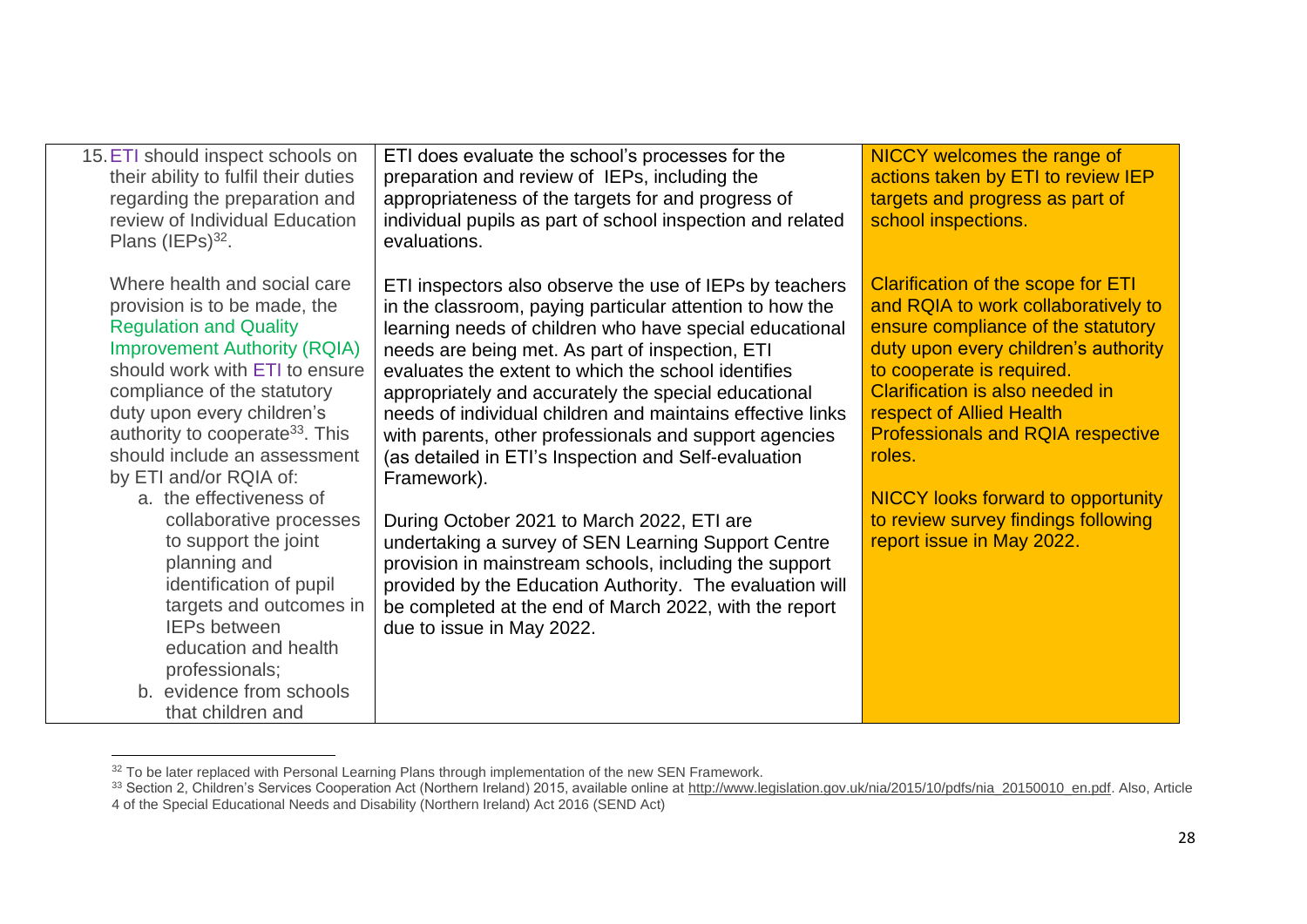| parents/carers have<br>been facilitated to<br>actively contribute to<br>the process; and<br>c. the extent to which<br>outcomes identified<br>within IEPs have been<br>fulfilled.                                                                                                                                                                                       |                                                                                                                                                                                                                                                                                                                                                                                                                                                                                                                                                                                                                                                                                                                                                                                                                                                                    |                                                                                                                                                                                                                                                                                                                                                                                                                                                                    |
|------------------------------------------------------------------------------------------------------------------------------------------------------------------------------------------------------------------------------------------------------------------------------------------------------------------------------------------------------------------------|--------------------------------------------------------------------------------------------------------------------------------------------------------------------------------------------------------------------------------------------------------------------------------------------------------------------------------------------------------------------------------------------------------------------------------------------------------------------------------------------------------------------------------------------------------------------------------------------------------------------------------------------------------------------------------------------------------------------------------------------------------------------------------------------------------------------------------------------------------------------|--------------------------------------------------------------------------------------------------------------------------------------------------------------------------------------------------------------------------------------------------------------------------------------------------------------------------------------------------------------------------------------------------------------------------------------------------------------------|
| <b>Strategic Planning for Behavioural Support Services</b>                                                                                                                                                                                                                                                                                                             |                                                                                                                                                                                                                                                                                                                                                                                                                                                                                                                                                                                                                                                                                                                                                                                                                                                                    |                                                                                                                                                                                                                                                                                                                                                                                                                                                                    |
| (Recommendations 16 - 17)                                                                                                                                                                                                                                                                                                                                              |                                                                                                                                                                                                                                                                                                                                                                                                                                                                                                                                                                                                                                                                                                                                                                                                                                                                    |                                                                                                                                                                                                                                                                                                                                                                                                                                                                    |
| <b>Recommendation</b>                                                                                                                                                                                                                                                                                                                                                  | Action taken or planned                                                                                                                                                                                                                                                                                                                                                                                                                                                                                                                                                                                                                                                                                                                                                                                                                                            |                                                                                                                                                                                                                                                                                                                                                                                                                                                                    |
| 16. An early intervention and<br>preventative approach to<br>behavioral management<br>should be introduced by the<br>DE and implemented by the<br>EA. This should include:<br>a. support for parents and<br>families;<br>b. investment in workforce<br>development;<br>c. early access to EA<br>specialist supports; and<br>d. tracking children's<br>progress against | The EA's Behaviour Support and Provisions Service<br>(BSPS) provides advice and support when pupils<br>present with social, behavioural, emotional or wellbeing<br>(SBEW) needs. Although the service is split into primary<br>(PBSPS) and post-primary (PPBSPS) phases, the<br>underlying continuum of provision remains the same -<br>BSPS provides school staff and parents/carers with<br>training and support tailored to their needs.<br>In more complex cases, individual children or young<br>people are referred to the service for intensive support to<br>be provided by BSPS field staff, delivered in the pupil's<br>school. An initial time bound programme of support is<br>typically tapered over the course of an academic year.<br>However, where appropriate progress is not made, the<br>child or young person may remain registered with BSPS | We note that a review of Stage 3<br>pupil support services is underway,<br>while a number of positive steps<br>have already been taken, including<br>the development of training<br>resources and opportunities for<br>parents to attend themed clusters.<br>While very welcome, we consider<br>that more needs to be done in the<br>immediate term, through early<br>interventions and preventative<br>approaches, to ensure support is<br>available when needed. |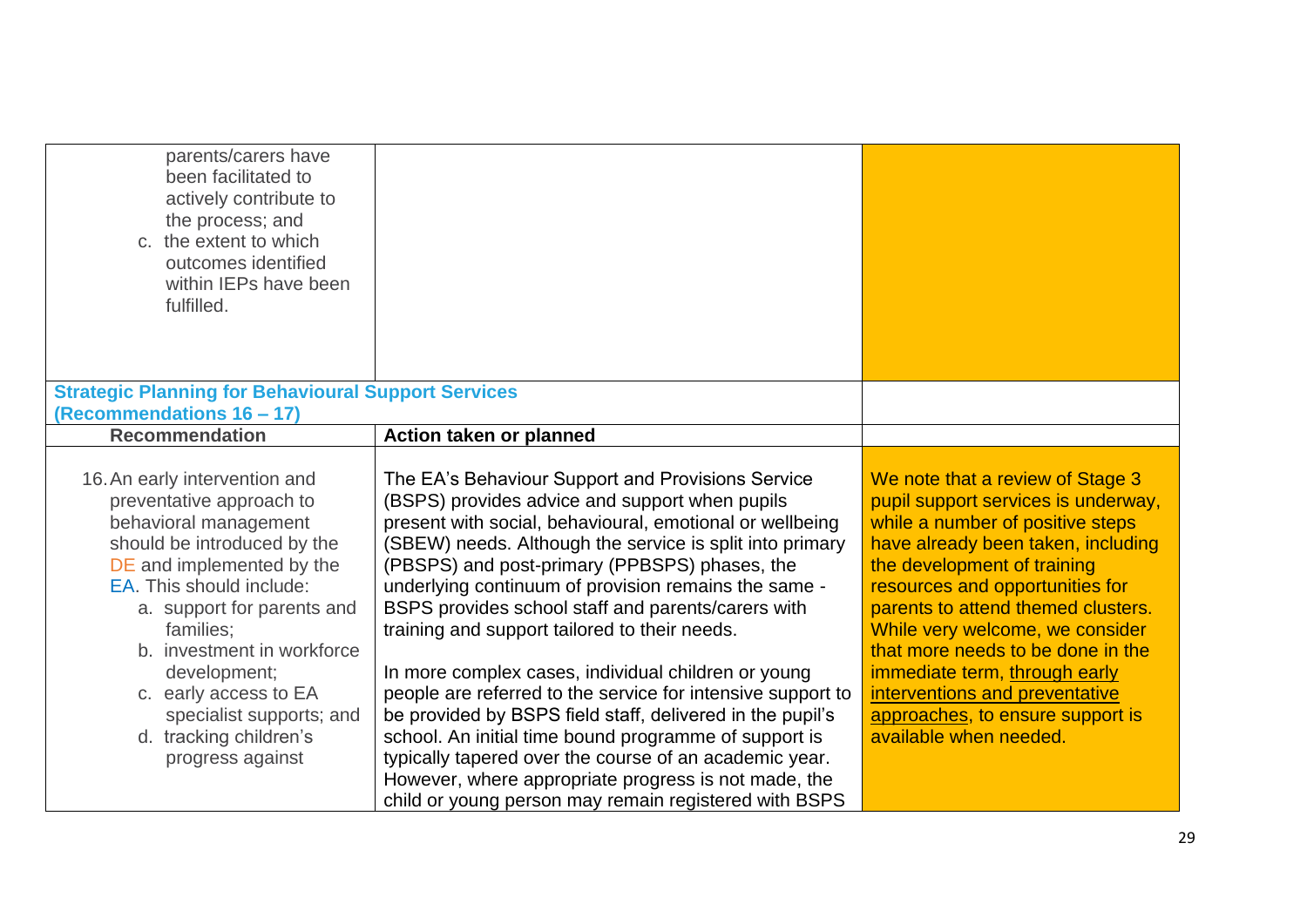| agreed milestones and | and receive continuing support in school. In particularly      | We highlight the importance of            |
|-----------------------|----------------------------------------------------------------|-------------------------------------------|
| outcomes.             | complex cases, including occasions where pupils have           | integrating internal EA support           |
|                       | been expelled from school, a child or young person may         | services, in the interests of children    |
|                       | temporarily attend an 'Education Other Than At School'         | and best practice, and request            |
|                       | (EOTAS) centre <sup>34</sup> and EOTAS centres also fall under | clarification of any plans to develop     |
|                       | BSPS management. The BSPS was established in 2018,             | links between BSPS and EPS.               |
|                       | amalgamating a wide range of pre-existing Education            |                                           |
|                       | and Library Board (ELB) provisions.                            |                                           |
|                       |                                                                | <b>NICCY</b> considers that monitoring of |
|                       | The proposed SEND SDP project to develop an                    | children's progress against agreed        |
|                       | integrated SEN pupil support service model, will explore       | outcomes is vital and request             |
|                       | the potential for an outcomes focussed and child               | details of systems, planned or            |
|                       | centred, multidisciplinary model of support for children,      | already in place.                         |
|                       | parents and staff which will include behavioural               |                                           |
|                       | management.                                                    | We note that a business case has          |
|                       |                                                                | been submitted to DE to fund              |
|                       | The DE SEN Resource File chapter on 'Working with the          | expansion and extension of the            |
|                       | whole community to understand nurture and to support           | <b>SEN EYIS (early years inclusion)</b>   |
|                       | social behavioural and emotional wellbeing <sup>'35</sup> was  | service) and request an update of         |
|                       | updated by EA's BSPS.                                          | outcome/progress to date.                 |
|                       |                                                                |                                           |
|                       |                                                                |                                           |
|                       | EA's Primary Behaviour Support and Provisions Service          |                                           |
|                       | have developed training and resources including a              | Development and updating of               |
|                       | sample 'Positive Behaviour Policy template for                 | resources, including the High Five        |
|                       | Schools'. <sup>36</sup>                                        | <b>Newsletter, Positive Behaviour</b>     |
|                       |                                                                |                                           |

<sup>&</sup>lt;sup>34</sup> This descriptor spans a wide range of types/titles of provision inherited across former ELBs.

<sup>&</sup>lt;sup>35</sup> SEN Resource: Working with the whole community to understand nurture and support social behaviour and emotional wellbeing PDF (6.4 MB)

<sup>36</sup> ttps://www.eani.org.uk/school-management/behaviour-support-and-provisions-bsp-regional-training-calendar/positive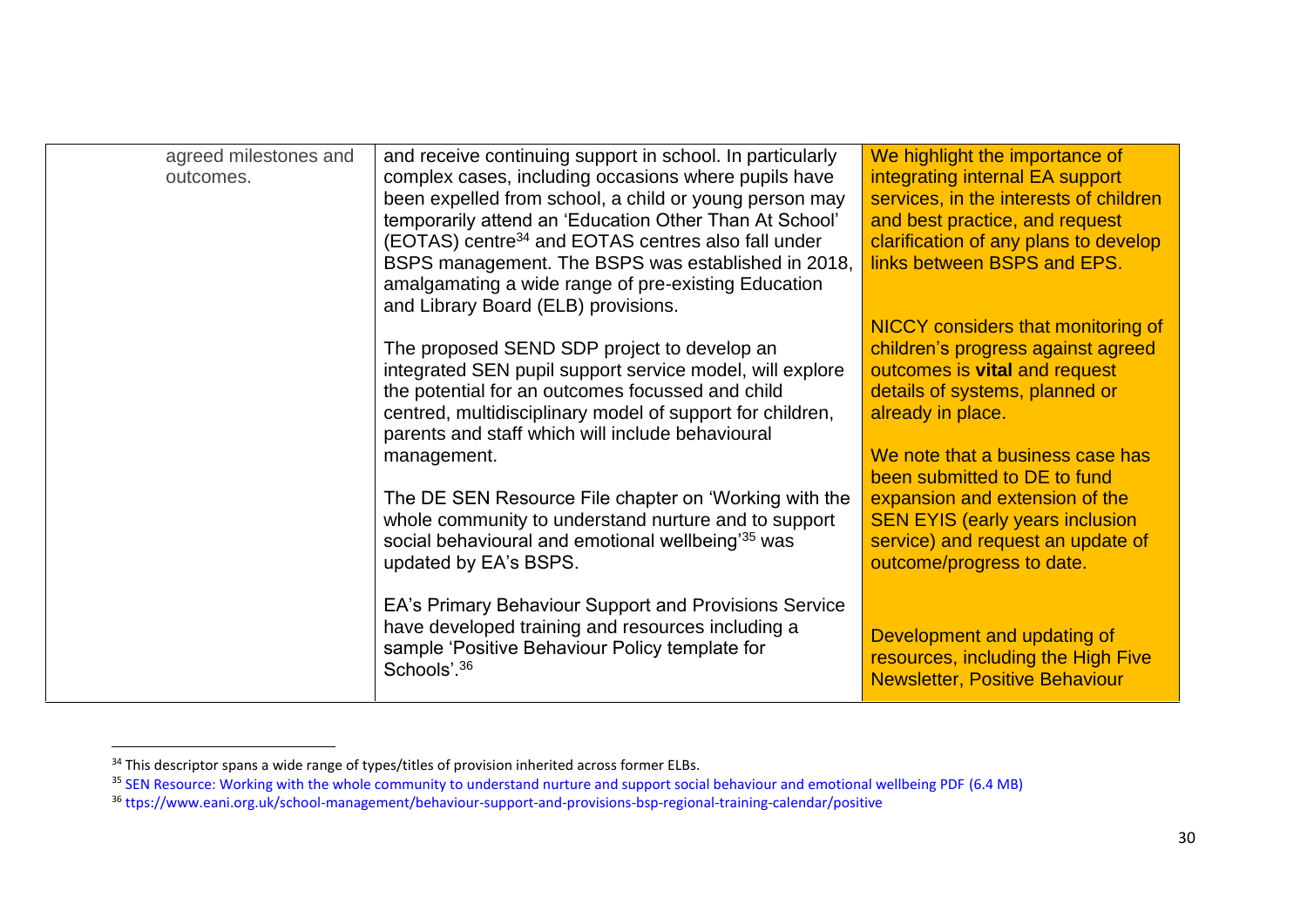| EA's Primary Behaviour Support and Provisions have<br>developed the High Five Newsletter which is a resource<br>pack for families and primary aged pupils in relation to<br>staying safe physically but also emotionally and mentally<br>using the Health and Social Care Take 5 framework. The<br>newsletter is available in English, Irish and accessible<br>versions. <sup>37</sup><br>EA's SEN Early Years Inclusion service offered parents<br>the opportunity to attend the following themed clusters<br>remotely during 2020/21<br>Early Language Development<br>□ Emotional Resilience<br>□ Toileting Training<br><b>Early Years Transitions</b><br>Parents were also signposted to a range of online<br>resources and training videos available via the SEN<br>EYIS web tile on the EA website. <sup>38</sup> | Policy template and the SEN<br>Resource File is welcome.<br>Plans to explore the potential for<br>an outcomes focussed and child<br>centred multidisciplinary model of<br>support for children, parents and<br>staff, including behavioural<br>management, as part of SEND<br>SDP project to develop an<br>integrated SEN pupil support<br>service model is welcome. |
|------------------------------------------------------------------------------------------------------------------------------------------------------------------------------------------------------------------------------------------------------------------------------------------------------------------------------------------------------------------------------------------------------------------------------------------------------------------------------------------------------------------------------------------------------------------------------------------------------------------------------------------------------------------------------------------------------------------------------------------------------------------------------------------------------------------------|----------------------------------------------------------------------------------------------------------------------------------------------------------------------------------------------------------------------------------------------------------------------------------------------------------------------------------------------------------------------|
| A business case has been submitted to DE to fund<br>expansion and extension of the SEN EYIS (early years<br>inclusion service) to address the increasing referral<br>numbers and staffing capacity issues as recommended                                                                                                                                                                                                                                                                                                                                                                                                                                                                                                                                                                                               | Parental uptake levels are<br>requested.<br>As stated earlier, NICCY is<br>concerned that funding to finance<br>the review of EA's SEN Early Years                                                                                                                                                                                                                   |

<sup>&</sup>lt;sup>37</sup> https://www.eani.org.uk/high-five-primary-behaviour-support-provisions-newsletter

<sup>&</sup>lt;sup>38</sup> https://www.eani.org.uk/services/pupil-support-services/sen-early-years-inclusion-service-sen-eyis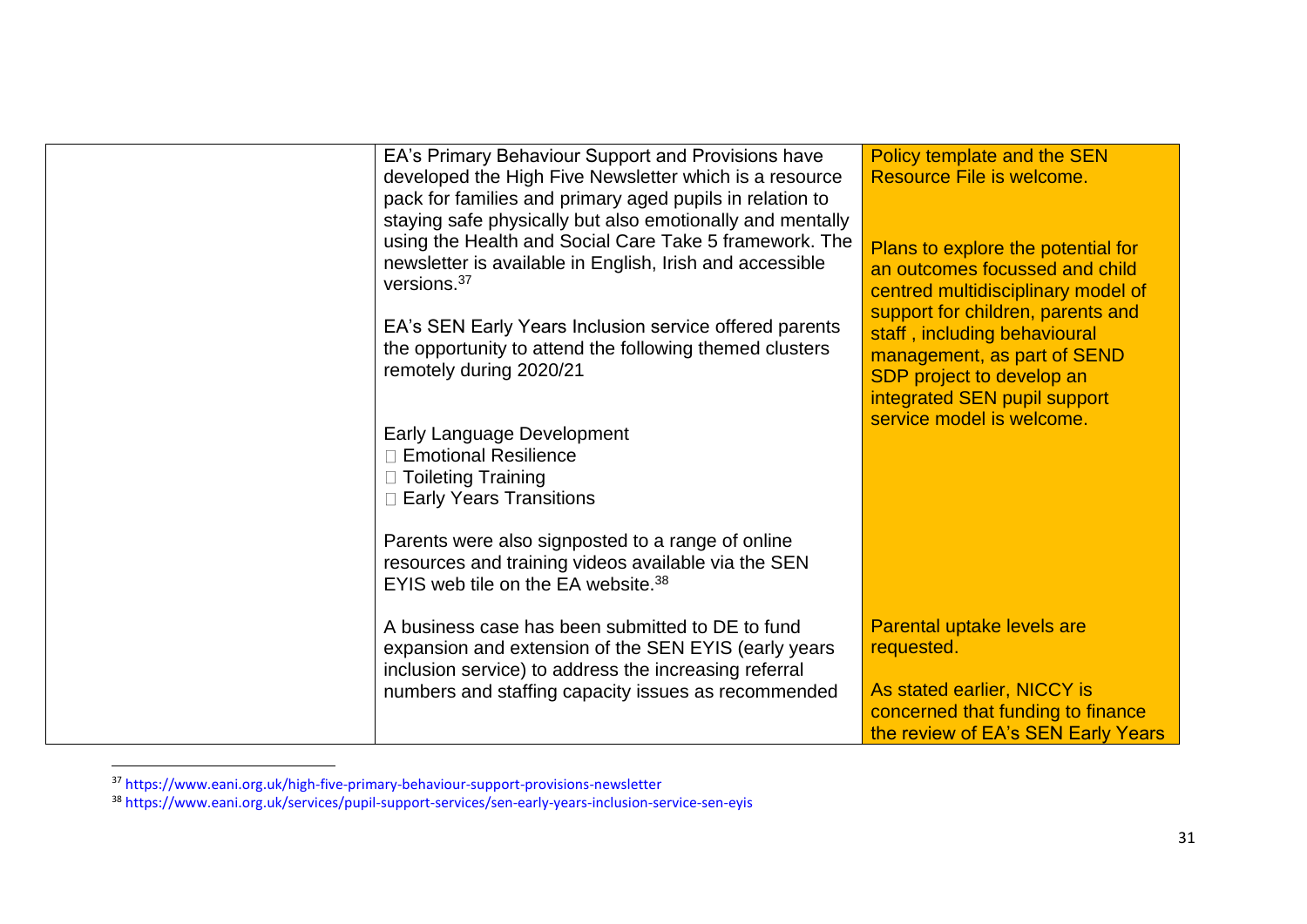|                                                                                                                                                                                                                                             | by the Expert Panel for Underachievement in the Fair<br>Start Report. 39                                                                                                                                                                                                                                                                                                                                                                                                              | Inclusion Service and the review of<br>is not yet secured and that budget<br>uncertainty poses a risk to its<br>scheduled implementation.                                                                                                                                                                                                                |
|---------------------------------------------------------------------------------------------------------------------------------------------------------------------------------------------------------------------------------------------|---------------------------------------------------------------------------------------------------------------------------------------------------------------------------------------------------------------------------------------------------------------------------------------------------------------------------------------------------------------------------------------------------------------------------------------------------------------------------------------|----------------------------------------------------------------------------------------------------------------------------------------------------------------------------------------------------------------------------------------------------------------------------------------------------------------------------------------------------------|
| 17. A comprehensive range of<br>therapeutic interventions<br>including nurture groups,<br>sensory rooms, and<br>counselling in all primary<br>settings must be made<br>available to children and<br>young people in mainstream<br>settings. | 15 new Nurture Groups have been established.<br>A programme of well-being support to schools and<br>young people under the DE EHWB Framework (Doing<br>Well, Being Well) is planned and this will deliver a<br>service which is accessible to all educational settings.<br>The business case has not as yet been agreed and<br>therefore this is subject to approval.<br>The EA Youth Service has delivered the Facilitating Life                                                     | We note a range of positive<br>developments, including the<br>establishment of 15 nurture groups,<br><b>FLARE programme, REACH</b><br>programme and post-primary<br>counselling services. These<br>initiatives are welcome, and we look<br>forward to evaluations of their reach<br>and impact, disaggregated for<br>children with SEND, when available. |
|                                                                                                                                                                                                                                             | and Resilience Education Programme<br>(FLARE), which is a programme to develop mental<br>health interventions to support the emotional wellbeing of<br>Young People. A range of programmes are in place.<br>In addition, the service has delivered the REACH<br>programme (Resilience Education Assisting Change to<br>Happen) which delivers school-based mental health<br>programmes to support the emotional wellbeing of<br>Children and Young People. Since April 2021 over 2300 | <b>Regarding the Children Looked</b><br>After Project, we are concerned that<br>the optional nature of this project<br>will not ensure that support is<br>targeted towards all children and<br>young people who need it.                                                                                                                                 |
|                                                                                                                                                                                                                                             | young people have participated in REACH programmes<br>in their school setting. Emerging themes include:<br>resilience, anxiety, bereavement and transitions.<br>Summer programmes have been delivered with local                                                                                                                                                                                                                                                                      | NICCY also notes the pilot<br>programmes that are underway,<br>namely, the Health Happy Minds<br><b>Therapeutic and Counselling</b>                                                                                                                                                                                                                      |

<sup>39</sup> https://www.education-ni.gov.uk/sites/default/files/publications/education/A%20Fair%20Start%20-%20Final%20Report%20and%20Action%20Plan.pdf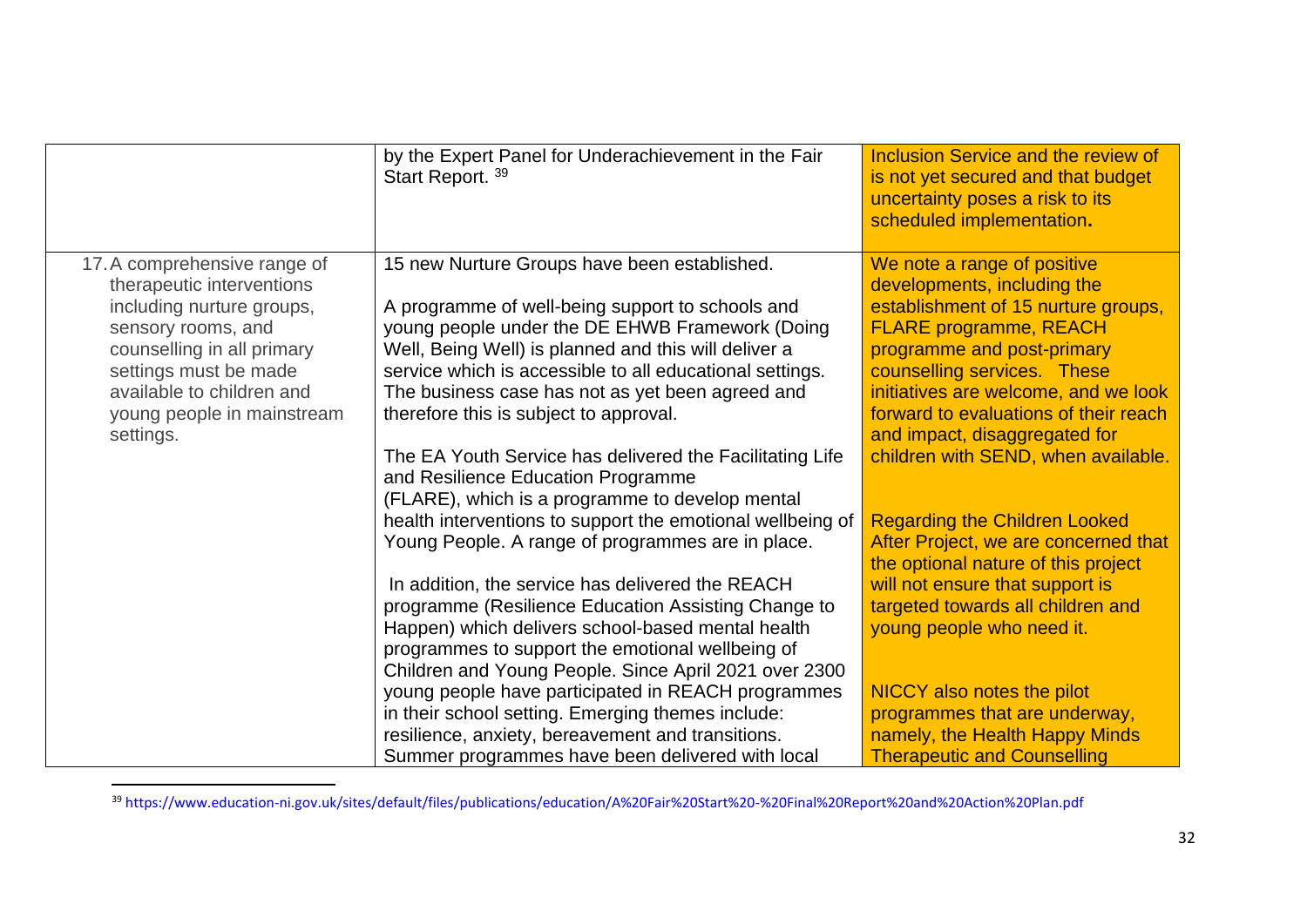| teams throughout the region. Capacity building<br>programmes for teaching staff wasrolled out in August<br>2021 with a pilot programme ongoing in 3 schools<br>offering training to teaching staff.<br>Training on sensory rooms <sup>40</sup> and sensory processing<br>issues <sup>41</sup> is currently available online for Pre-school<br>settings, Early Years, Primary and Post-primary school<br>staff. 'Sensory bytes' videos are available on the EA<br><b>AAIS Website</b><br>for school staff and for parents. <sup>42</sup><br>EA's Behaviour Support and Provisions Service have<br>engaged in a pilot project with five schools to explore the<br>effective provision of safe spaces to support emotional<br>regulation and maintenance of mainstream provision for<br>children facing barriers to learning. | Service pilot and programme to<br>explore provision of safe spaces to<br>support emotional regulation and<br>maintenance of mainstream<br>provision for children facing barriers<br>to learning. We look forward to<br>sight of programme evaluations and<br>confirmation of plans for roll-out<br>across all schools.<br>While a range of positive<br>developments is evident, NICCY<br>strongly recommends that greater<br>collaboration with relevant<br>stakeholders particularly health and<br>social care agencies, including<br><b>CAMHS, is undertaken.</b> |
|----------------------------------------------------------------------------------------------------------------------------------------------------------------------------------------------------------------------------------------------------------------------------------------------------------------------------------------------------------------------------------------------------------------------------------------------------------------------------------------------------------------------------------------------------------------------------------------------------------------------------------------------------------------------------------------------------------------------------------------------------------------------------------------------------------------------------|---------------------------------------------------------------------------------------------------------------------------------------------------------------------------------------------------------------------------------------------------------------------------------------------------------------------------------------------------------------------------------------------------------------------------------------------------------------------------------------------------------------------------------------------------------------------|
| EA created the 'Supporting Learning' resource portal for<br>return to school post lockdown <sup>43</sup> , this portal hosts a wide<br>range of resources for schools to support wellbeing                                                                                                                                                                                                                                                                                                                                                                                                                                                                                                                                                                                                                                 |                                                                                                                                                                                                                                                                                                                                                                                                                                                                                                                                                                     |
| EA has facilitated webinars in -<br>• Building Resilient Leaders – approx. 220 participants<br>attended.                                                                                                                                                                                                                                                                                                                                                                                                                                                                                                                                                                                                                                                                                                                   | Detail on the range and uptake of<br>programmes and resources<br>provided to schools, through EA's<br>Supporting learning portal,                                                                                                                                                                                                                                                                                                                                                                                                                                   |

<sup>40</sup> https://www.easds.org.uk/booking/?bookingid=3d51d5f9987c3134

<sup>41</sup> https://www.easds.org.uk/booking/?bookingid=cc3ab0fb678be65f

<sup>&</sup>lt;sup>42</sup> https://www.eani.org.uk/services/pupil-support-services/autism-advisory-intervention-service-aais

<sup>43</sup> https://sites.google.com/c2ken.net/teacherprofessionallearning-ea/home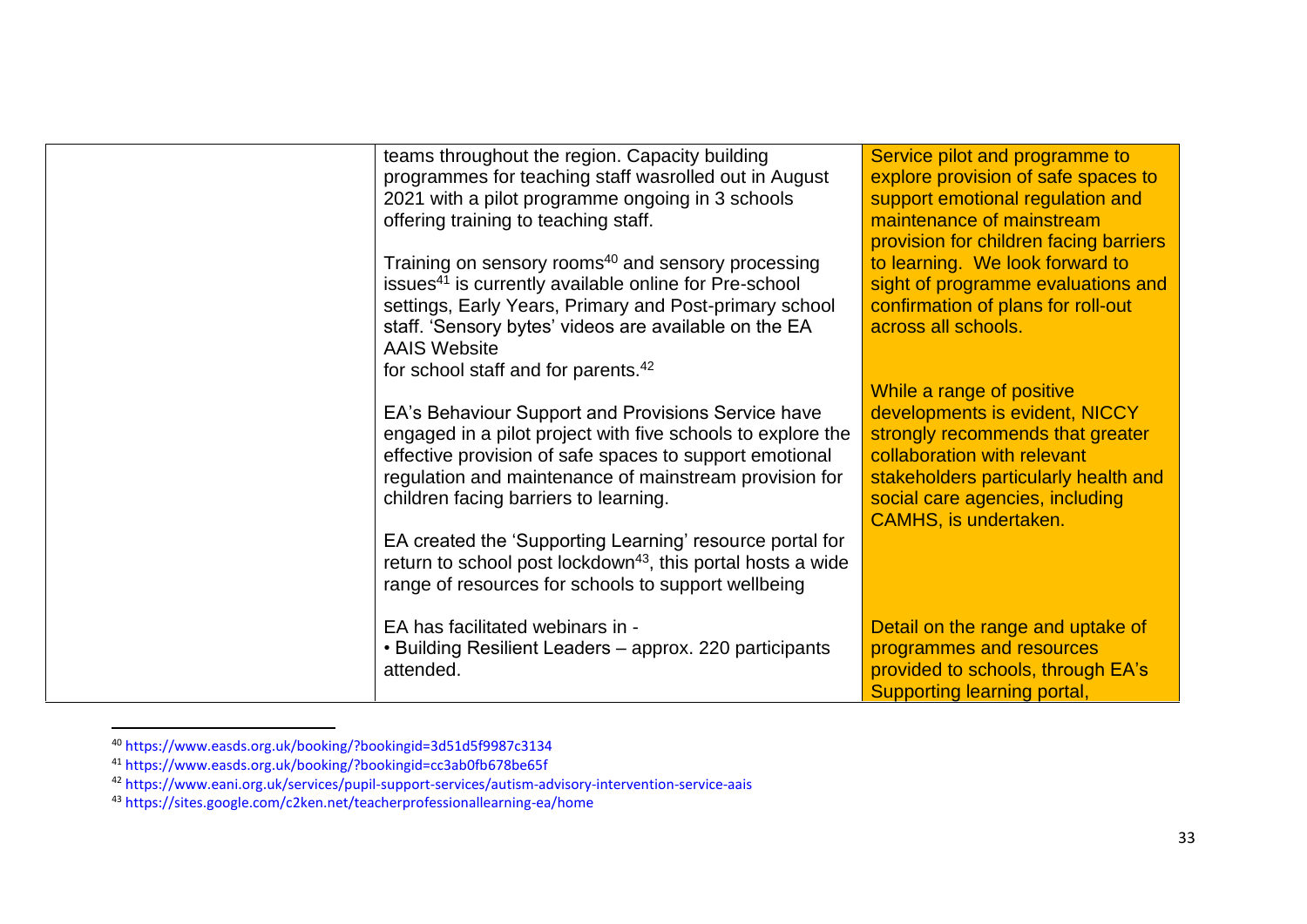| • Flourishing Schools -lead by SDS Summer 2020 and       | facilitated webinars and partnership |
|----------------------------------------------------------|--------------------------------------|
| ETC subgroup October 2020                                | working, is welcome.                 |
| • The Daily Mile Makes You Smile - 60 participants plus  |                                      |
| an additional 60 enquiries                               |                                      |
|                                                          |                                      |
| EA has worked in partnership with services and           |                                      |
| agencies to deliver the following:                       |                                      |
| • Reverse the Trend - 64,000 registrations for Neuronimo |                                      |
| Programme <sup>44</sup> wellbeing initiative in schools  |                                      |
| • Action Mental Health Gearing Up Session for Primary &  |                                      |
| Post Primary Schools (August 2021) 669 registrations     |                                      |
| • Level 1 Trauma Informed Practice Ace Awareness         |                                      |
| Training - 473 registrations                             |                                      |
| • The Daily Mile - 1739 views of the Recorded Webinar    |                                      |
|                                                          |                                      |
| DE's Wellbeing Fund was issued in November 2020.         |                                      |
| Below is an overview of how it was used within schools:  |                                      |
|                                                          |                                      |
|                                                          |                                      |

<sup>44</sup> https://www.reversethetrend.org.uk/our-programmes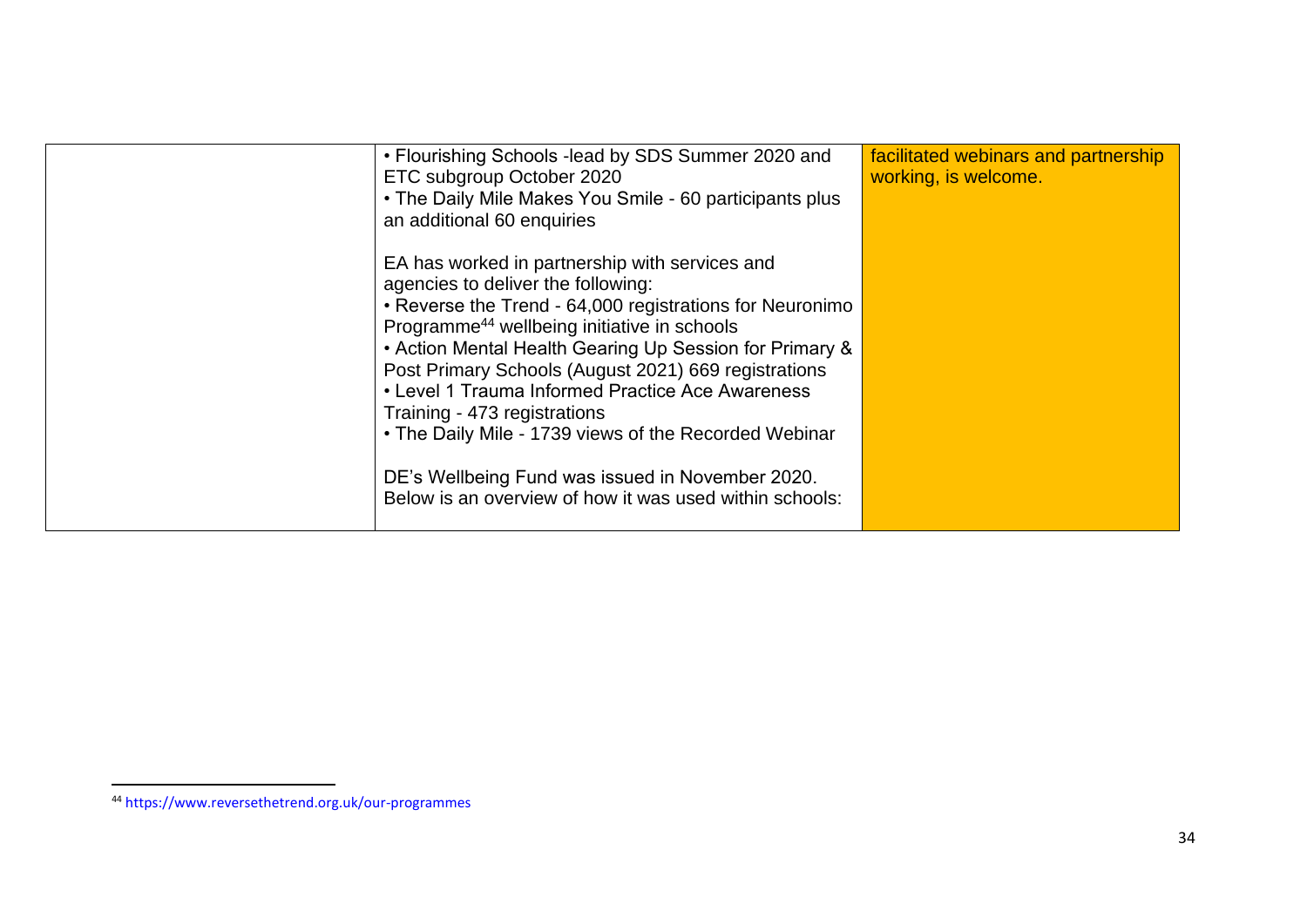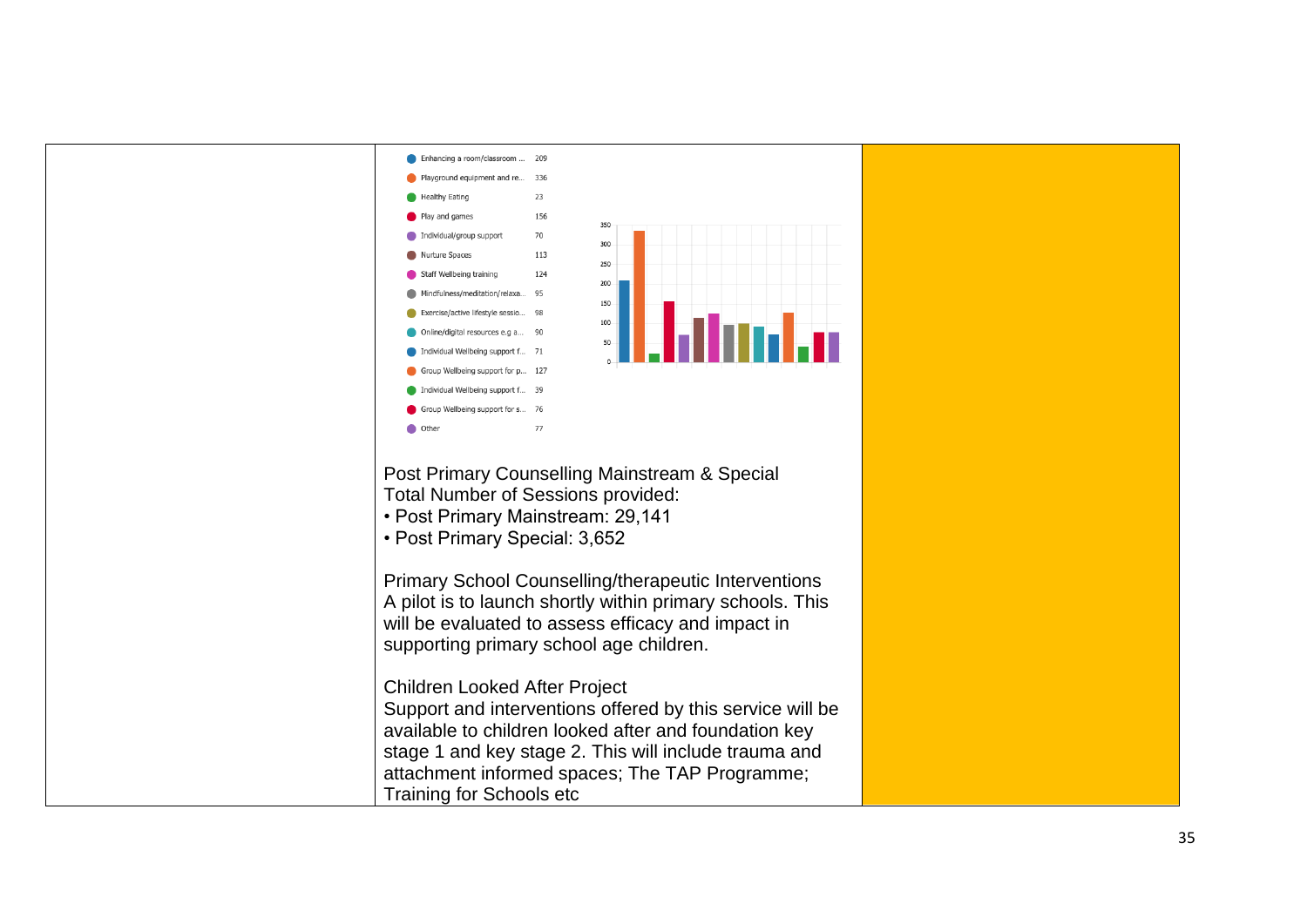| <b>Suspensions and Expulsions</b><br>(Recommendations 18 - 22)                                                                                                                                                                                                                                                       |                                                                                                                                                                                                                                                                                                                                                                                                                                                                                                                                                                   |                                                                                                                                                                                                                                                                                                   |
|----------------------------------------------------------------------------------------------------------------------------------------------------------------------------------------------------------------------------------------------------------------------------------------------------------------------|-------------------------------------------------------------------------------------------------------------------------------------------------------------------------------------------------------------------------------------------------------------------------------------------------------------------------------------------------------------------------------------------------------------------------------------------------------------------------------------------------------------------------------------------------------------------|---------------------------------------------------------------------------------------------------------------------------------------------------------------------------------------------------------------------------------------------------------------------------------------------------|
| <b>Recommendation</b>                                                                                                                                                                                                                                                                                                | Action taken or planned                                                                                                                                                                                                                                                                                                                                                                                                                                                                                                                                           |                                                                                                                                                                                                                                                                                                   |
| 18. Robust data is required to<br>identify the causes of the<br>variance in rates of<br>suspension and expulsion<br>between children with and<br>without SEN.                                                                                                                                                        | DE has taken steps to ensure more robust data as part<br>of its ongoing review of the arrangements for the<br>suspension and expulsion of pupils.                                                                                                                                                                                                                                                                                                                                                                                                                 | While NICCY views this as a<br>positive step, considerably more<br>detail is needed regarding both the<br>specific steps taken by DE to<br>ensure more robust data, and of the<br>review itself (e.g. timeframe,<br>objectives, etc)                                                              |
| 19. The DE should undertake an<br>urgent review regarding<br>potentially unlawful informal or<br>unregulated exclusions and<br>issue comprehensive guidance<br>to schools and the EA. This<br>guidance should include<br>formal recording of practices<br>such as:<br>a. sending children home<br>early from school; | DE is currently reviewing the arrangements for the<br>suspension and expulsion of pupils. Any proposals for<br>change will be subject to Ministerial approval.<br>As part of the ongoing review on suspensions and<br>expulsions, the Department issued a circular (2021/04)<br>on 5 March 2021 reminding Boards of Governors and<br>Principals of all grant-aided schools of the current<br>legislative basis for suspensions and expulsions and<br>their statutory responsibilities, including towards pupils<br>with special educational needs (SEN), informal | <b>NICCY</b> is encouraged that a Review<br>of Expulsions, Suspensions and<br><b>Informal Exclusions was undertaken</b><br>as part of the SEND SDP<br>programme and note plans to<br>submit a report to the Minister by<br>March 2022. Further detail on the<br>scope of the Review is requested. |
| b. placing children on<br>reduced school hours<br>outside the statutory<br>framework and<br>guidelines for school<br>exclusion;<br>c. informally excluding<br>children from                                                                                                                                          | suspensions/reduced hours.<br>Training currently provided by the Education Authority's<br>(EA) Primary and Post-Primary Behaviour Support and<br>Provisions Services covers the following areas;<br>Legislation and Guidance related to Behaviour<br>□ De-escalation and diffusion strategies                                                                                                                                                                                                                                                                     | <b>NICCY welcomes DE's</b><br>dissemination of circular 21/04 to<br>remind BoGs of their responsibilities<br>in relation to suspensions and<br>expulsions.<br>We are aware that additional<br>research, to bridge the information                                                                 |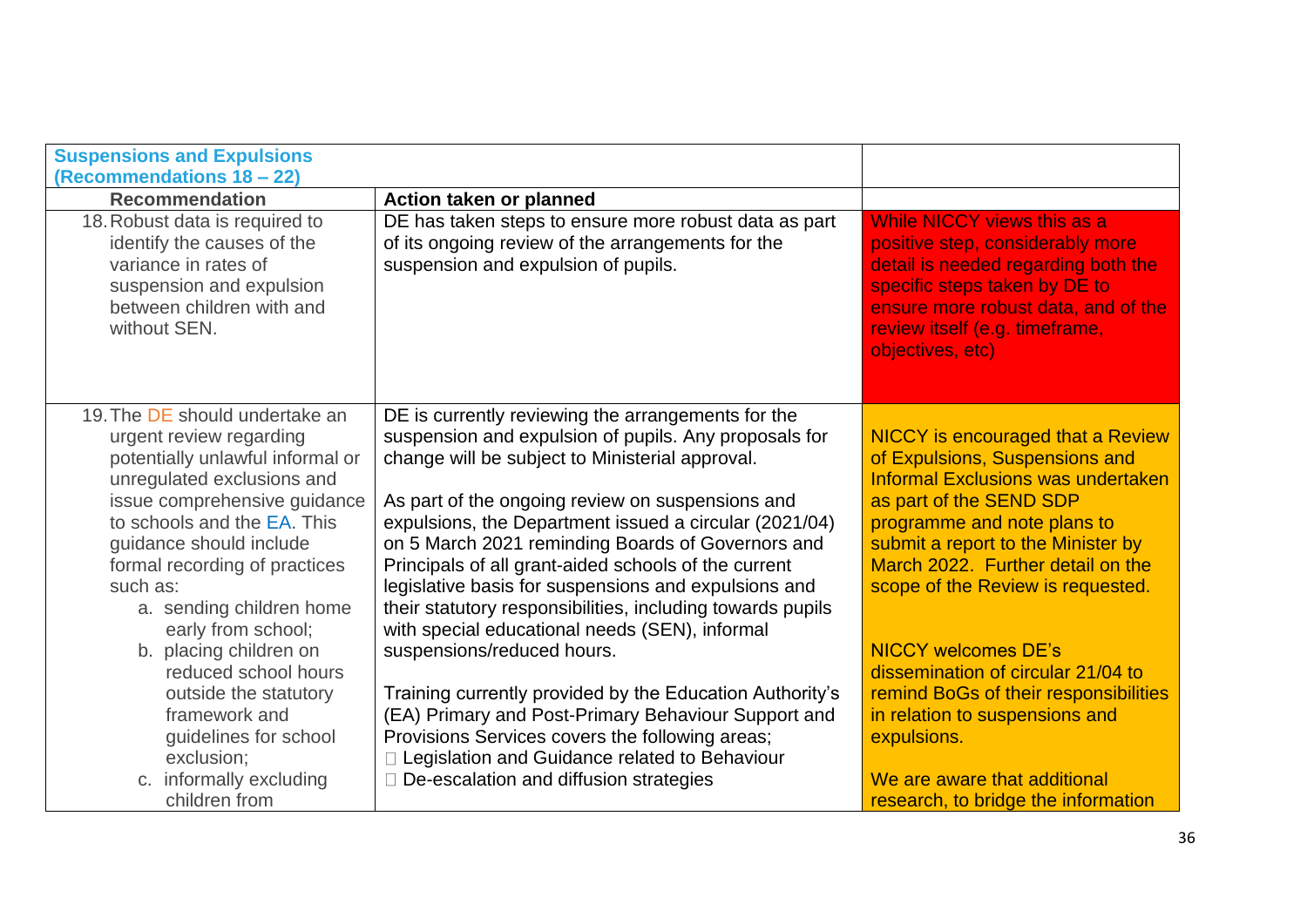| participation in school   | □ Understanding and Managing Children that Present        | gap around informal exclusions, is      |
|---------------------------|-----------------------------------------------------------|-----------------------------------------|
| activities such as        | with Social Behaviour Emotional and Wellbeing (SBEW)      | being considered and request an         |
| classroom based-          | needs                                                     | update on decision made as soon         |
| activities, school trips, | □ Managing a Child In Crisis                              | as possible. NICCY considers it vital   |
| school plays and school   | $\Box$ Positive Relationships                             | that appropriate steps are taken to     |
| photos;                   | □ 6 Stages of a Crisis                                    | gain an in-depth understanding of       |
| d. placing children in    | □ The Brain and Behaviour                                 | practices around potentially            |
| isolation or segregating  | D Positive language                                       | unlawful informal or unregulated        |
| them from peers; and      | □ Body language and listening skills                      | exclusions.                             |
| e. where children are     | □ Calm Plan training                                      |                                         |
| 'managed out of school'   |                                                           |                                         |
| (told to find another     | □ An Overview of the Principles and Practice of Nurture   | Further clarification of plans to       |
| school to avoid           | □ Whole School Behaviour Framework training: which        | address formal recoding of              |
| expulsion).               | addresses effective staff structure, professional         | practices detailed at a, b, c, d and e, |
|                           | development, space, ethos and resources with emphasis     | including the issue of                  |
|                           | on preventative and solution focused approaches and       | comprehensive guidance to               |
|                           | nurture principles                                        | schools, is required.                   |
|                           | □ A Positive Approach to Risk Reduction                   |                                         |
|                           | □ Development of a Positive Behaviour Policy (includes    |                                         |
|                           | COVID-19 Addendum Guidance and Template)                  |                                         |
|                           | □ Further training on safe handling for mainstream        |                                         |
|                           | schools is also available on request, and as appropriate. |                                         |
|                           | This course covers:                                       |                                         |
|                           |                                                           |                                         |
|                           | - Circular 1999/09 - Use of reasonable force and Safe     |                                         |
|                           | handling                                                  |                                         |
|                           | - De-escalation and diffusion strategies                  |                                         |
|                           | - 6 stages of a crisis                                    |                                         |
|                           | - The brain and behaviour                                 |                                         |
|                           | - Positive language                                       |                                         |
|                           | Safe handling                                             |                                         |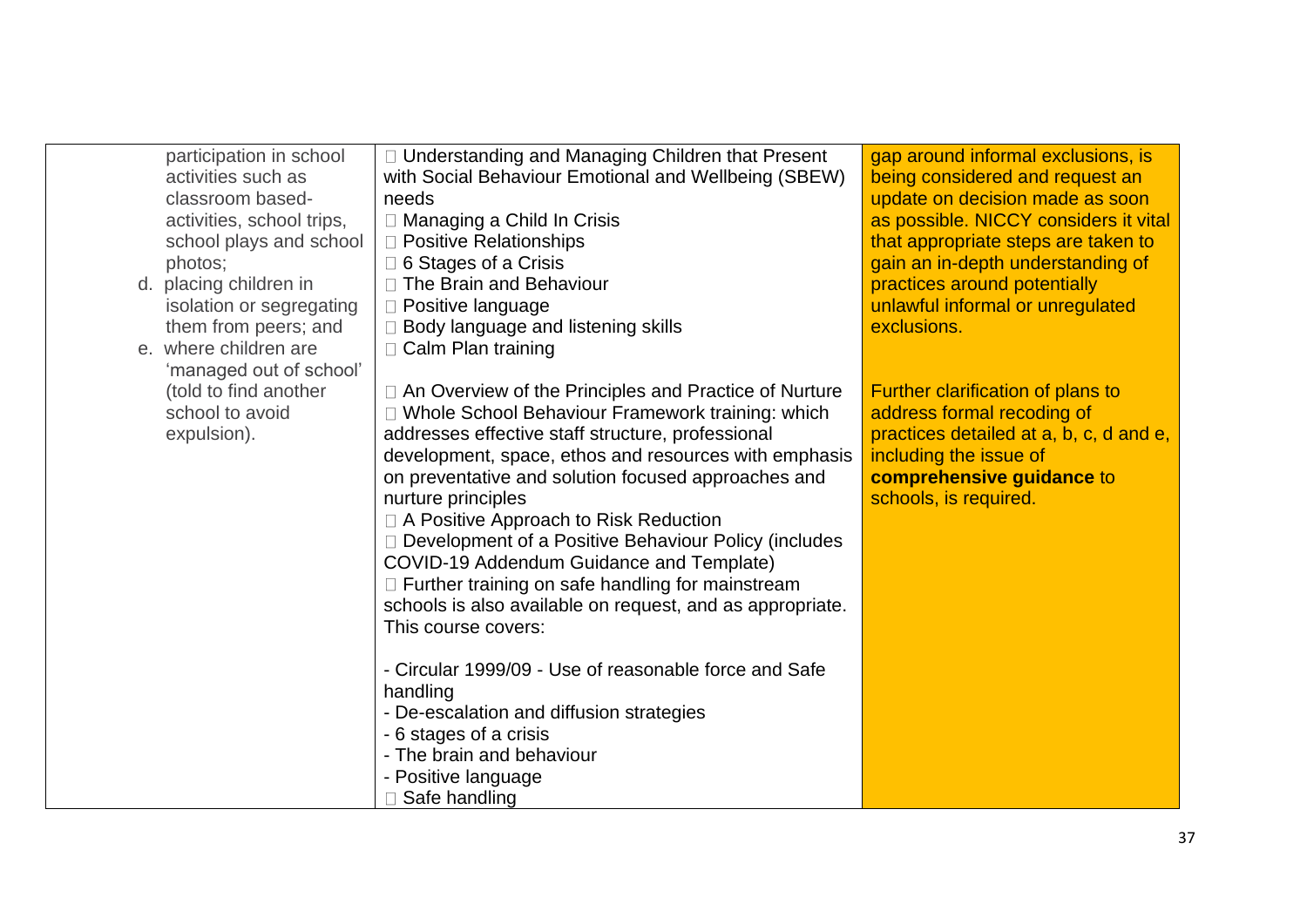| 20. ETI must include the reviewing<br>of these records as part of the<br>school inspection process.                                                                                                                       | ETI does include the reviewing of these records as part<br>of school inspection and related evaluations. In 2016, to<br>support the dissemination of effective practice from our<br>school inspection findings, ETI developed 24 case<br>studies of effective practice in managing attendance.<br>Also, ETI does report on its findings, including when<br>practice is evaluated as needing improvement, within<br>individual school inspection reports.                                                                                        | <b>NICCY</b> welcomes the review of<br>records by ETI as part of school<br>inspection and related evaluations.<br>Further detail of the review process<br>regarding suspension and<br>expulsions records, including<br>informal exclusions, is required.                                                                                                                                                                                                         |
|---------------------------------------------------------------------------------------------------------------------------------------------------------------------------------------------------------------------------|-------------------------------------------------------------------------------------------------------------------------------------------------------------------------------------------------------------------------------------------------------------------------------------------------------------------------------------------------------------------------------------------------------------------------------------------------------------------------------------------------------------------------------------------------|------------------------------------------------------------------------------------------------------------------------------------------------------------------------------------------------------------------------------------------------------------------------------------------------------------------------------------------------------------------------------------------------------------------------------------------------------------------|
| 21. Boards of Governors must be<br>satisfied that schools have<br>evidenced that all appropriate<br>pastoral measures have been<br>employed before suspension,<br>expulsion or informal exclusion<br>has been considered. | ETI does review school data on attendance, suspension,<br>expulsion or informal exclusion as part of the inspection<br>of care and welfare, and safeguarding. ETI also<br>monitors, inspects and reports on the extent to which<br>governors promote high standards of care and welfare<br>and consistently high standards of attendance through<br>being well informed by senior and middle leaders and<br>their own analysis of first-hand evidence (as detailed in<br>the ETI's Inspection and Self-Evaluation Framework for<br>Governance). | NICCY welcomes ETI's review of<br>school data on attendance,<br>suspension, expulsion or informal<br>exclusion as part of the inspection<br>of care and welfare, and<br>safeguarding. Monitoring and<br>reporting on the extent to which<br>governors promote high standards<br>of care and welfare and consistently<br>high standards of attendance is also<br>welcome. However, further detail<br>on process involved and evidence<br>considered is necessary. |
| 22. The EA should work                                                                                                                                                                                                    | EA has produced EHE Guidelines <sup>45</sup> which have been co-                                                                                                                                                                                                                                                                                                                                                                                                                                                                                | <b>NICCY views the development of</b>                                                                                                                                                                                                                                                                                                                                                                                                                            |
| constructively with                                                                                                                                                                                                       | designed with Home Education Northern Ireland, the                                                                                                                                                                                                                                                                                                                                                                                                                                                                                              | the EHE guidelines as a positive                                                                                                                                                                                                                                                                                                                                                                                                                                 |
| parents/carers to ensure that                                                                                                                                                                                             | Children's Law Centre, the Safeguarding Board for NI                                                                                                                                                                                                                                                                                                                                                                                                                                                                                            | step (while disappointed at lack of                                                                                                                                                                                                                                                                                                                                                                                                                              |

<sup>45</sup> https://www.eani.org.uk/services/elective-home-education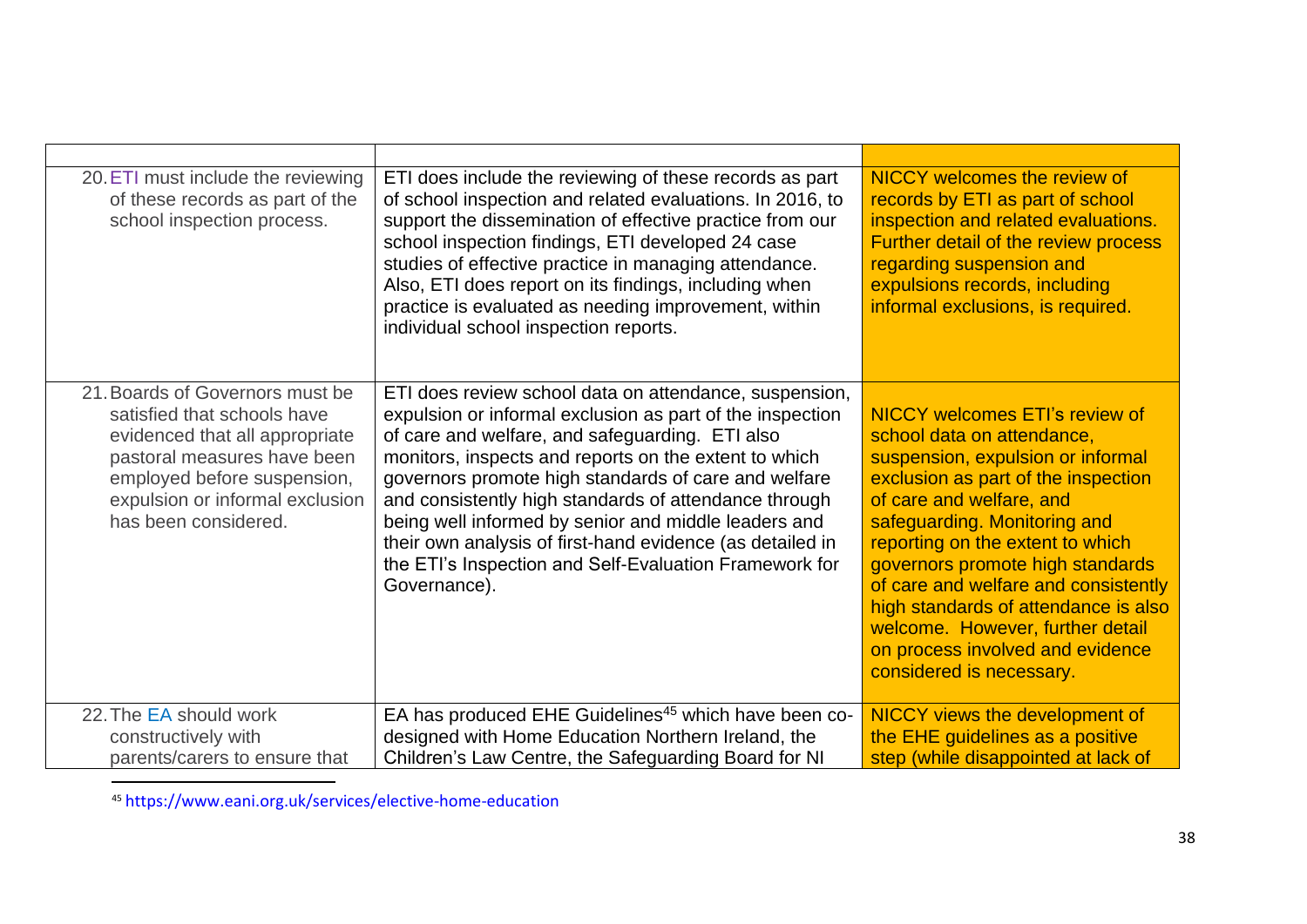| any children with SEN being<br>educated outside of school,<br>whether statemented or not,<br>are provided with the specialist | and DE, and were the subject of a public consultation in<br>2019. The Guidelines are designed to:           | legislative reform previously noted)<br>however, the actions outlined do not<br>fully address our recommendation<br>which requires a proactive approach |
|-------------------------------------------------------------------------------------------------------------------------------|-------------------------------------------------------------------------------------------------------------|---------------------------------------------------------------------------------------------------------------------------------------------------------|
| SEN services required. This                                                                                                   | $\Box$ Promote good practice by clearly defining the                                                        | to ensure that the needs of children                                                                                                                    |
| should include additional                                                                                                     | legislation, the respective roles and responsibilities of                                                   | with SEN, who are home educated,                                                                                                                        |
| support to parents/carers                                                                                                     | parents, the EA and schools and any other relevant                                                          | are met effectively.                                                                                                                                    |
| home educating children with                                                                                                  | partner;                                                                                                    |                                                                                                                                                         |
| SEN.                                                                                                                          | $\Box$ Support parents in ensuring that children receive a                                                  |                                                                                                                                                         |
|                                                                                                                               | suitable education when educated at home;                                                                   | Further details of additional support                                                                                                                   |
|                                                                                                                               | $\Box$ Promote good practice by clearly defining the                                                        | being provided to home educated                                                                                                                         |
|                                                                                                                               | legislation, the respective roles and responsibilities of                                                   | children with SEN, particularly those                                                                                                                   |
|                                                                                                                               | parents, the EA, and schools and any other relevant                                                         | who have been de-registered, is                                                                                                                         |
|                                                                                                                               | partner;                                                                                                    | required. (We are mindful that                                                                                                                          |
|                                                                                                                               | $\Box$ Encourage working relationships that respect the                                                     | EHE numbers may have risen                                                                                                                              |
|                                                                                                                               | parent's duty to educate and their role as decision maker                                                   | during the pandemic). This should                                                                                                                       |
|                                                                                                                               | in ensuring their child's right to an education;                                                            | include clarification of processes to                                                                                                                   |
|                                                                                                                               | $\Box$ Outline the obligations of the EA to children of                                                     | identify need for additional support,                                                                                                                   |
|                                                                                                                               | compulsory school age and children up to the age of 19,<br>for whom the EA maintains a statement of special | the nature of additional support<br>provided, and systems in place to                                                                                   |
|                                                                                                                               | educational needs;                                                                                          | monitor provision.                                                                                                                                      |
|                                                                                                                               | $\Box$ Make clear to other organisations, the role of EA; and,                                              |                                                                                                                                                         |
|                                                                                                                               | $\Box$ Will have application for schools and other                                                          |                                                                                                                                                         |
|                                                                                                                               | organisations.                                                                                              |                                                                                                                                                         |
|                                                                                                                               |                                                                                                             |                                                                                                                                                         |
|                                                                                                                               | Parents and carers can contact EA via the SEN helpline                                                      |                                                                                                                                                         |
|                                                                                                                               | and/or via the various EA SEND support services for                                                         |                                                                                                                                                         |
|                                                                                                                               | advice, support and signposting. Contact details are all                                                    |                                                                                                                                                         |
|                                                                                                                               | publicly accessible on the EA website.                                                                      |                                                                                                                                                         |
|                                                                                                                               |                                                                                                             |                                                                                                                                                         |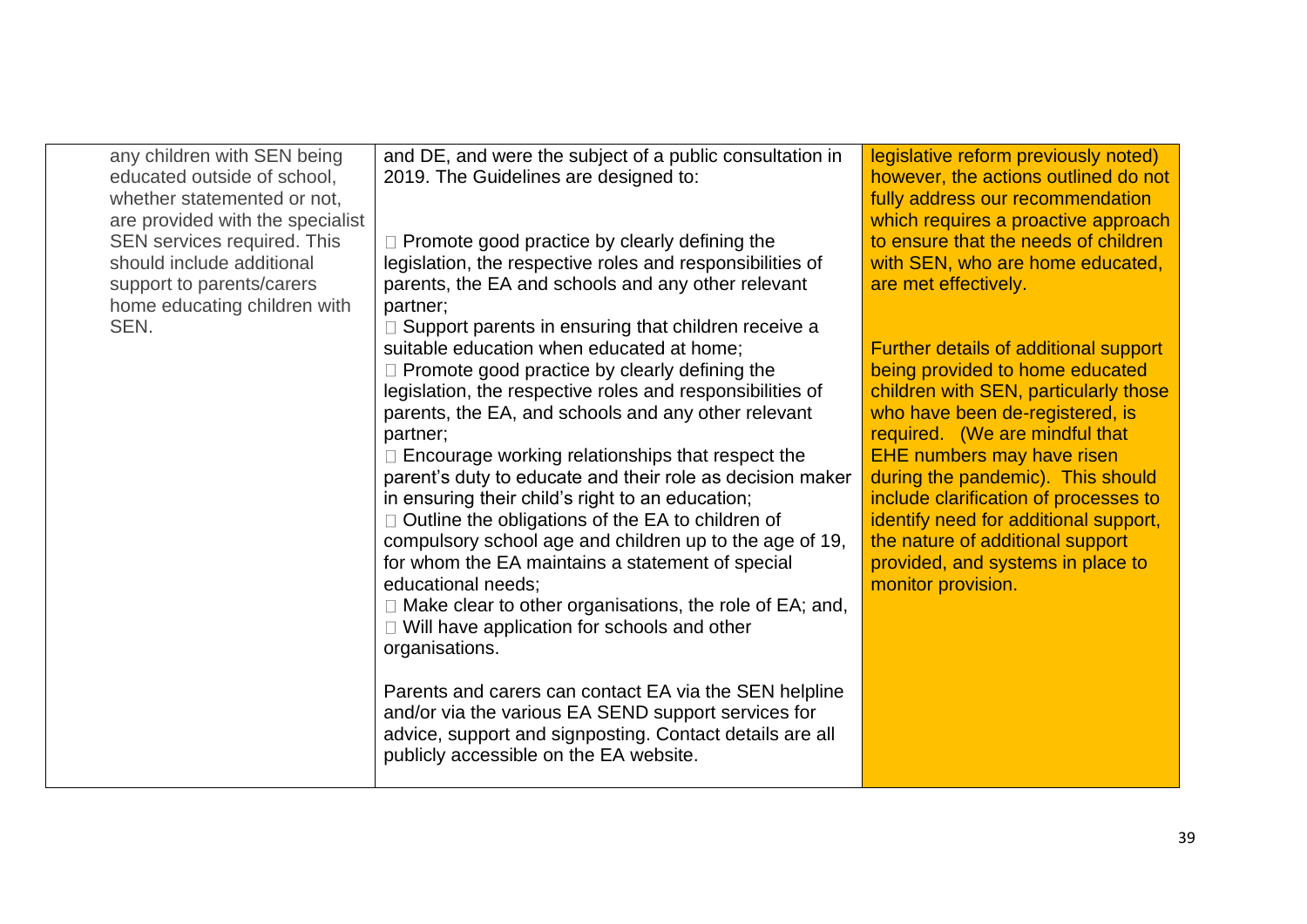|                                                                                                                                                                                                                                                                                                                                                                                                                                                                                                    | As noted earlier a systematic review of SEND services is<br>planned under the SEND SDP and will include<br>accessibility for children and young people with SEND<br>who are being educated outside of school.                                                                                                                                                                                                                                                                                                                                                                                                                                                                                                                                                                                                                                                                                                                                                    | We welcome the planned<br>systematic review of SEND services<br>which will include accessibility for<br>children and young people with<br>SEND who are being educated<br>outside of school.                                                                                                                                                                                                                                                                                                                                                                                                                                                                    |
|----------------------------------------------------------------------------------------------------------------------------------------------------------------------------------------------------------------------------------------------------------------------------------------------------------------------------------------------------------------------------------------------------------------------------------------------------------------------------------------------------|------------------------------------------------------------------------------------------------------------------------------------------------------------------------------------------------------------------------------------------------------------------------------------------------------------------------------------------------------------------------------------------------------------------------------------------------------------------------------------------------------------------------------------------------------------------------------------------------------------------------------------------------------------------------------------------------------------------------------------------------------------------------------------------------------------------------------------------------------------------------------------------------------------------------------------------------------------------|----------------------------------------------------------------------------------------------------------------------------------------------------------------------------------------------------------------------------------------------------------------------------------------------------------------------------------------------------------------------------------------------------------------------------------------------------------------------------------------------------------------------------------------------------------------------------------------------------------------------------------------------------------------|
| The Role of the Educational Psychology Service<br>(Recommendations 23 - 25)                                                                                                                                                                                                                                                                                                                                                                                                                        |                                                                                                                                                                                                                                                                                                                                                                                                                                                                                                                                                                                                                                                                                                                                                                                                                                                                                                                                                                  |                                                                                                                                                                                                                                                                                                                                                                                                                                                                                                                                                                                                                                                                |
| <b>Recommendation</b>                                                                                                                                                                                                                                                                                                                                                                                                                                                                              | Action taken or planned                                                                                                                                                                                                                                                                                                                                                                                                                                                                                                                                                                                                                                                                                                                                                                                                                                                                                                                                          |                                                                                                                                                                                                                                                                                                                                                                                                                                                                                                                                                                                                                                                                |
| 23. The EA must review and<br>systemically revise its existing<br>model for enabling children<br>access to an EP assessment.<br>This should include:<br>a. reviewing and<br>replacing the current<br><b>Time Allocation</b><br>Model so that the<br>needs of all children<br>suspected to have<br><b>SEN are assessed</b><br>at the earliest<br>opportunity; and<br>b. the development of<br>mechanisms to<br>enable schools, EA<br>and DE to record<br>data on unmet need.<br>This should include | A fundamental review of the Educational Psychology<br>Service model is planned under the SEND SDP and<br>will provide co-developed recommendations for<br>strategic change, along with an associated outline<br>business case and longer-term implementation plan<br>(subject to appropriate funding being provided via the<br>SEND SDP).<br>$\Box$ The primary focus of the project will be to scope and<br>build stakeholder support for a sustainable EPS model<br>which will be efficient, effective, flexible, responsive to<br>needs <sup>46</sup> and will improve the accessibility and availability<br>of appropriate supports so that all children and young<br>people with special educational needs and/or disabilities<br>can achieve the best possible outcomes in life.<br>□ The project will be progressed in parallel to the<br>reviews of other EA SEND pupil support services which<br>are taking place under the SEND SDP to ensure that all | <b>NICCY welcomes plans to consider</b><br>revision of the time allocation model<br>as part of the EPS review, which will<br>focus on improving accessibility and<br>availability of appropriate supports<br>so that all children with SEN can<br>achieve the best possible outcomes<br>in life. We are very disappointed<br>that this project, which was due to<br>be initiated in November 2021, has<br>not yet commenced and request an<br>update on revised timeframes when<br>available.<br>NICCY welcomes that a range of<br>intervening steps have been taken<br>to increase the accessibility of EPs<br>and SEND Pupil Support Services,<br>including: |

<sup>46</sup> Including mitigation of specific barriers faced by the IME sector;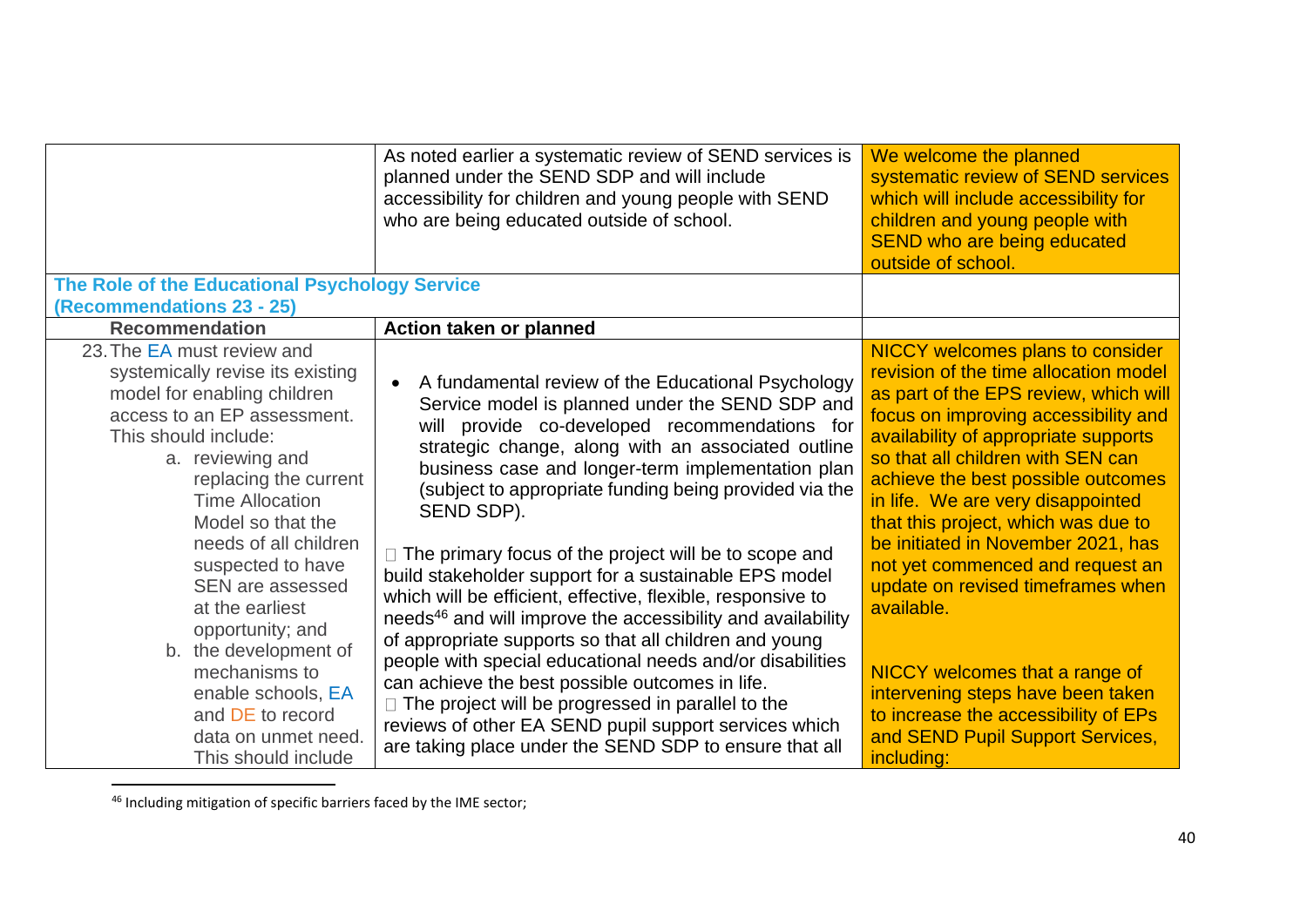| recording the<br>number of children<br>awaiting referral to<br>the EA Educational<br><b>Psychology Service</b><br>for a Stage 3<br>assessment | aspects of the resulting SEND support system are fully<br>'joined up'.<br>$\Box$ It will include developing a snapshot of current unmet<br>need (i.e. Stage 3 assessments which are not being<br>completed) will be captured through a standalone<br>research study to be completed by the EPS during the<br>first term of the 2021/22 academic year.<br>The proposed SEND Strategic Development Programme<br>(SEND SDP) includes projects which will fundamentally<br>review the EA's Educational Psychology Service (EPS)<br>and the EA SEND support services to which EPS can<br>refer children and young people at Stage 3 of the Code<br>of Practice after assessment. These projects will include<br>formal review of referral pathways (including whether<br>EPS assessment should always be required to access<br>Stage 3 services) and will also address assessment<br>bottlenecks and resulting unmet need, all with the aim of<br>ensuring that that all children and young people can<br>access appropriate services and supports at the earliest<br>opportunity regardless of their socio-economic<br>background. Detailed specifications regarding these<br>projects have been approved by the SEND SDP Board<br>and are included in the outline business case (OBC)<br>currently being reviewed by DE. The OBC envisages<br>these projects being initiated as early as possible in the<br>$2021/22$ academic year. $-$<br>EA has made significant improvements to the EA<br>website in order to reduce the barriers experienced by | the piloting of a Stage 3<br>referral process to the<br><b>Literacy Support Service</b><br>utilising school-based scores;<br>Introduction of additional<br>referral pathways with<br><b>Consultant/Community</b><br><b>Paediatricians to ensure</b><br>children with complex and<br>significant needs are brought<br>to the attention of the EPS as<br>soon as possible<br>Actions to streamline and<br>$\sim$<br>rationalise EPS processes<br>e.g., dedicated SEN<br>mailboxes for advice.<br><b>Recruitment of Psychology</b><br>$\sim$<br>Assistants (n=13) and<br>assistant Eps $(n=9)$ to<br>support the work of EPS<br><b>Establishment of a working</b><br>group by EPS to review their<br><b>Annual Work Plan including</b><br><b>Time Allocation Model</b><br><b>EPS rollout of self-evaluation</b><br>processes across all areas of<br>service delivery<br>Introduction of more robust<br>performance metrics to |
|-----------------------------------------------------------------------------------------------------------------------------------------------|---------------------------------------------------------------------------------------------------------------------------------------------------------------------------------------------------------------------------------------------------------------------------------------------------------------------------------------------------------------------------------------------------------------------------------------------------------------------------------------------------------------------------------------------------------------------------------------------------------------------------------------------------------------------------------------------------------------------------------------------------------------------------------------------------------------------------------------------------------------------------------------------------------------------------------------------------------------------------------------------------------------------------------------------------------------------------------------------------------------------------------------------------------------------------------------------------------------------------------------------------------------------------------------------------------------------------------------------------------------------------------------------------------------------------------------------------------------------------------------------------------------------------------------------------|----------------------------------------------------------------------------------------------------------------------------------------------------------------------------------------------------------------------------------------------------------------------------------------------------------------------------------------------------------------------------------------------------------------------------------------------------------------------------------------------------------------------------------------------------------------------------------------------------------------------------------------------------------------------------------------------------------------------------------------------------------------------------------------------------------------------------------------------------------------------------------------------------------------------------|
|-----------------------------------------------------------------------------------------------------------------------------------------------|---------------------------------------------------------------------------------------------------------------------------------------------------------------------------------------------------------------------------------------------------------------------------------------------------------------------------------------------------------------------------------------------------------------------------------------------------------------------------------------------------------------------------------------------------------------------------------------------------------------------------------------------------------------------------------------------------------------------------------------------------------------------------------------------------------------------------------------------------------------------------------------------------------------------------------------------------------------------------------------------------------------------------------------------------------------------------------------------------------------------------------------------------------------------------------------------------------------------------------------------------------------------------------------------------------------------------------------------------------------------------------------------------------------------------------------------------------------------------------------------------------------------------------------------------|----------------------------------------------------------------------------------------------------------------------------------------------------------------------------------------------------------------------------------------------------------------------------------------------------------------------------------------------------------------------------------------------------------------------------------------------------------------------------------------------------------------------------------------------------------------------------------------------------------------------------------------------------------------------------------------------------------------------------------------------------------------------------------------------------------------------------------------------------------------------------------------------------------------------------|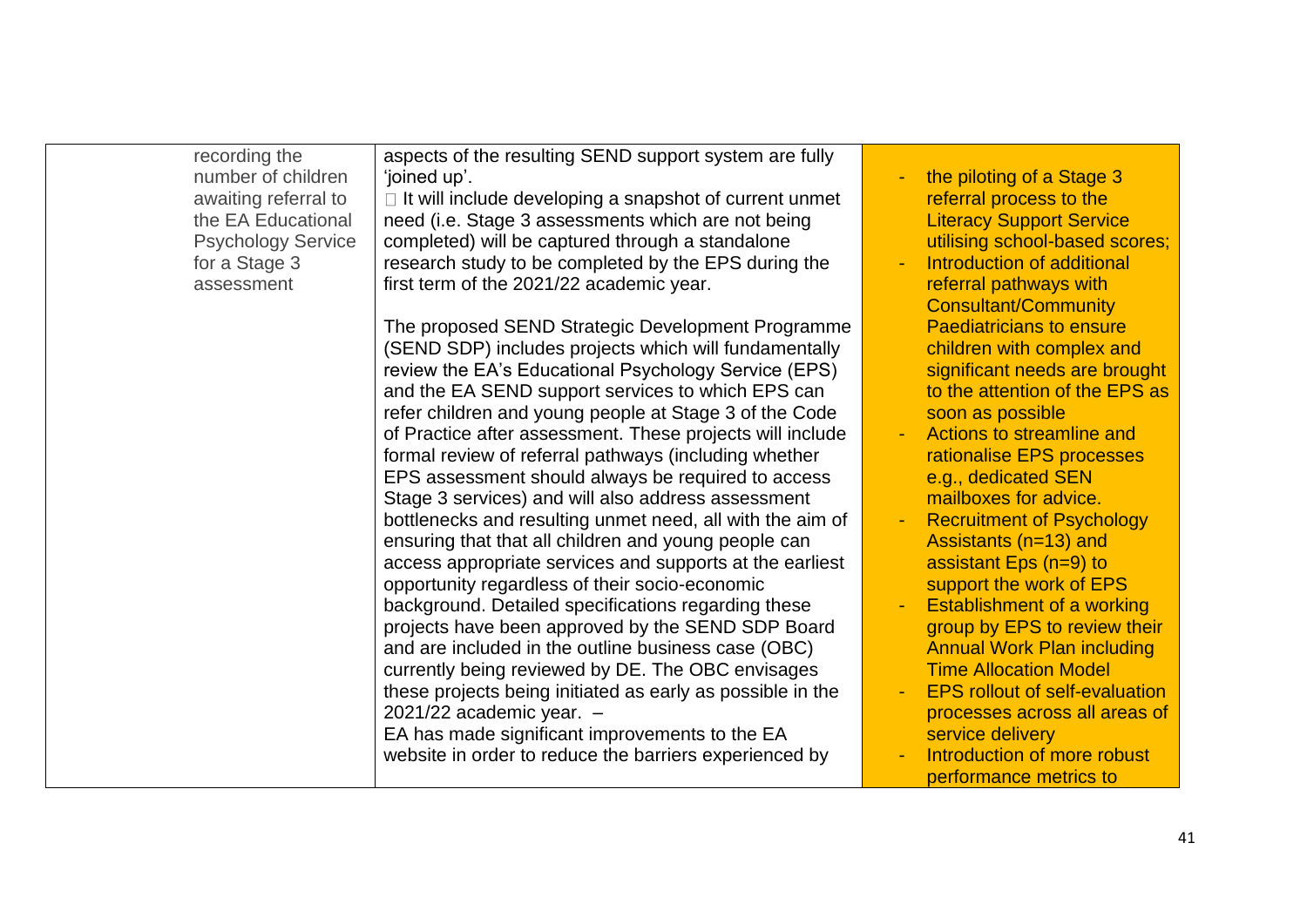|                                                        | people with disabilities, incorporating Recite Me <sup>47</sup> - a<br>web accessibility tool allowing users to customise their<br>website experience in the way that works best for them. | inform decision making and<br>improve the service.                                  |
|--------------------------------------------------------|--------------------------------------------------------------------------------------------------------------------------------------------------------------------------------------------|-------------------------------------------------------------------------------------|
|                                                        | The EA website endeavours to conform to the Worldwide<br>Web Consortium's (W3C) Web Content Accessibility<br>Guidelines 2.0 (WCAG 2.0) at level AA. <sup>48</sup>                          | Improvements made to the EA<br>website to enhance accessibility is<br>very welcome. |
| 24. A more efficient and effective                     | See 23 above. In addition:                                                                                                                                                                 | As above, while the EPS review is                                                   |
| model of Educational<br>Psychology service delivery is | □ The EPS is a fully aligned regional service which<br>ensures that staffing compliments are based on the size                                                                             | welcome, NICCY is very concerned<br>that it will be medium to long-term             |
| required with appropriate                              | of the school population across 3 localities. The                                                                                                                                          | before full benefits of this process                                                |
| levels of investment:                                  | allocation of staff is reviewed annually based on the                                                                                                                                      | are realised.                                                                       |
| a. EPs should be                                       | school estate and staffing resource available within the                                                                                                                                   |                                                                                     |
| assigned to schools                                    | service to ensure a fair and equitable distribution of                                                                                                                                     | Effectively, the needs of many                                                      |
| on the basis of age                                    | staffing.                                                                                                                                                                                  | children who currently require SEN                                                  |
| and stage;                                             | $\Box$ The introduction of the doctorate grade enhanced the                                                                                                                                | support will remain unmet due to                                                    |
| b. EP specialisms                                      | proficiency of all psychologists therefore it is felt that the                                                                                                                             | continued delays in accessing the                                                   |
| should be                                              | specialist management tier, over recent years had                                                                                                                                          | requisite specialist supports and                                                   |
| harnessed and more                                     | become less relevant. The service does however                                                                                                                                             | services.                                                                           |
| regular opportunities<br>provided to deliver           | recognise that there is a wide range of expertise and<br>specialist knowledge within the service and this data is                                                                          | It is vital that interim measures,                                                  |
| specialist advice and                                  | held centrally and where staff have particular skills and                                                                                                                                  | including increased resourcing and                                                  |
| training of school                                     | knowledge these are deployed against projects or                                                                                                                                           | sharing of good practice, are                                                       |
| staff;                                                 | initiatives for example work on MOD and VPRS and IM.                                                                                                                                       | implemented as a priority to ensure                                                 |
| c. Appropriate levels of                               |                                                                                                                                                                                            | that all children with SEN have                                                     |
| professional                                           | Issues associated with professional autonomy will be                                                                                                                                       | access to appropriate services and                                                  |
| autonomy for EPs,                                      | fully considered as part of the SEND SDP review of the                                                                                                                                     | support at the earliest opportunity.                                                |

<sup>&</sup>lt;sup>47</sup> https://www.eani.org.uk/accessibility#block-accessibilitytrigger

<sup>48</sup> https://www.w3.org/TR/WCAG20/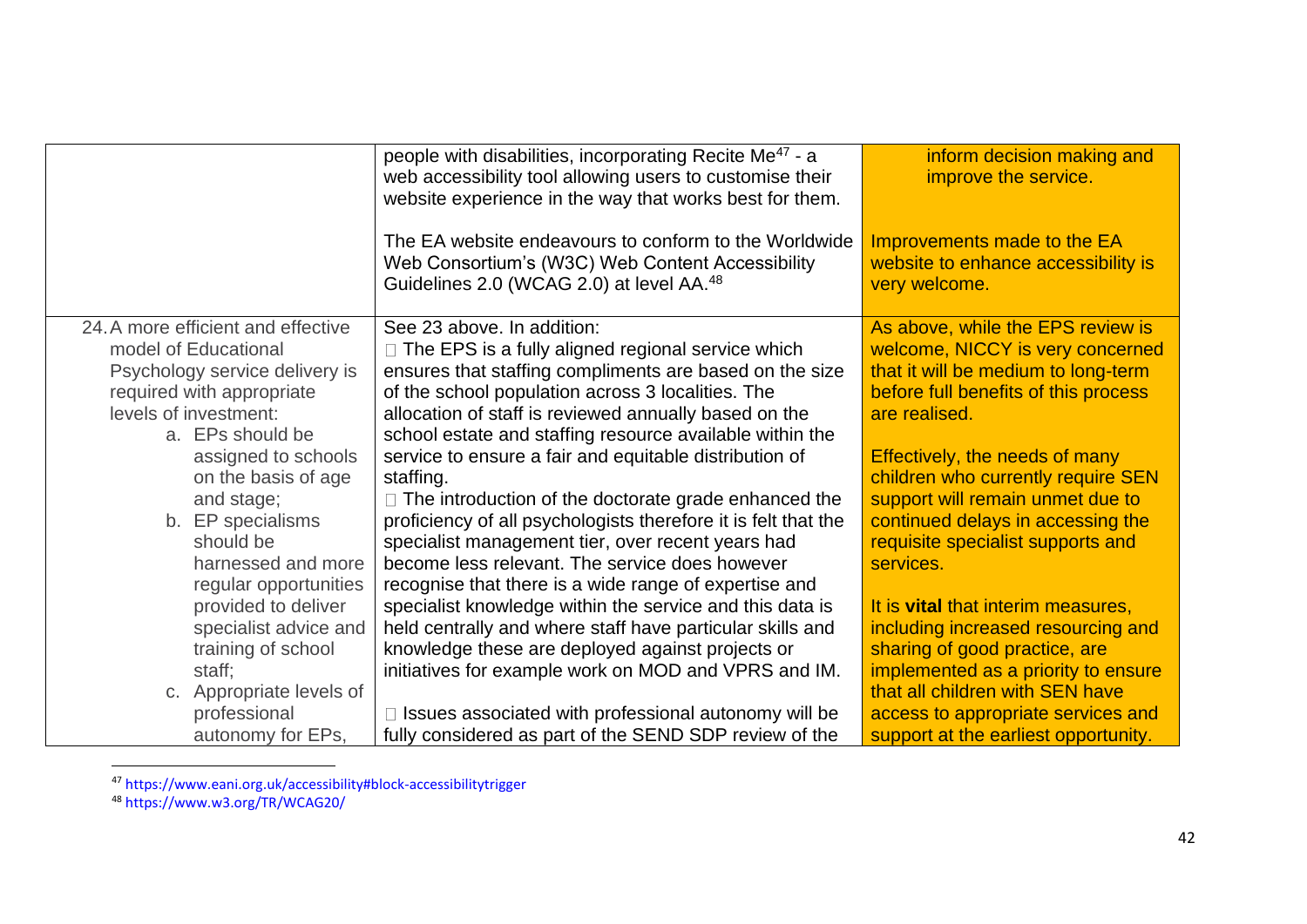| including to decide<br>to move to Stage 4<br>or 5 of the Code of<br>Practice without the<br>requirement to<br>exhaust Stages 1 to<br>3.<br>25. The DE and EA must issue a | EPS model, particularly within its workforce development<br>component;<br>$\Box$ Psychological advice is requested when the EA<br>believes that a child may have special educational needs<br>greater than may be met within the child's current<br>learning context. The responsibility of the educational<br>psychologist is therefore to ensure that the child's needs<br>are properly assessed and that recommendations that<br>will allow the child to achieve the best outcomes are<br>outlined. Educational psychologists are responsible for<br>identifying the type of support a child may require to<br>overcome barriers to learning however they must not be<br>influenced by consideration of the name of a specific<br>school/setting at which the child might eventually be<br>placed. Educational psychologists must work within the<br>confines of SEN legislation and the Code of Practice<br>which recommended a staged approach whereby school<br>based resources are accessed before external support is<br>requested.<br>The service however, follows a child centred approach<br>where the child needs are paramount and where it is<br>evident that a child has both significant and complex<br>needs? and should be given consideration for a<br>statutory assessment EPs have the necessary autonomy<br>to progress this. | <b>NICCY warmly welcomes the</b>   |
|---------------------------------------------------------------------------------------------------------------------------------------------------------------------------|-----------------------------------------------------------------------------------------------------------------------------------------------------------------------------------------------------------------------------------------------------------------------------------------------------------------------------------------------------------------------------------------------------------------------------------------------------------------------------------------------------------------------------------------------------------------------------------------------------------------------------------------------------------------------------------------------------------------------------------------------------------------------------------------------------------------------------------------------------------------------------------------------------------------------------------------------------------------------------------------------------------------------------------------------------------------------------------------------------------------------------------------------------------------------------------------------------------------------------------------------------------------------------------------------------------------------------------------------------|------------------------------------|
| policy that ensures that all                                                                                                                                              | Section 2 of new Code of Practice (yet to be<br>commenced) stipulates EA Policy for SpEP will sit                                                                                                                                                                                                                                                                                                                                                                                                                                                                                                                                                                                                                                                                                                                                                                                                                                                                                                                                                                                                                                                                                                                                                                                                                                                   | planned provision of a more robust |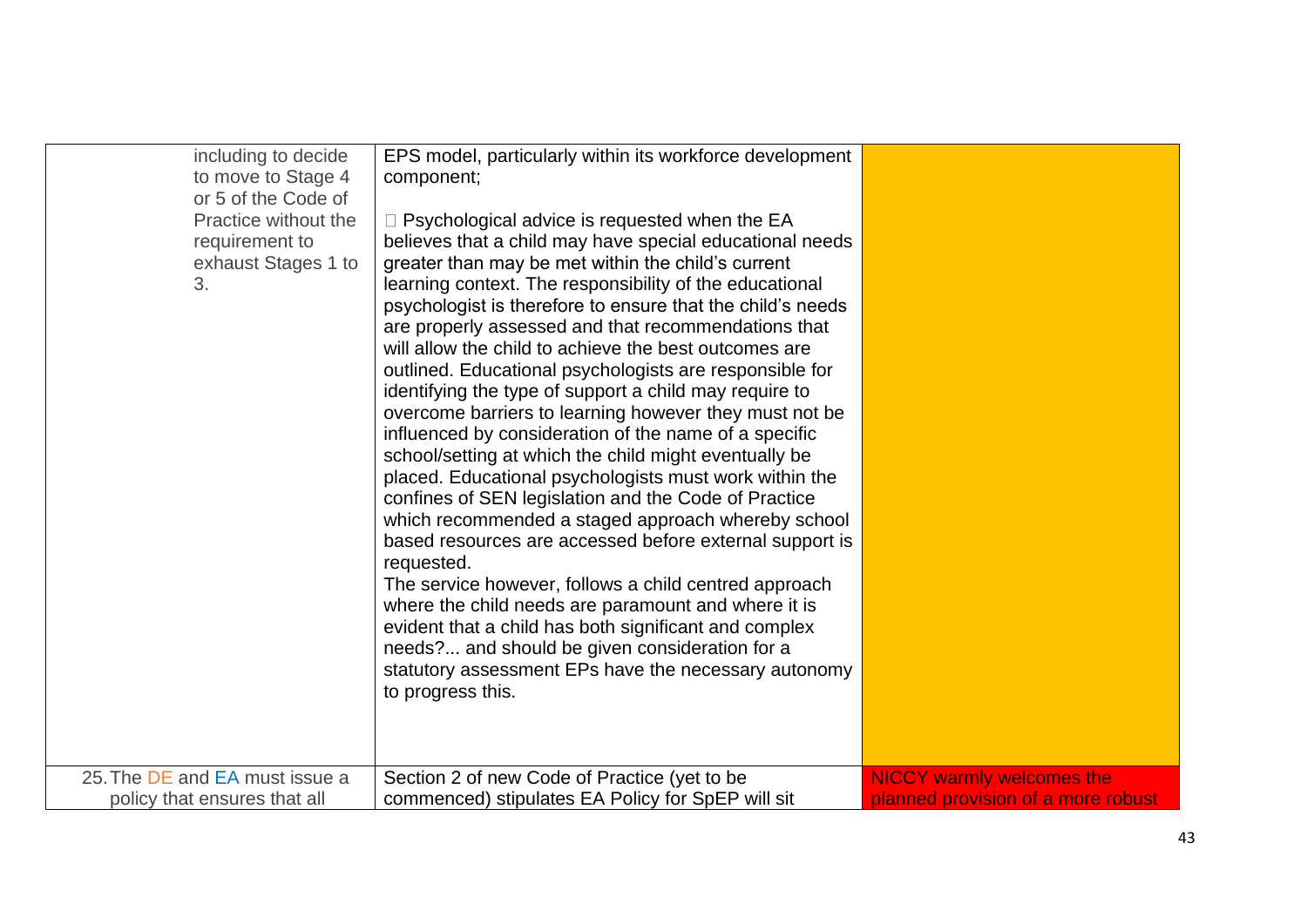| children who have, or may<br>have SEN, have equal access<br>to assessment and services<br>regardless of their socio-<br>economic background. Such a<br>policy therefore must address<br>the use of private Educational<br>Psychology and other<br>professional assessment<br>reports. | alongside EA Plan for SpEP (2.12,2.13, 2.14). Both are<br>under development - Section 2 cannot be commenced<br>without these in place.<br>The new regulations and Code of Practice will provide<br>for a more robust SEN framework to ensure that all<br>children with SEN, regardless of their socio-economic<br>background, receive the educational support they need<br>to allow them to achieve improved outcomes and fulfil<br>their potential.                                                                                                                                                                                                                                                                                                                                                                                                                                                                                                         | <b>SEN framework to ensure that all</b><br>children with SEN, regardless of<br>their socio-economic background,<br>receive the educational support they<br>need to allow them to achieve<br>improved outcomes and fulfil their<br>potential which will be provided for<br>under the new regulations and<br><b>Code of Practice. We consider that</b><br>monitoring of their effectiveness will                                                                                                                       |
|---------------------------------------------------------------------------------------------------------------------------------------------------------------------------------------------------------------------------------------------------------------------------------------|--------------------------------------------------------------------------------------------------------------------------------------------------------------------------------------------------------------------------------------------------------------------------------------------------------------------------------------------------------------------------------------------------------------------------------------------------------------------------------------------------------------------------------------------------------------------------------------------------------------------------------------------------------------------------------------------------------------------------------------------------------------------------------------------------------------------------------------------------------------------------------------------------------------------------------------------------------------|----------------------------------------------------------------------------------------------------------------------------------------------------------------------------------------------------------------------------------------------------------------------------------------------------------------------------------------------------------------------------------------------------------------------------------------------------------------------------------------------------------------------|
|                                                                                                                                                                                                                                                                                       | The proposed SEND Strategic Development Programme<br>(SEND SDP) includes projects which will fundamentally<br>review the EA's Educational Psychology Service (EPS)<br>and the EA SEND support services to which EPS can<br>refer children and young people at Stage 3 of the Code<br>of Practice after assessment. These projects will include<br>formal review of referral pathways (including whether<br>EPS assessment should always be required to access<br>Stage 3 services) and will also address assessment<br>bottlenecks and resulting unmet need, all with the aim of<br>ensuring that that all children and young people can<br>access appropriate services and supports at the earliest<br>opportunity regardless of their socio-economic<br>background. Detailed specifications regarding these<br>projects have been approved by the SEND SDP Board<br>and are included in the outline business case (OBC)<br>currently being reviewed by DE. | be crucial.<br>However, we are not satisfied that<br>the actions detailed directly address<br>the use of private assessments and<br>the role they will play in the formal<br><b>SEN process. Clarification is</b><br>needed of how implementation of<br>the new CoP/regulations will<br>explicitly address the use of private<br>assessments and related inequality<br>of access to assessment and<br>services.<br>To ensure transparency, we<br>strongly recommend that, as a<br>minimum, records clearly reference |
|                                                                                                                                                                                                                                                                                       | EA has made significant improvements to the EA<br>website in order to reduce the barriers experienced by                                                                                                                                                                                                                                                                                                                                                                                                                                                                                                                                                                                                                                                                                                                                                                                                                                                     | if/when consideration of private EP<br>assessments have been a factor.                                                                                                                                                                                                                                                                                                                                                                                                                                               |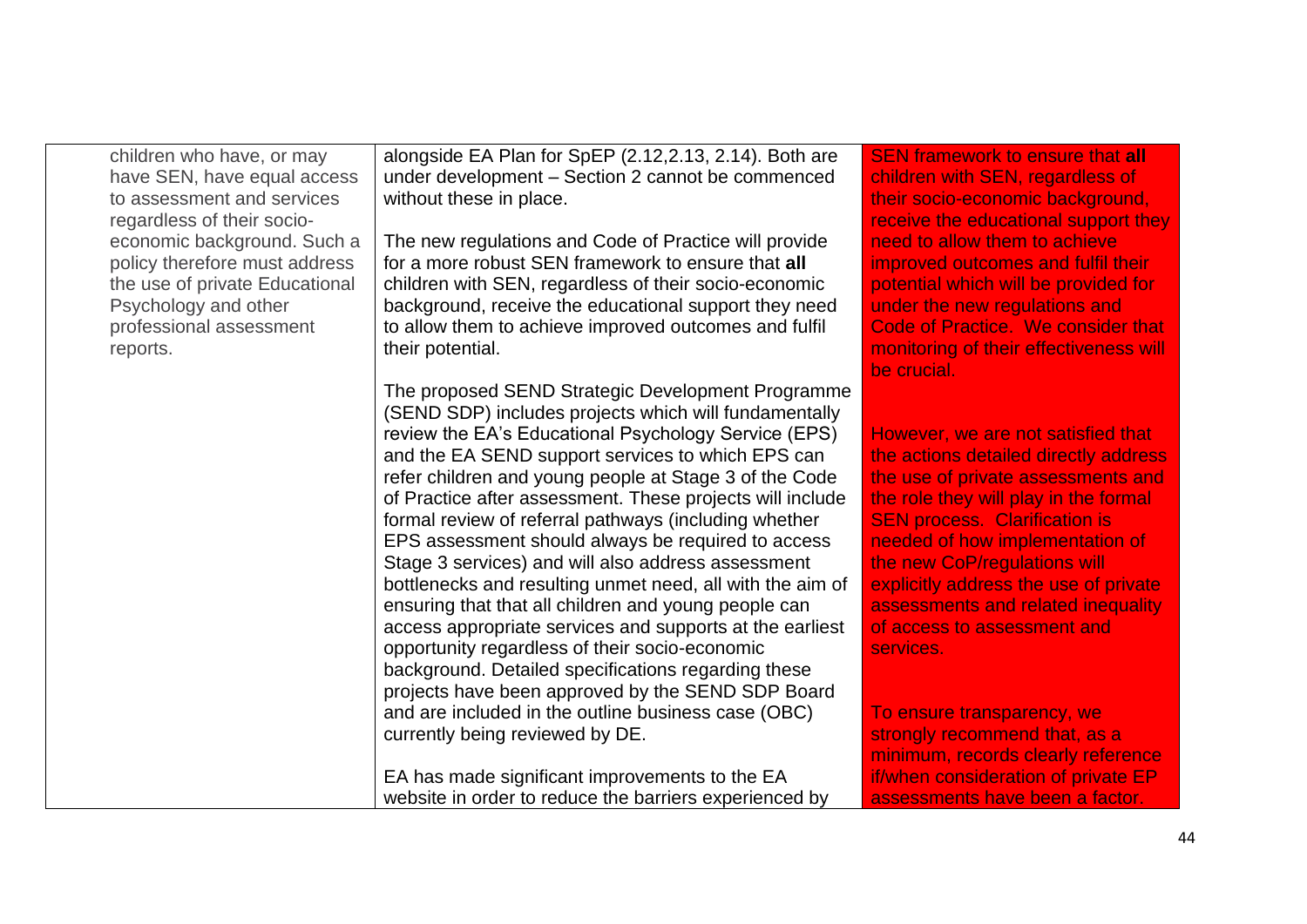|                                              | people with disabilities, incorporating Recite Me48 - a    |                                     |
|----------------------------------------------|------------------------------------------------------------|-------------------------------------|
|                                              | web accessibility tool allowing users to customise their   |                                     |
|                                              | website experience in the way that works best for them.    |                                     |
|                                              | The EA website endeavours to conform to the Worldwide      |                                     |
|                                              | Web Consortium's (W3C) Web Content Accessibility           |                                     |
|                                              | Guidelines 2.0 (WCAG 2.0) at level AA.49                   |                                     |
| <b>Statutory Assessment and Statementing</b> |                                                            |                                     |
| (Recommendations 26 - 27)                    |                                                            |                                     |
| <b>Recommendation</b>                        | Action taken or planned                                    |                                     |
| 26. The EA must ensure that its              | A Statutory Assessment Improvement Project (SAIP)          | <b>NICCY</b> notes that significant |
| operational processes enable                 | was initiated in February 2020. Progress in this area      | progress has been made in           |
| legal compliance with statutory              | includes:                                                  | compliance with statutory time      |
| time limits.                                 |                                                            | limits. However, we are concerned   |
|                                              | $\Box$ Work is ongoing to ensure compliance with statutory | that available data indicates that  |
| An action plan to address the                | timeframes (26 weeks). At the end of March 2021, no        | compliance with the 26-week time    |
| delays in the statutory                      | children or young people had been waiting more than 26     | limit may not be sustainable e.g.   |
| assessment process must be                   | weeks for their statutory assessment process to be         | latest figures indicate that 6% of  |
| agreed between the health                    | completed. This compares to a figure of 1,070 at           | cases (n=93) in Dec 2021, 2% of     |
| services and EA.                             | November 2019. Compliance has remained high since          | cases (n=36) in Jan 2022, and 11    |
|                                              | then, although higher numbers of referrals over the last   | cases at end of Feb 2022 were in    |
| Accountability measures must be              | six months meant that at the end of February 2022,         | breach.                             |
| established and investigative                | 11 cases (<14% of all open cases) had been open more       |                                     |
| action taken by ETI and RQIA if              | than 26 weeks. Expansion of the staffing complement        |                                     |
| breaches arise.                              | within the Statutory Assessment and Review Service         | Further, we are significantly       |
|                                              | (SARS) is already underway and this will ease current      | concerned about how prepared the    |
|                                              | pressures faced, whilst also preparing for new             | system is to meet the 22-week       |
|                                              | requirements under the SEND Act (NI) 2016 - including      | deadline notwithstanding the        |
|                                              | reduction of the 26-week timeframe to 22 weeks;            | recruitment process that is         |
|                                              |                                                            | underway to increase staffing       |
|                                              | □ SARS, EA's SEND Implementation team, EPS & EA's          | complement in SARS.                 |
|                                              | SEND Pupil Support Services are now all under the          |                                     |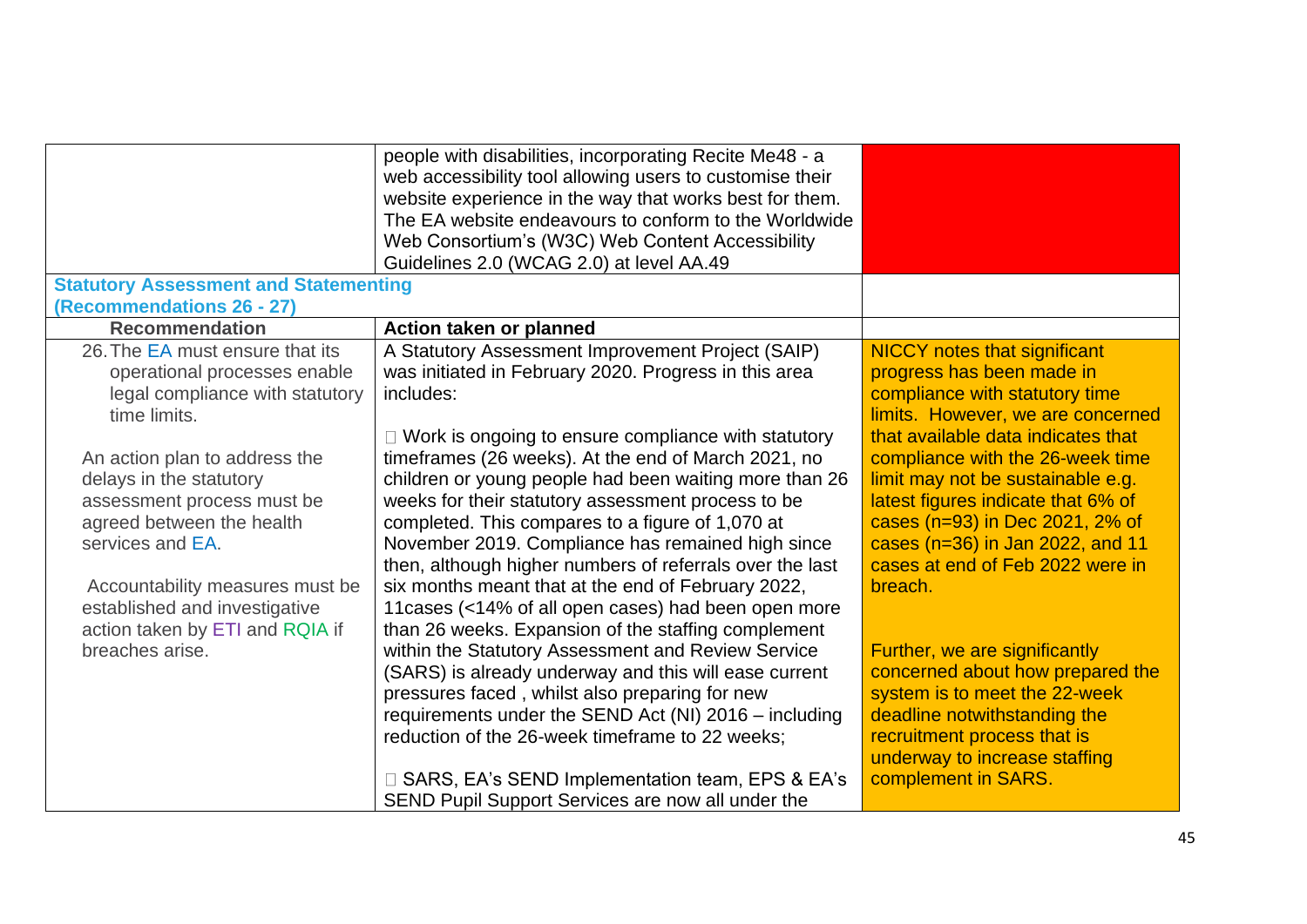| same management structure with continuous emphasis           |                                     |
|--------------------------------------------------------------|-------------------------------------|
| on building/expanding multi-disciplinary working;            | We reiterate, as stated at Rec' 24, |
| □ Re-structuring and regionalisation of processes and        | that interim solutions must be      |
| procedures has been completed, including enhanced            | implemented as a matter of          |
| pro-active case management and resource targeting;           | urgency.                            |
| $\Box$ A fundamental shift from paper-based to digital       |                                     |
| information sharing has been completed;                      |                                     |
| □ An online Statutory Assessment Request form and            | Details of specific accountability  |
| Transport Notification System went live May 2021;            | measures that will be introduced to |
| $\Box$ Improved data governance, file security measures and  | address breaches of statutory time  |
| MIS reporting are in place;                                  | limits is required.                 |
| $\Box$ New digital system being rolled out to validate,      |                                     |
| manage and resolve exceptional circumstances when            |                                     |
| they arise within the statutory assessment process           | NICCY is aware of, and welcomes,    |
| timeline;                                                    | the introduction of a new online    |
| □ Consistent procedural handbook in place along with a       | referral system, which enables      |
| bespoke programme of professional development for            | parents to request statutory        |
| staff working to carry out statutory assessments;            | assessments directly.               |
| $\Box$ A significant expansion of the SARS staffing          |                                     |
| complement is underway;                                      |                                     |
| $\Box$ Plans are in place under the proposed SEND SDP to     |                                     |
| allow peer review with English Local Authority statutory     |                                     |
| assessment systems;                                          |                                     |
| □ SBRI findings to be reflected in wider SEN data            |                                     |
| management strategy and ETS requirements. Future             |                                     |
| development will build on reviews of pupil support           |                                     |
| services and EPS, once SEND Act implementation is            |                                     |
| complete.                                                    |                                     |
| $\Box$ Revised parental materials to be rolled out alongside |                                     |
| wider SEND Act implementation across 2021/22;                |                                     |
|                                                              |                                     |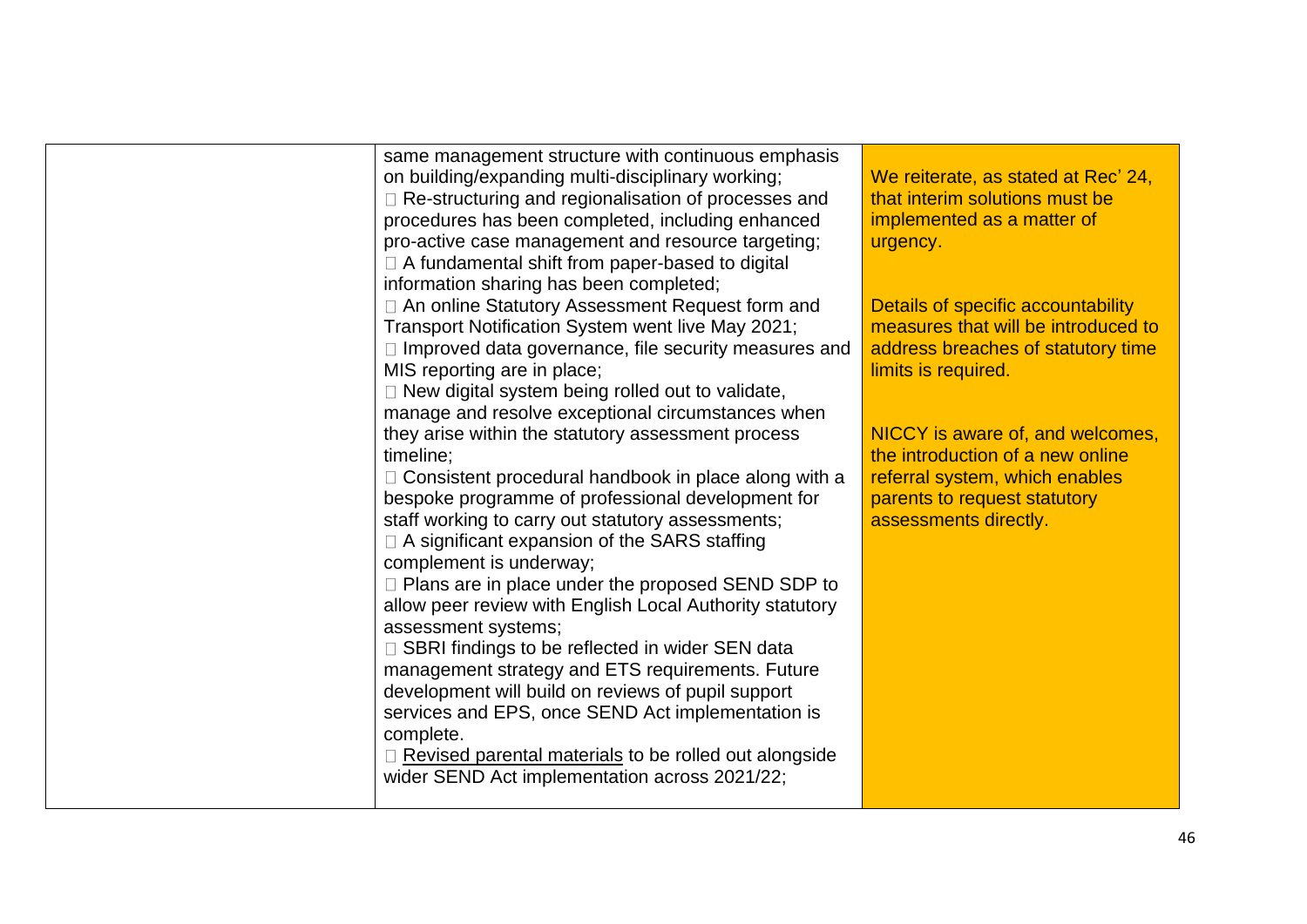|                                                                                                                                                                                                        | DoH/DE/EA/PHA/HSCB cross-agency working has<br>continued to improve operational processes. Preparatory<br>audit of health/stat ops collaboration being led by<br>DE/DOH jointly chaired SEN Steering Group with<br>representation from EA. PHA, HSCB & HSCTs.<br>□ Longer-term stakeholder engagement and<br>communications will be taken forward via the SEND SDP<br>Programme Reference Group and associated<br>mechanisms.<br>Section 4 of the SEND Act (once commenced) places a<br>duty on education and health to co-operate in the<br>identification, assessment and provision of services to<br>meet the needs of children who have or may have SEN<br>and to prepare a joint plan to show how then intend to<br>fulfil this duty.<br>A joint inspection team, of RQIA and ETI must review<br>this plan at least every three years and publish a report<br>to show how authorities have co-operated. | We are disappointed that work on<br>the Joint Plan, outlining how duty on<br>education and health to co-operate<br>in the identification, assessment<br>and provision of services to meet<br>the needs of children who have or<br>may have SEN will be fulfilled, has<br>been delayed by Covid related<br>pressures and other priorities and<br>urge that this is progressed as a<br>matter of urgency. We anticipate<br>that the Joint Plan will include<br>details of joint inspection and<br>reporting by RQIA/ETI. |
|--------------------------------------------------------------------------------------------------------------------------------------------------------------------------------------------------------|--------------------------------------------------------------------------------------------------------------------------------------------------------------------------------------------------------------------------------------------------------------------------------------------------------------------------------------------------------------------------------------------------------------------------------------------------------------------------------------------------------------------------------------------------------------------------------------------------------------------------------------------------------------------------------------------------------------------------------------------------------------------------------------------------------------------------------------------------------------------------------------------------------------|------------------------------------------------------------------------------------------------------------------------------------------------------------------------------------------------------------------------------------------------------------------------------------------------------------------------------------------------------------------------------------------------------------------------------------------------------------------------------------------------------------------------|
| 27. The EA must establish a more<br>robust and transparent model<br>of quality assurance and<br>decision making at the<br>statutory assessment stage.<br>This must include:<br>a. a review of existing | As noted above, to date the Statutory Assessment<br>Improvement Project (SAIP) has ensured that a wide<br>range of enhanced governance, accountability, quality<br>assurance and performance management measures<br>have been put in place.                                                                                                                                                                                                                                                                                                                                                                                                                                                                                                                                                                                                                                                                  | We welcome the work that has<br>commenced through SAIP to<br>ensure enhanced quality assurance,<br>accountability etc. We also note<br>revision of the SAP operational<br>model as a very positive step.<br>However, the repose provided does                                                                                                                                                                                                                                                                          |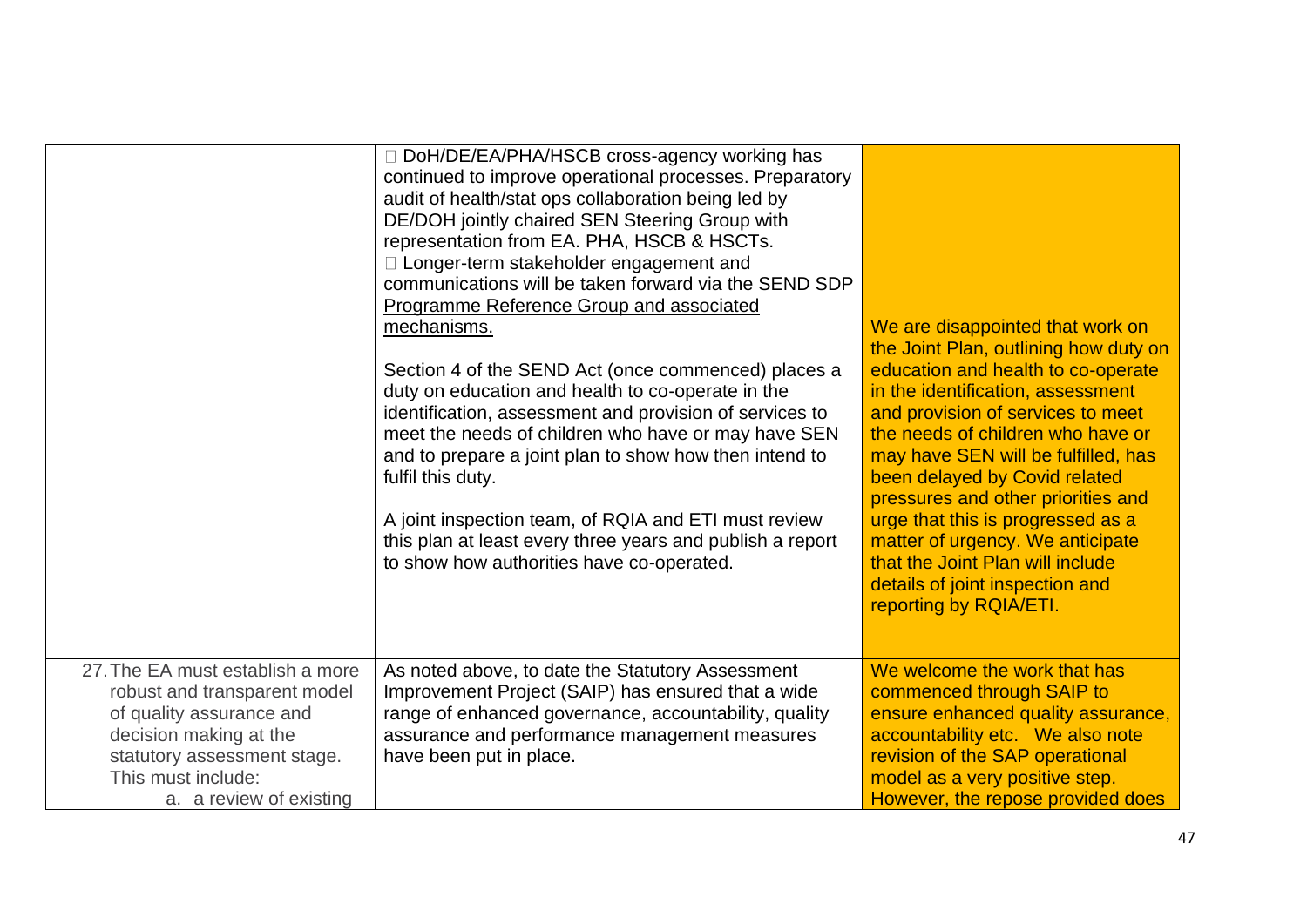| assessment panels                            | In addition, the operational model for the Statutory     | not address how transparency and                                           |
|----------------------------------------------|----------------------------------------------------------|----------------------------------------------------------------------------|
| to explore the<br>effectiveness,             | Assessment Panel has been revised.                       | quality of decision-making, of<br>existing/interim processes, have         |
| efficiency, and                              | A diagnostic review of appeals and SEND Tribunal         | been or will be improved. Without                                          |
| validity of their role                       | trends has also been completed in collaboration with the | sufficient level of detail, we cannot                                      |
| in informing the                             | SEND SDP's Programme Reference Group (PRG). A            | be confident that decision making is                                       |
| route of children and                        | range of recommended actions is currently being          | driven by children's' needs rather                                         |
| the supports they                            | developed and will be considered by the SEND SDP         | than resources available.                                                  |
| will receive;                                | Board and PRG.                                           |                                                                            |
| b. the immediate                             |                                                          |                                                                            |
| publication of details<br>about all existing |                                                          | It is unclear whether details about<br>all existing assessment panels have |
| assessment panels.                           |                                                          | yet been published. This should be                                         |
| This should include                          |                                                          | addressed as a matter of urgency.                                          |
| the terms of                                 |                                                          |                                                                            |
| reference for each                           |                                                          |                                                                            |
| panel, the                                   |                                                          | We note the completion of a                                                |
| composition of the                           |                                                          | diagnostic review of Appeals /                                             |
| panel, frequency of                          |                                                          | <b>SEND Tribunal trends and request</b>                                    |
| meetings and the                             |                                                          | detail of anticipated timeframe for                                        |
| criteria used for                            |                                                          | taking forward recommended<br>actions.                                     |
| making decisions.<br>Evidence must be        |                                                          |                                                                            |
| provided to validate                         |                                                          |                                                                            |
| the independence of                          |                                                          |                                                                            |
| panel members; and                           |                                                          |                                                                            |
| c. the introduction of a                     |                                                          |                                                                            |
| revised model of                             |                                                          |                                                                            |
| quality assuring                             |                                                          |                                                                            |
| assessment                                   |                                                          |                                                                            |
| decisions.                                   |                                                          |                                                                            |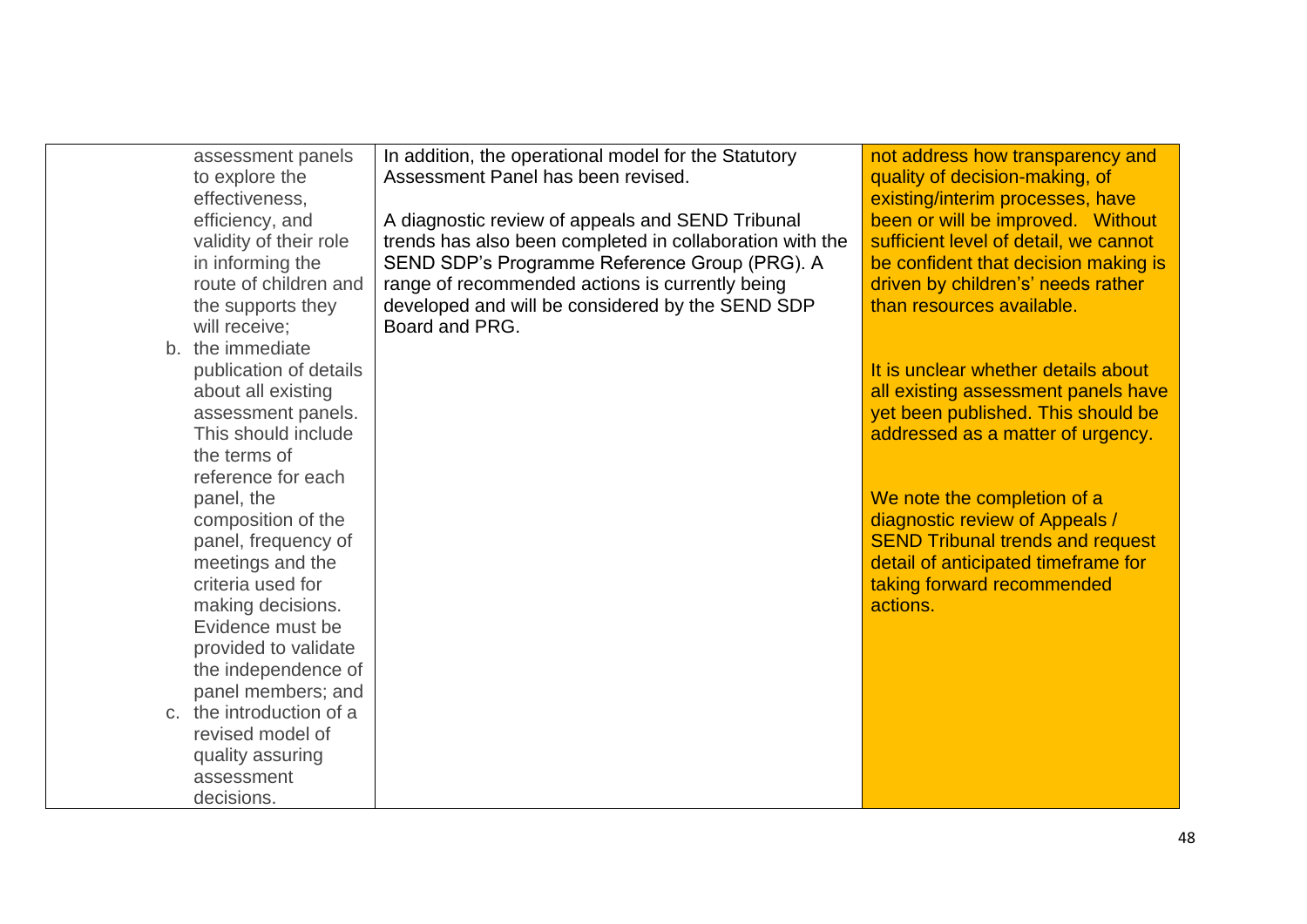| Action taken or planned                                                                                                                                                                                                                                                                                                                                                                                                                                                                                                                |                                                                                                                                                                                                                                                                                                                                                                                                                                                  |
|----------------------------------------------------------------------------------------------------------------------------------------------------------------------------------------------------------------------------------------------------------------------------------------------------------------------------------------------------------------------------------------------------------------------------------------------------------------------------------------------------------------------------------------|--------------------------------------------------------------------------------------------------------------------------------------------------------------------------------------------------------------------------------------------------------------------------------------------------------------------------------------------------------------------------------------------------------------------------------------------------|
| This had been reviewed since the report and the<br>Statutory Assessment and Review Service now routinely<br>accepts EPS recommendations for statutory assessment<br>and accepts the advice provided.                                                                                                                                                                                                                                                                                                                                   | We note that the Statutory<br><b>Assessment and Review Service</b><br>now routinely accepts EPS<br>recommendations for statutory<br>assessment and accepts the advice<br>provided. While this is very<br>welcome, specific detail of<br>processes put in place to ensure<br>this is consistency the case is<br>required.                                                                                                                         |
| Revised guidance on the specification of statements of<br>special educational need have been included in the<br>regional SARS staff handbook and is reflected in the<br>bespoke professional development programme currently<br>being rolled out across the service.<br>DE is also leading on-going work to clarify the specificity<br>requirements relating to each section of statements as<br>defined under the new SEN framework and these will be<br>fully operationalised by EA as the relevant<br>commencement orders are made. | <b>NICCY</b> welcomes that revised<br>guidance on the specification of<br>statements of SEN have been<br>included in the regional SARS staff<br>handbook. It is important that this<br>guidance adequately addresses the<br>requirement for both specification<br>and quantification, as we have<br>previously highlighted. Further<br>clarification on this is needed.<br>We also note the on-going work to<br>clarify specificity requirements |
|                                                                                                                                                                                                                                                                                                                                                                                                                                                                                                                                        |                                                                                                                                                                                                                                                                                                                                                                                                                                                  |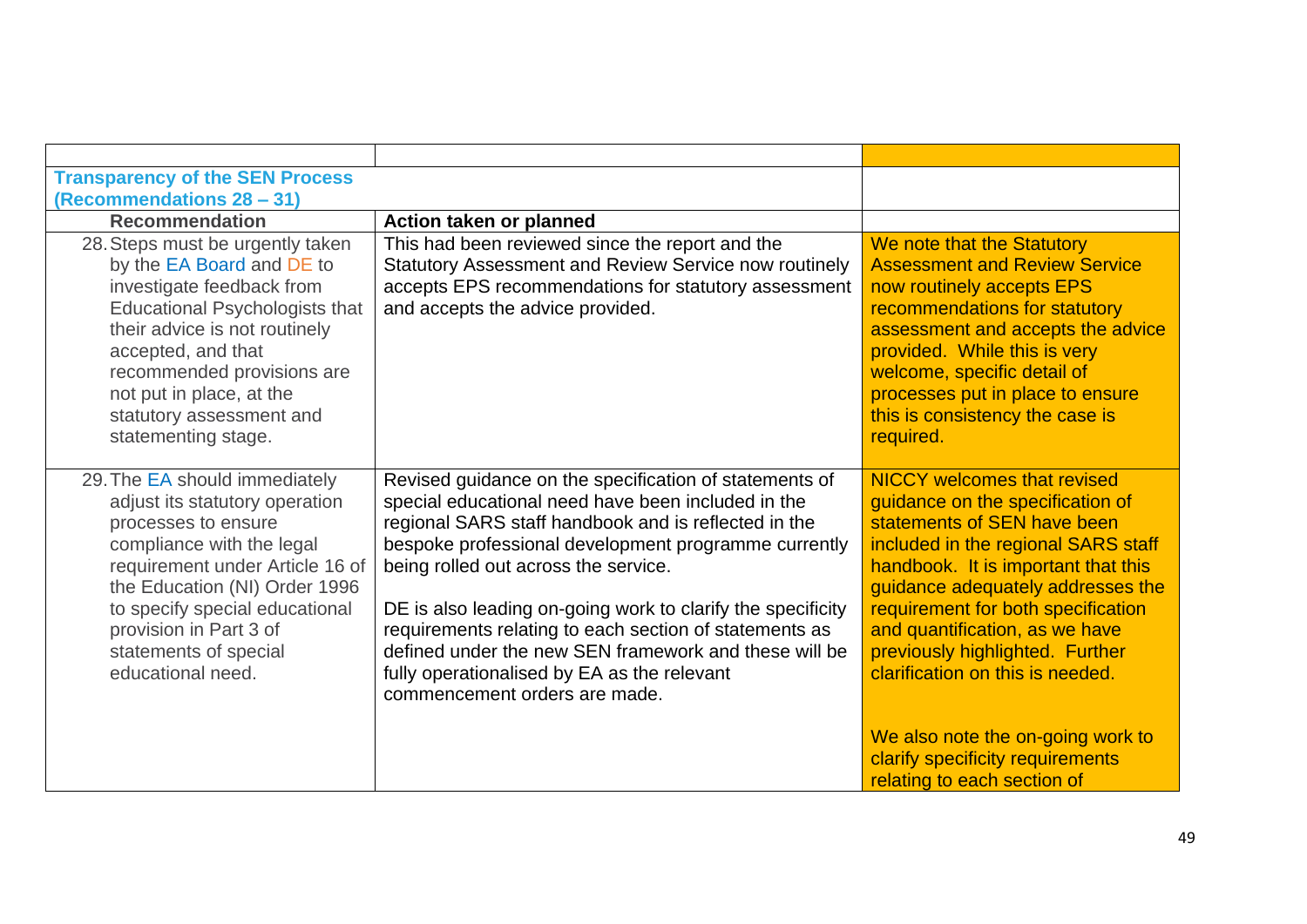|                                                                                                                                                                                                           |                                                                                                                                                                                                                                                                                                             | Statements, as defined under the<br>new SEN framework, and look<br>forward to these being<br>operationalised. Further detail on<br>timeframes involved is required.                                                                                |
|-----------------------------------------------------------------------------------------------------------------------------------------------------------------------------------------------------------|-------------------------------------------------------------------------------------------------------------------------------------------------------------------------------------------------------------------------------------------------------------------------------------------------------------|----------------------------------------------------------------------------------------------------------------------------------------------------------------------------------------------------------------------------------------------------|
| 30. The EA must, as a matter of<br>urgency, publish, review and<br>revise plans in relation to SEN<br>provision, as per its new duty <sup>49</sup><br>in the SEND Act.                                    | DE Officials continue to take the relevant steps to finalise<br><b>SEN Regulations and seek Ministerial approval before</b><br>laying before the Assembly for debate.<br>Thereafter provisions of the SEND Act (NI) 2016 will be<br>commenced on a phased basis in late 2022/early 2023.                    | We understand that provisions of<br>the SEND Act (NI) 2016 will be<br>implemented on a phased basis<br>from late 2022/early 2023 and will<br>follow up in due course.                                                                              |
|                                                                                                                                                                                                           | EA's initial 'annual plan of SEN provision' to be<br>consulted upon in March 2023.                                                                                                                                                                                                                          | While we welcome EA's annual plan<br>of SEN provision, we are<br>disappointed that consultation date<br>for this has been delayed until<br><b>March 2023.</b>                                                                                      |
| 31. The Annual Review process<br>must be evaluated to examine<br>its effectiveness in improving<br>outcomes for children with<br>SEN in mainstream settings.<br>This should:<br>a. identify the extent to | EA's SEND Implementation Team are reviewing the<br>annual review process in preparation for the new Code<br>of Practice being rolled. The effectiveness of the process<br>will be reviewed substantively beyond Phase 1 of the<br>proposed SEND SDP;<br>The SARS regional staff handbook is currently being | While EA's review of the Annual<br>Review process is welcome, the<br>extent to which this process<br>evaluates parts a, b, c and d of our<br>recommendation is unclear. We<br>would be grateful to receive details<br>on this, as well as specific |
| which the existing                                                                                                                                                                                        | updated as far as possible in line with Code of Practice                                                                                                                                                                                                                                                    | timeframe for the review.                                                                                                                                                                                                                          |

<sup>49</sup> Article 2 of the Special Educational Needs and Disability (Northern Ireland) Act 2016 (SEND Act)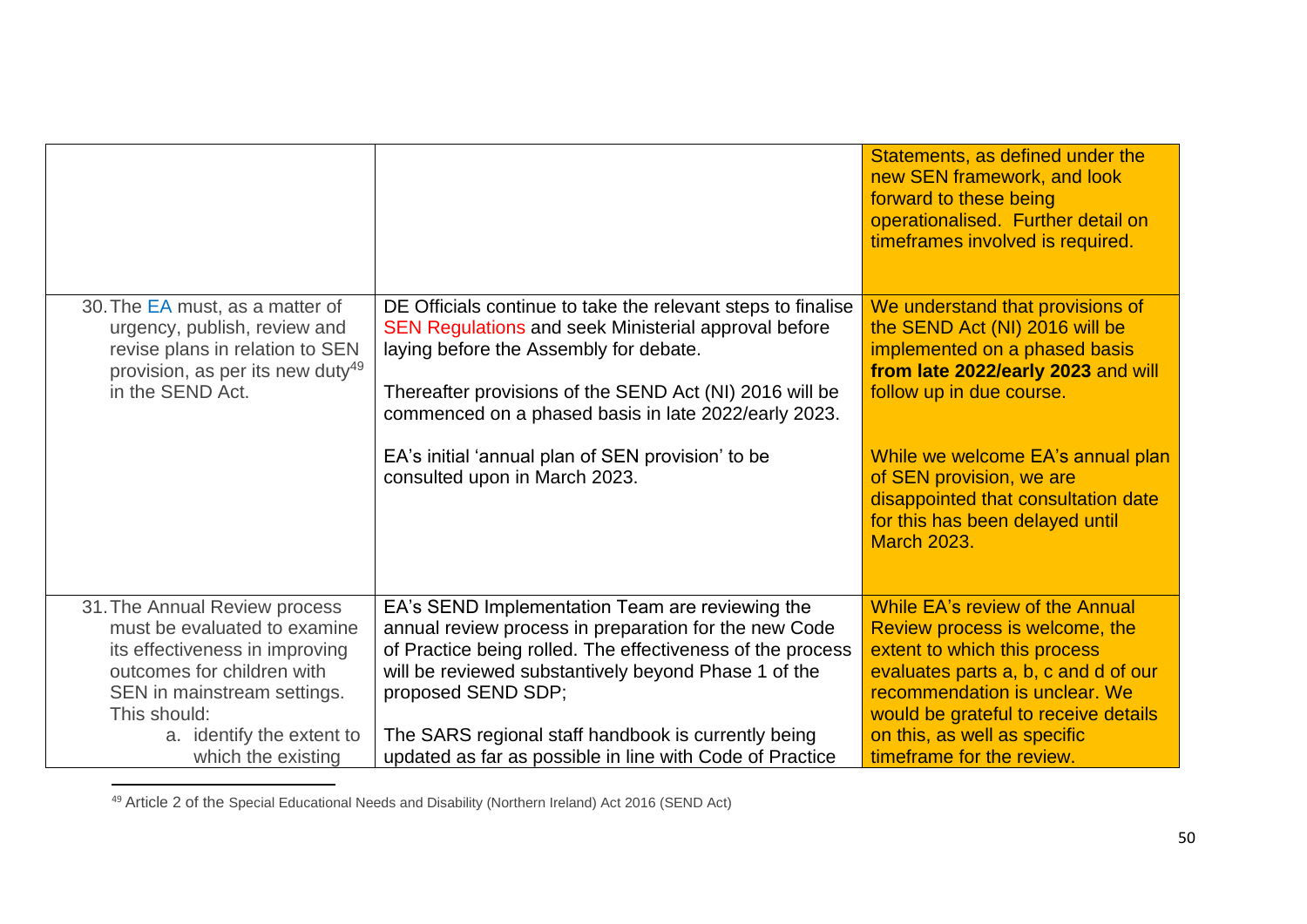| process is<br>sufficiently outcomes                                                                                                                                           | and Regulations (which are not yet finalised or<br>commenced:                                                                                                                                                                                                                                                            |                                                                                                                                                           |
|-------------------------------------------------------------------------------------------------------------------------------------------------------------------------------|--------------------------------------------------------------------------------------------------------------------------------------------------------------------------------------------------------------------------------------------------------------------------------------------------------------------------|-----------------------------------------------------------------------------------------------------------------------------------------------------------|
| focused;<br>b. explore the extent of<br>the active<br>involvement of<br>children and<br>parents/carers;<br>c. review the criteria                                             | Annual review cluster training was delivered throughout<br>Feb 22 - 160 new SENCOs were invited and it was also<br>offered to all mainstream nursery, primary and post-<br>primary schools (extra sessions were added to<br>accommodate level of uptake). Sub-cover for attendance<br>and follow-up admin were provided. | <b>NICCY welcomes delivery of cluster</b><br>training throughout Feb 2022.<br><b>Personal Learning Plans, once</b><br>commenced, are also welcome.        |
| used by the EA<br>when considering<br>whether to maintain,<br>amend, or cease to<br>maintain a<br>statement; and<br>d. assess the<br>adequacy of                              | Personal Learning Plans replacing Individual Education<br>Plans will facilitate a more outcome focused method of<br>reviewing when commenced under the SEND Act (NI)<br>2016.                                                                                                                                            |                                                                                                                                                           |
| processes involved<br>in reviewing the<br>effectiveness of<br>existing provision.                                                                                             |                                                                                                                                                                                                                                                                                                                          |                                                                                                                                                           |
| <b>Communication and Engagement</b><br>(Recommendations 32 - 33)                                                                                                              |                                                                                                                                                                                                                                                                                                                          |                                                                                                                                                           |
| <b>Recommendation</b>                                                                                                                                                         | Action taken or planned                                                                                                                                                                                                                                                                                                  |                                                                                                                                                           |
| 32. The EA must review its<br>policies for communication<br>with parents and carers.<br>Mechanisms must be<br>established to give clarity to<br>the SEN process for children, | The range of SEND service review work proposed under<br>the SEND SDP will ultimately lead to revised<br>communication processes and mechanisms with parents<br>and carers, all of which will be fully aligned with these<br>recommendations.                                                                             | We note positive developments to-<br>date, including the development of<br>guidance for parents/carers relating<br>to the new SEN Regulations and<br>CoP. |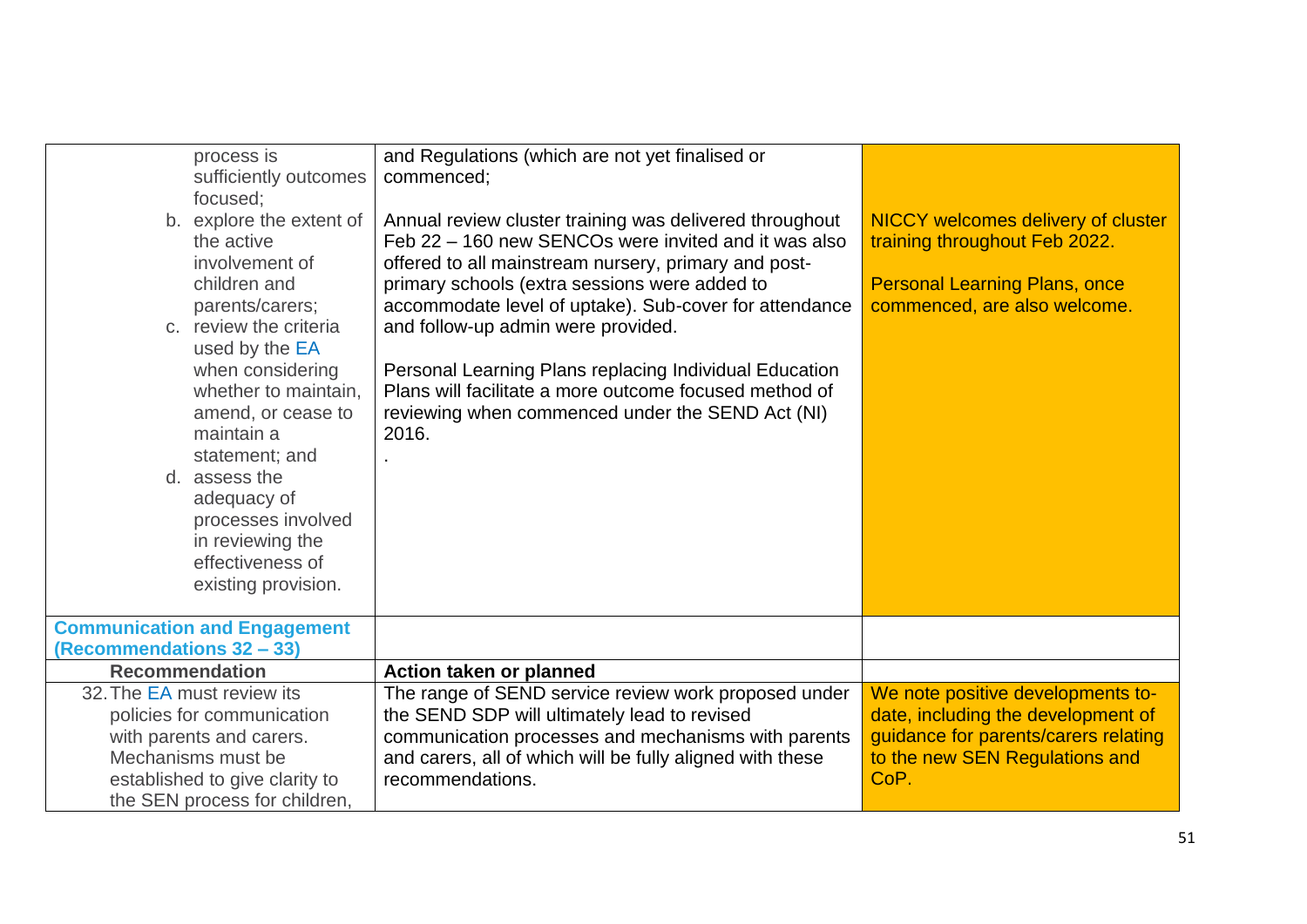| young people and their       | EA SEND services currently host guidance on their                   | Development of EA's first annual     |
|------------------------------|---------------------------------------------------------------------|--------------------------------------|
| families. Therefore, the EA: | individual service pages within the public facing EA                | plan of arrangement for SEN          |
| a. should develop user-      | website.                                                            | provision is also positive, however  |
| friendly guidance for        |                                                                     | <b>NICCY</b> is disappointed that    |
| children, young people       | EA's first annual plan of arrangement for SEN provision             | anticipated publication date has     |
| and their parents/carers     | is also under development, for publication in July 2023.            | been delayed to July 2023.           |
| which explains the           | Information regarding EA SEND Services has been                     |                                      |
| various stages of the        | shared with education settings at awareness raising                 |                                      |
| SEN process; their           | events held with principals, staff and governors. EA                | We also welcome EA's commitment      |
| entitlements at each         | awaits full commencement orders from DE relating to the             | to ongoing communication with        |
| stage; and guidance on       | SEND Act (NI). On receipt of the orders, consultation               | <b>Parents and Carers.</b>           |
| where they can access        | would follow and publication of resulting arrangements to           |                                      |
| additional                   | schools should be scheduled for 2022/23 academic year.              |                                      |
| information/support;         | EA has also launched an online Statutory Assessment                 | Going forward, we stress the         |
| b. conduct a                 | Request form. <sup>50</sup>                                         | importance of ensuring that          |
| comprehensive review         | Children and young people at stages 4 and 5 of the                  | enhanced communication with          |
| of community based           | Code of Practice have a named SEN Link Officer.                     | parents and carers is both           |
| services for children        | Each school setting has a link Educational Psychologist.            | sustained and further improved       |
| and young people with        | The SEN helpline <sup>51</sup> is available to all stakeholders and | throughout the process of transition |
| SEN, and their               | service users should they wish to seek support.                     | to the new Regulations and Code of   |
| parents/carers, and          |                                                                     | Practice.                            |
| produce a directory to       | Throughout the Covid Pandemic a COLO (Cross                         |                                      |
| be shared with               | Organisational Link Officer) has been assigned to every             |                                      |
| parents/carers and           | statutory education setting to provide help, support and            | We consider ongoing evaluation of    |
| schools;                     | guidance.                                                           | effectiveness of actions to improve  |
| c. give consideration to the | EA SEND Services have facilitated a range of parent                 | communication as imperative, and     |
| development of a free,       | clusters and training events over the past 18 months.               | that feedback from parents and       |
| accessible and one-to-       |                                                                     | children will be integral to this    |

<sup>50</sup> https://statutoryassessment.eani.org.uk/

<sup>51</sup> https://www.eani.org.uk/help-available/sen-helpline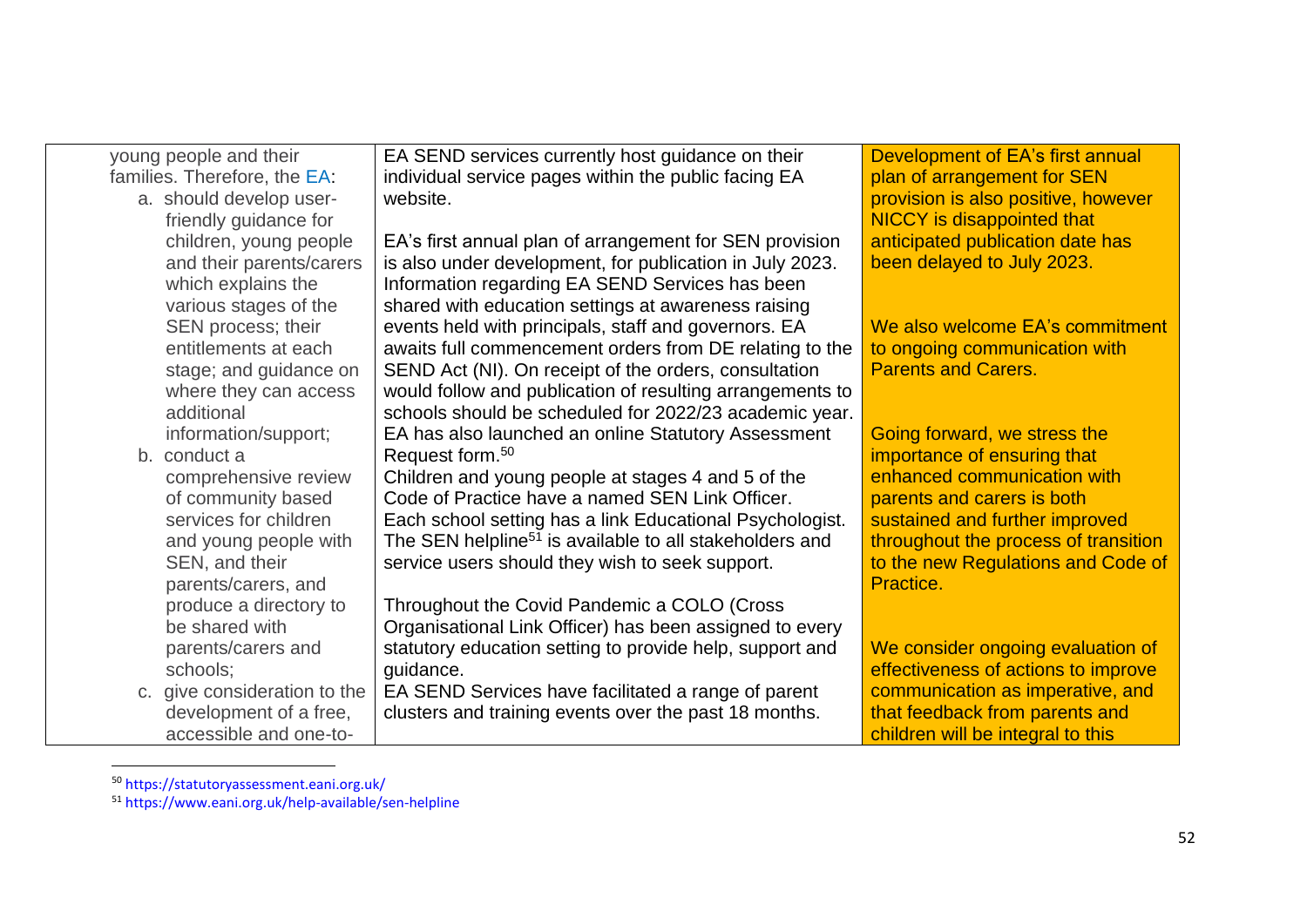| one service and where<br>each family has a<br>named EA officer who<br>could hear concerns<br>and issues as well as<br>provide individual<br>advice from Stage 1 to<br>Stage 5 of the current<br>Code of Practice. | In collaboration with the Health and Social Care Trusts,<br>SENIS Medical Needs has jointly developed a booklet<br>for parents in relation to Type 1 Diabetes - 'What<br>Diabetes Care to Expect in School'. A current update is<br>underway. This updated booklet will be provided to<br>parents at time of diagnosis as appropriate by the health<br>team.<br>The Literacy Service publishes a Newsletter that parents<br>can share with their children. It aims to share the views<br>of the child, what is enjoyable, likes, dislikes, worries and<br>concerns. Click on the links below to access past issues<br>of the EA Literacy Service Newsletter<br>Edition 1 - Literacy Service Newsletter: Issue 1 -<br>Spelling;<br>Edition 2 - Literacy Service Newsletter: Issue 2 -<br>Reading<br>Edition 3 - Literacy Service Newsletter: Issue 3 -<br>Memory. | process.<br>The feedback provided does not<br>reference a comprehensive review<br>of community-based services -<br>clarification of whether this has<br>been conducted is requested.                                                 |
|-------------------------------------------------------------------------------------------------------------------------------------------------------------------------------------------------------------------|------------------------------------------------------------------------------------------------------------------------------------------------------------------------------------------------------------------------------------------------------------------------------------------------------------------------------------------------------------------------------------------------------------------------------------------------------------------------------------------------------------------------------------------------------------------------------------------------------------------------------------------------------------------------------------------------------------------------------------------------------------------------------------------------------------------------------------------------------------------|--------------------------------------------------------------------------------------------------------------------------------------------------------------------------------------------------------------------------------------|
| 33. The DE and EA must establish<br>meaningful and robust<br>consultation mechanisms<br>concerning proposed changes                                                                                               | The EA is committed to fully involving service users,<br>local communities staff and the wider public in the<br>planning and development of services. The recently<br>published Consultation framework outlines EA's<br>approach to consultation and engagement by setting out<br>EA's aims and commitments in line with the EA values. <sup>52</sup>                                                                                                                                                                                                                                                                                                                                                                                                                                                                                                            | NICCY warmly welcomes the range<br>of consultation processes that have<br>been implemented to date by the<br>PRG, including engagement with<br>school leaders and SENCOs<br>(through LLF meetings and a<br>programme of FGs); direct |

<sup>52</sup> https://www.eani.org.uk/sites/default/files/2020-01/External%20Consultations%20Framework.pdf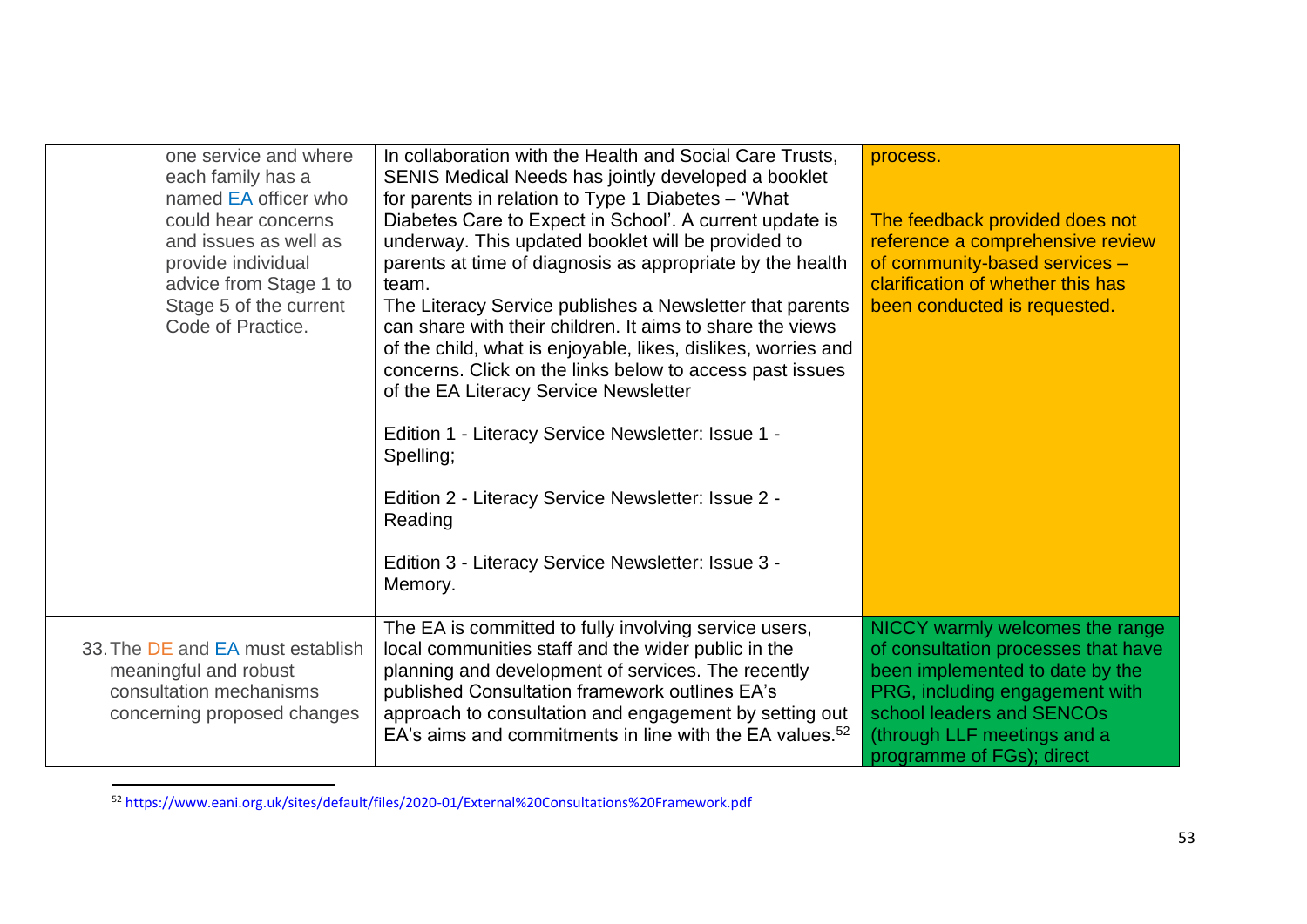| in SEN policy or models of | The scoping and development of the SEND SDP to date     | engagement with CYP with SEND        |
|----------------------------|---------------------------------------------------------|--------------------------------------|
| service delivery.          | has involved extensive stakeholder engagement across    | through EA youth service);           |
|                            | 2021. This includes the establishment of a Programme    | engagement with EA senior            |
|                            | Reference Group (PRG) which has met seven times to      | management/staff).                   |
|                            | date and will continue to operate right across the      |                                      |
|                            | programme's lifespan. The PRG includes representatives  | We also welcome planned further      |
|                            | from key parent/carer organisations and facilitated a   | improvements to engagement           |
|                            | programme of engagement with parents/carers regarding   | mechanisms, including parent/carer   |
|                            | the SEND SDP in the spring. A further parent/carer      | webinar and stakeholder/user         |
|                            | webinar regarding the resultant SEND SDP plan and the   | forums, which aim to ensure          |
|                            | PRG's future role is planned once the programme         | meaningful two-way engagement at     |
|                            | business case has been approved Individual projects     | programme and project level right    |
|                            | initiated under the SEND SDP will also have their own   | across the SEND SDP's lifespan.      |
|                            | stakeholder/user forums to ensure meaningful co-design  | NICCY welcomes these plans to        |
|                            | and delivery.                                           | ensure that engagement is an         |
|                            |                                                         | ongoing rather than time-limited     |
|                            | Schools leaders and SENCos were also engaged in two     | process and will continue to monitor |
|                            | tranches, firstly through the Locality Leadership Forum | this.                                |
|                            | meetings in March which all principals were invited to  |                                      |
|                            | attend and secondly through a programme of focus        |                                      |
|                            | groups in June which all schools and funded preschool   |                                      |
|                            | settings were invited to send representation to (more   |                                      |
|                            | than 400 participated in the focus groups). A programme |                                      |
|                            | of direct engagement with children and young people     |                                      |
|                            | with SEND was also delivered by the EA's Youth          |                                      |
|                            | Service.                                                |                                      |
|                            |                                                         |                                      |
|                            | A range of engagement sessions with EA senior           |                                      |
|                            | management and wider staff were also undertaken to      |                                      |
|                            | advise the SEND SDP's development. When the SEND        |                                      |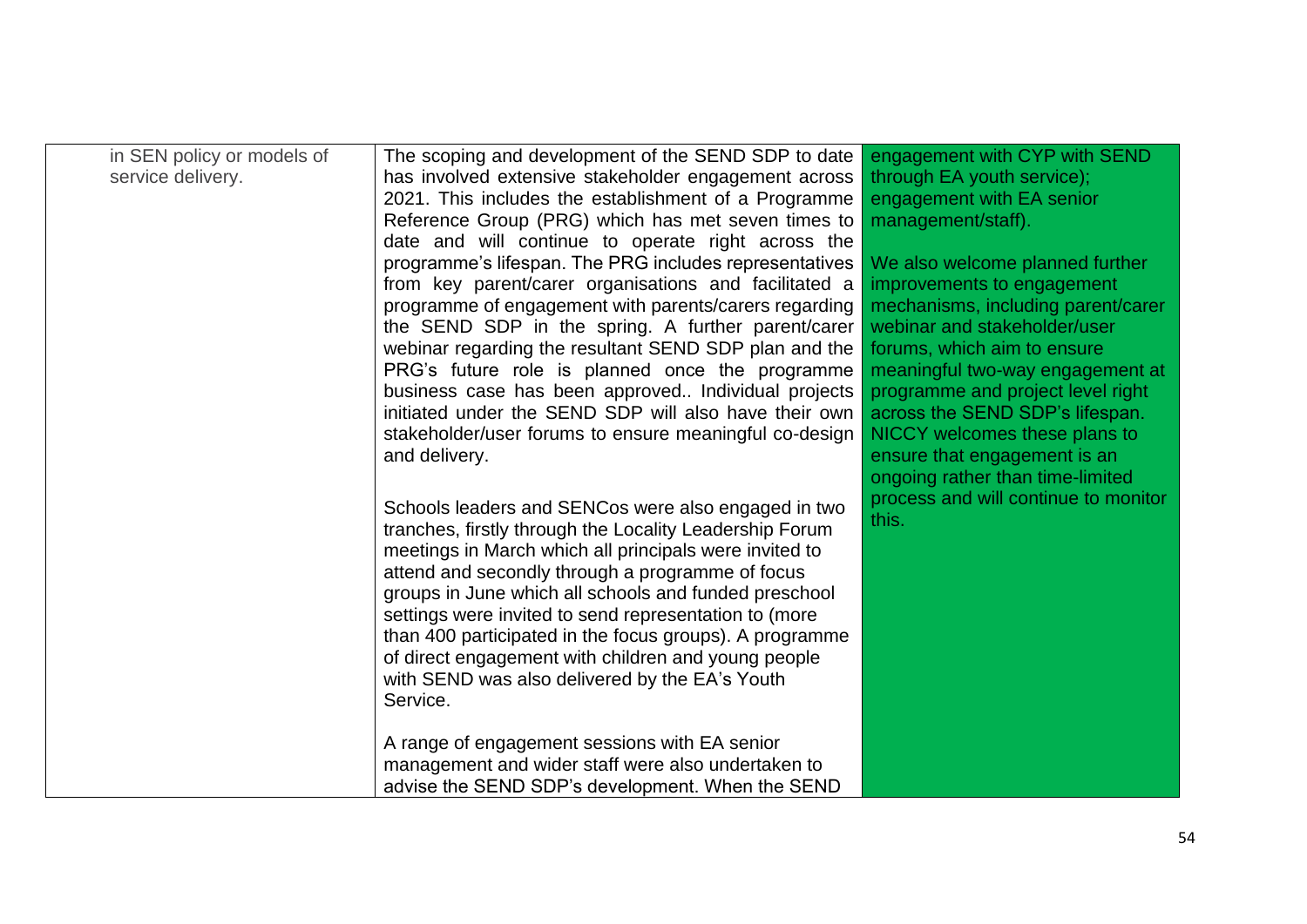|                                                                                                                                                                                                                                                                                                                                                                 | SDP moves into full implementation, all of these<br>engagement mechanisms will be further developed to<br>ensure meaningful two-way engagement with<br>stakeholders at programme and project level right across<br>the SEND SDP's lifespan.<br>EA Early Years Services in collaboration with the Public<br>Health Agency held a workshop in June 2021 where a<br>range of key stakeholders came together to highlight<br>priority areas for better integrated working in the bests<br>interest of children, families and staff. The work is<br>ongoing and a survey to baseline all early years services<br>across Northern Ireland will issue soon. |                                                                                                                                                                                                                                                                                                                                                                              |
|-----------------------------------------------------------------------------------------------------------------------------------------------------------------------------------------------------------------------------------------------------------------------------------------------------------------------------------------------------------------|------------------------------------------------------------------------------------------------------------------------------------------------------------------------------------------------------------------------------------------------------------------------------------------------------------------------------------------------------------------------------------------------------------------------------------------------------------------------------------------------------------------------------------------------------------------------------------------------------------------------------------------------------|------------------------------------------------------------------------------------------------------------------------------------------------------------------------------------------------------------------------------------------------------------------------------------------------------------------------------------------------------------------------------|
| <b>Involvement of children and young people</b>                                                                                                                                                                                                                                                                                                                 |                                                                                                                                                                                                                                                                                                                                                                                                                                                                                                                                                                                                                                                      |                                                                                                                                                                                                                                                                                                                                                                              |
| (Recommendation 34)                                                                                                                                                                                                                                                                                                                                             |                                                                                                                                                                                                                                                                                                                                                                                                                                                                                                                                                                                                                                                      |                                                                                                                                                                                                                                                                                                                                                                              |
| <b>Recommendation</b>                                                                                                                                                                                                                                                                                                                                           | <b>Action taken or planned</b>                                                                                                                                                                                                                                                                                                                                                                                                                                                                                                                                                                                                                       |                                                                                                                                                                                                                                                                                                                                                                              |
| 34. In order to ensure that<br>decisions are made in their<br>best interests, children and<br>young people must be placed<br>firmly at the heart of the SEN<br>system. Systems must be<br>developed for engaging<br>children and young people,<br>and their parents and carers,<br>and evaluating the impact of<br>their contribution.<br>a. Guidance should be | The EA's Youth Service has established mechanisms to<br>ensure the participation and inclusion of children and<br>young people within all decision making and provision<br>across EA. Recent activity has included a stakeholder<br>engagement event co-designed and facilitated by young<br>people focusing on the needs of children and young<br>people post-lockdown.<br>Also, an engagement with young people for the<br>Department of Communities' Anti-Poverty strategy<br>(report submitted May 2021) and engagement with<br>children and young people with SEN focusing on the<br>SEND SDP (report submitted July 2021).                     | We note the establishment of<br>mechanisms by the EA's youth<br>service, as well as other 'one-of'<br>engagement processes, all of which<br>are welcome. It is unclear from the<br>level of detail provided whether<br>these mechanisms are sufficient in<br>both scope and reach in engaging<br>and involving children and young<br>people in decision making<br>processes. |
| developed by the EA to<br>support schools to                                                                                                                                                                                                                                                                                                                    |                                                                                                                                                                                                                                                                                                                                                                                                                                                                                                                                                                                                                                                      | We note that the participation of<br>advocates and intermediaries is                                                                                                                                                                                                                                                                                                         |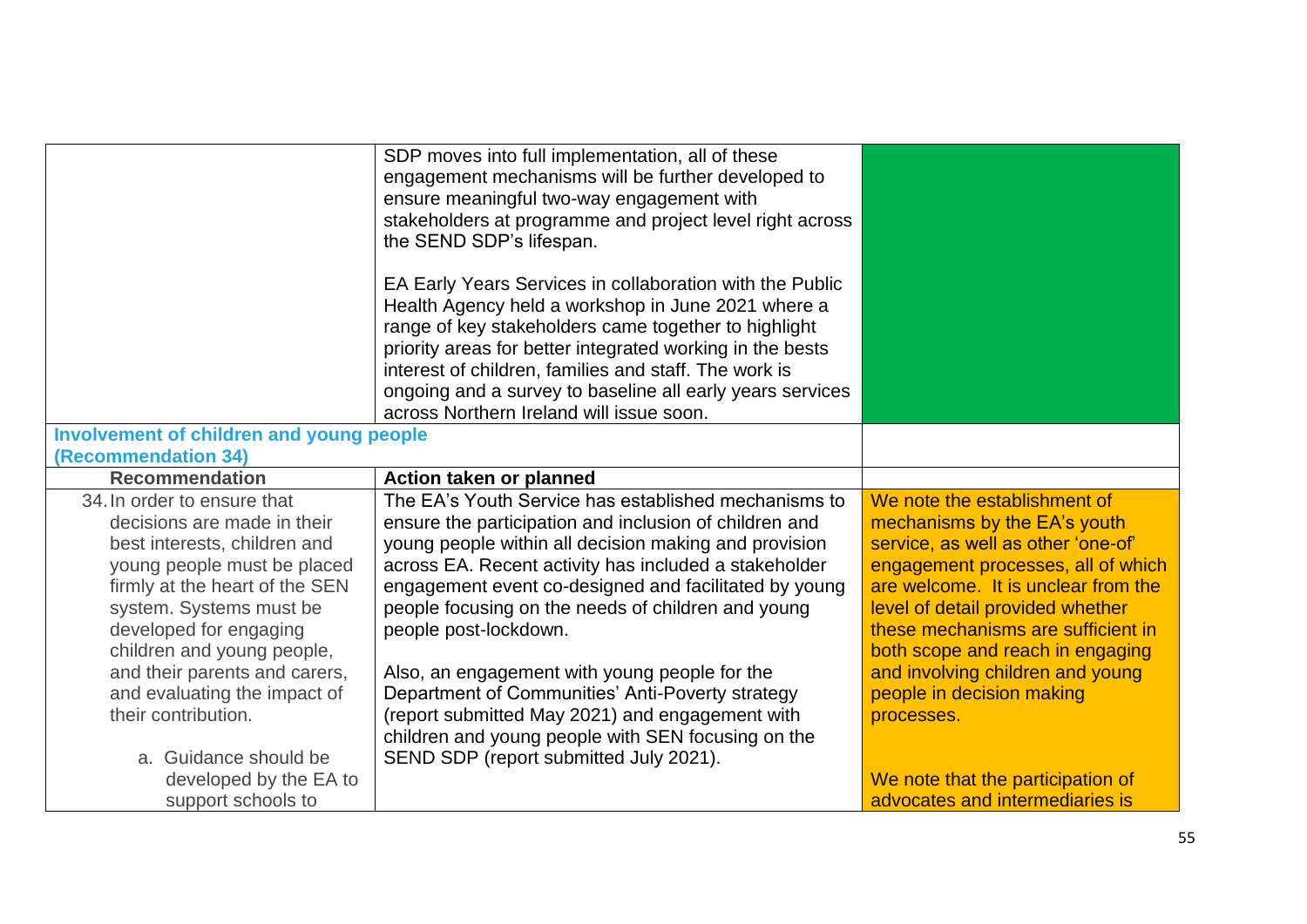| ensure the active<br>involvement of all<br>children and young<br>people in decision<br>making processes.<br>b. The involvement of<br>intermediaries and<br>advocates should also<br>be explored and their<br>participation<br>considered, particularly<br>where children or young<br>people are reluctant to<br>speak to parents, carers<br>or education<br>professionals. | Advocates and intermediaries are welcome to attend<br>statutory statement annual reviews, school meetings and<br>multidisciplinary discussions as requested by children<br>and their parents/carers.<br>EA's Sensory Service uses questionnaires to prompt<br>conversations with children on reasonable adjustments<br>in school, success or otherwise of the support they<br>receive. Answers to questionnaires guide Sensory staff<br>to inform support.<br>DE commenced Section 1 of the SEND Act in December<br>2020 placing a duty on the EA to have regard to the<br>views of the child.<br>Section 11 of the SEND Act once commenced, will<br>confer new rights on children over compulsory school<br>age who have or may have SEN, allowing them to make<br>decisions that would normally have been undertaken by<br>a parent. | welcomed by EA. However, NICCY<br>calls for a more proactive approach<br>to ensure awareness among all<br>relevant stakeholders, including<br>children, parents and<br>intermediaries.<br>As noted, Section 11 of the SEND<br>Act, once commenced, will confer<br>new rights on children over<br>compulsory school age who have or<br>may have SEN, allowing them to<br>make decisions that would normally<br>have been undertaken by a parent.<br><b>NICCY</b> considers it imperative that<br>appropriate action is taken by the<br>EA to ensure awareness and<br>understanding of these new rights<br>among young people. |
|----------------------------------------------------------------------------------------------------------------------------------------------------------------------------------------------------------------------------------------------------------------------------------------------------------------------------------------------------------------------------|----------------------------------------------------------------------------------------------------------------------------------------------------------------------------------------------------------------------------------------------------------------------------------------------------------------------------------------------------------------------------------------------------------------------------------------------------------------------------------------------------------------------------------------------------------------------------------------------------------------------------------------------------------------------------------------------------------------------------------------------------------------------------------------------------------------------------------------|------------------------------------------------------------------------------------------------------------------------------------------------------------------------------------------------------------------------------------------------------------------------------------------------------------------------------------------------------------------------------------------------------------------------------------------------------------------------------------------------------------------------------------------------------------------------------------------------------------------------------|
| <b>Multi-Disciplinary Working</b>                                                                                                                                                                                                                                                                                                                                          |                                                                                                                                                                                                                                                                                                                                                                                                                                                                                                                                                                                                                                                                                                                                                                                                                                        |                                                                                                                                                                                                                                                                                                                                                                                                                                                                                                                                                                                                                              |
| (Recommendations 35 - 36)                                                                                                                                                                                                                                                                                                                                                  |                                                                                                                                                                                                                                                                                                                                                                                                                                                                                                                                                                                                                                                                                                                                                                                                                                        |                                                                                                                                                                                                                                                                                                                                                                                                                                                                                                                                                                                                                              |
| <b>Recommendation</b>                                                                                                                                                                                                                                                                                                                                                      | Action taken or planned                                                                                                                                                                                                                                                                                                                                                                                                                                                                                                                                                                                                                                                                                                                                                                                                                |                                                                                                                                                                                                                                                                                                                                                                                                                                                                                                                                                                                                                              |
| 35. Article 4 of the Special<br><b>Educational Needs and</b><br>Disability (Northern Ireland)<br>Act 2016 (SEND Act) must be<br>enacted immediately.                                                                                                                                                                                                                       | The Department is committed to introducing Section 4 of<br>the SEND Act as soon as reasonably practicable.<br>Following consideration of comments received as part of<br>the consultation process, officials are continuing to work<br>with key stakeholders and Departmental Solicitors to                                                                                                                                                                                                                                                                                                                                                                                                                                                                                                                                            | We note that Section 4 of the SEND<br>Act is still not commenced but will<br>be introduced 'as soon as is<br>reasonably practicable'.<br><b>Clarification of anticipated</b><br>timeframe for this is requested.                                                                                                                                                                                                                                                                                                                                                                                                             |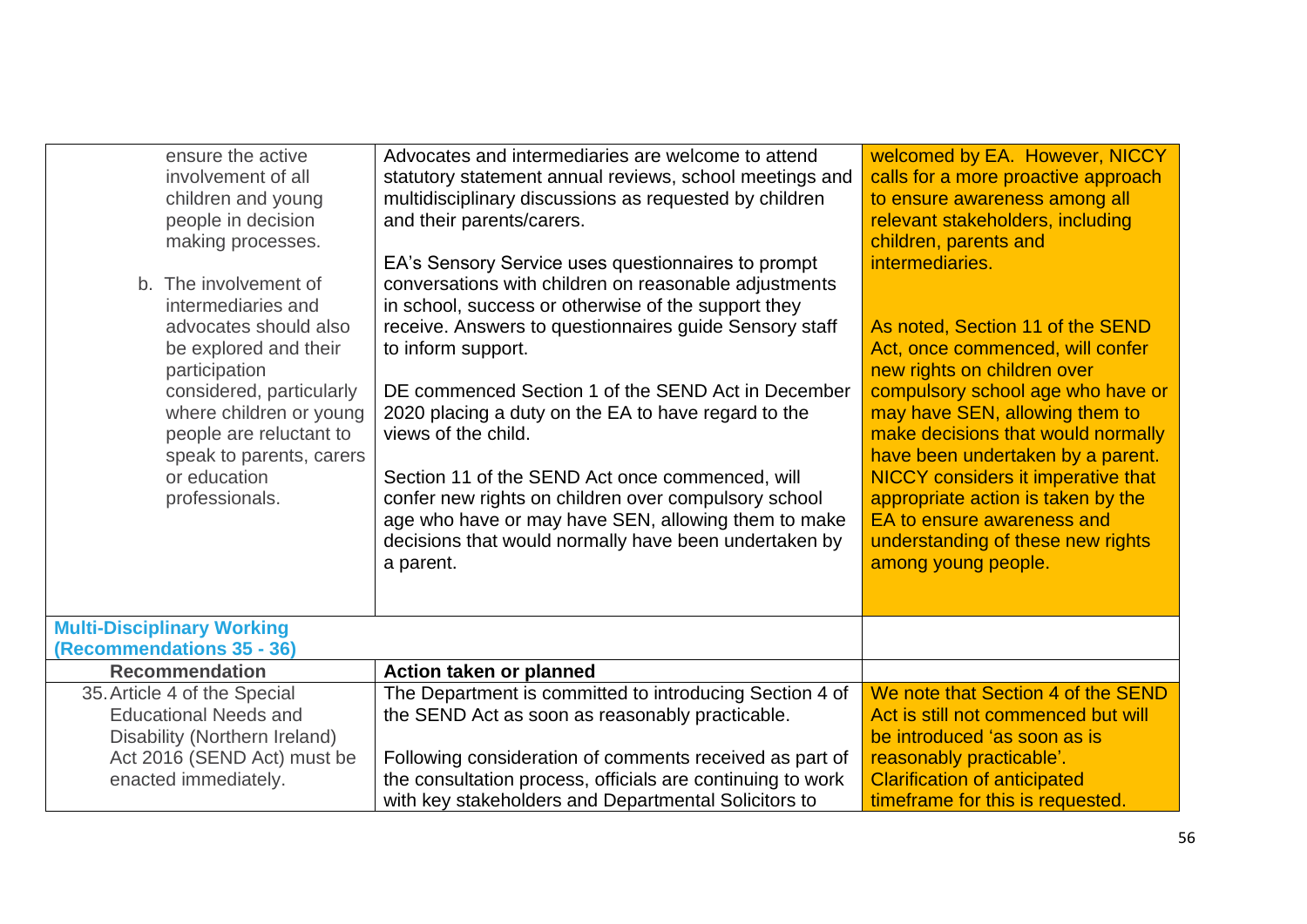| finalise the draft SEN Regulations before seeking             |                                            |
|---------------------------------------------------------------|--------------------------------------------|
| Ministerial approval to lay before the Assembly for           | We note that the majority of the           |
| debate. It is anticipated that the majority of the provisions | provisions of the SEND Act will be         |
| of the SEND Act will be commenced in a phased                 | commenced in a phased approach             |
| approach during 2022/2023 subject to Ministerial              | during 2022/2023. Specific details         |
| approval and each organisations readiness for                 | of and timeframes for                      |
| implementation.                                               | implementation of distinct 'phases'        |
|                                                               | is required from DE once available.        |
| Procedures are in place between EA and Health around          |                                            |
| the identification and assessment of children with SEN,       |                                            |
| including a triage system in operation between EA's           | NICCY welcomes the ongoing work            |
| Educational Psychology Service and HSCT paediatric            | to improve information flow between        |
| services.                                                     | <b>Health and Education, including the</b> |
|                                                               | continuing roll out of a common            |
| As part of the Notification, Referral and Statutory           | digital communication platform             |
| Assessment (NRSA) project, EA and HSCTs have                  | (Anycomms+).                               |
| worked jointly to improve collaboration across the            |                                            |
| statutory assessment process and this has included the        |                                            |
| appointment of SEN Co-ordinators and Data Analyst             | We look forward to an update on            |
| posts within each HSCT. Work continues to improve             | the impact of improved                     |
| information flow between Health and Education including       | collaboration, as well as detail of        |
| the continuing roll out of a common digital                   | further opportunities for enhanced         |
| communication platform (Anycomms+).                           | co-ordination and collaboration as         |
|                                                               | these are progressed.                      |
| EA and the PHA have also commenced planning on the            |                                            |
| joint plan on co-operation. Initial discussions have also     |                                            |
| taken place with ETI and RQIA colleagues about the            | We look forward to sight of joint          |
| structure of their 3 yearly inspection programme.             | plan, when completed, outlining            |
|                                                               | how duty on education and health to        |
|                                                               | co-operate in the identification,          |
|                                                               | assessment and provision of                |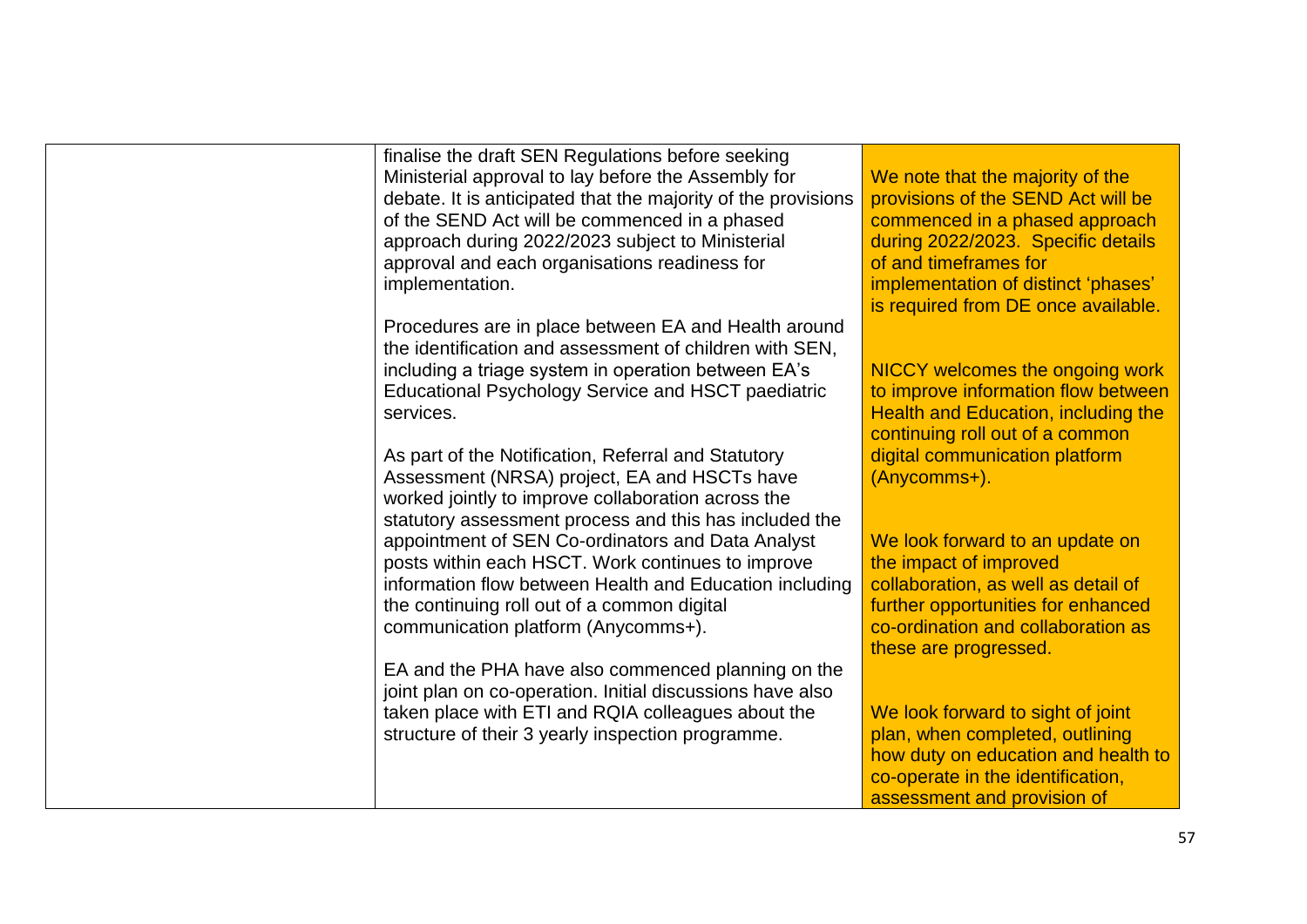|                                                                                                                                                                                                                                                                                                                                                                                                                                                                                                               | Consideration of further opportunities for enhanced co-<br>ordination and collaboration are also being considered<br>under the SEND SDP.                                                                                                                                                                                                                                                                                                                                                                                                                                                                                                                                                                                                                                                     | services to meet the needs of<br>children who have or may have<br><b>SEN will be fulfilled.</b>                                                                                                                                                                                                                                                                                                              |
|---------------------------------------------------------------------------------------------------------------------------------------------------------------------------------------------------------------------------------------------------------------------------------------------------------------------------------------------------------------------------------------------------------------------------------------------------------------------------------------------------------------|----------------------------------------------------------------------------------------------------------------------------------------------------------------------------------------------------------------------------------------------------------------------------------------------------------------------------------------------------------------------------------------------------------------------------------------------------------------------------------------------------------------------------------------------------------------------------------------------------------------------------------------------------------------------------------------------------------------------------------------------------------------------------------------------|--------------------------------------------------------------------------------------------------------------------------------------------------------------------------------------------------------------------------------------------------------------------------------------------------------------------------------------------------------------------------------------------------------------|
|                                                                                                                                                                                                                                                                                                                                                                                                                                                                                                               |                                                                                                                                                                                                                                                                                                                                                                                                                                                                                                                                                                                                                                                                                                                                                                                              |                                                                                                                                                                                                                                                                                                                                                                                                              |
| 36. The DE, EA, the Department<br>of Health (DoH), the Health<br>and Social Care Board<br>(HSCB) and Public Health<br>Agency (PHA) must review<br>and revise arrangements for<br>the planning, assessment,<br>diagnosis and implementation<br>of supports/services to ensure<br>that key services work<br>collaboratively. This should<br>include the establishment of:<br>a. localised, specialised,<br>multi-disciplinary teams<br>across Northern Ireland.<br>These teams should<br>have a clear remit for | Department of Health/Department of<br>Education/Education Authority/Public Health<br>Agency/Health and Social Care Board cross-agency<br>working has strengthened and improved operational<br>processes throughout the pandemic (see 35 above).<br>A number of integrated forums have been established<br>between EA services and multiple HSCT services led<br>regionally with support from the PHA & HSCB. These<br>are informed by staff in services and agencies and are<br>bespoke to each individual working group.<br>The Preschool Education Group (PEG) is a<br>multidisciplinary group of statutory, voluntary and<br>community services/agencies/departments. PEG has<br>widened its scope this year to include information<br>sharing around key messages across the early years | We commend the positive<br>developments to date, including<br>improved cross-agency working and<br>operational processes, the<br>establishment of integrated forums<br>between EA services and multiple<br><b>HSCT services, with support from</b><br>PHA and HSCB.<br>The widening of PEG's scope to<br>include information sharing around<br>key messages across the early<br>years phase is also welcome. |
| cross-consultation,<br>assessment and                                                                                                                                                                                                                                                                                                                                                                                                                                                                         | phase.                                                                                                                                                                                                                                                                                                                                                                                                                                                                                                                                                                                                                                                                                                                                                                                       |                                                                                                                                                                                                                                                                                                                                                                                                              |
| provision of advice and<br>support for children with<br><b>SEN</b> in mainstream<br>schools;<br>b. protocols for the joint<br>planning, assessment,                                                                                                                                                                                                                                                                                                                                                           | EA Early Years has developed working relationships with<br>Early Years Specialists, linkage with the Childcare<br>Partnerships at round table events, linkage with regional<br>Dental Teams across NI, RISE NI, and Early Years<br>organisation, Public Health Agency, Health Visiting and<br>CYPSP.                                                                                                                                                                                                                                                                                                                                                                                                                                                                                         | <b>NICCY</b> also considers the<br>establishment of working<br>relationships between EA Early<br>Years and a range of health<br>agencies/professionals as a very<br>positive development.                                                                                                                                                                                                                    |
| diagnosis and<br>implementation of                                                                                                                                                                                                                                                                                                                                                                                                                                                                            | SENIS Medical Needs partners with relevant health<br>professionals in relation to the care of individual children                                                                                                                                                                                                                                                                                                                                                                                                                                                                                                                                                                                                                                                                            |                                                                                                                                                                                                                                                                                                                                                                                                              |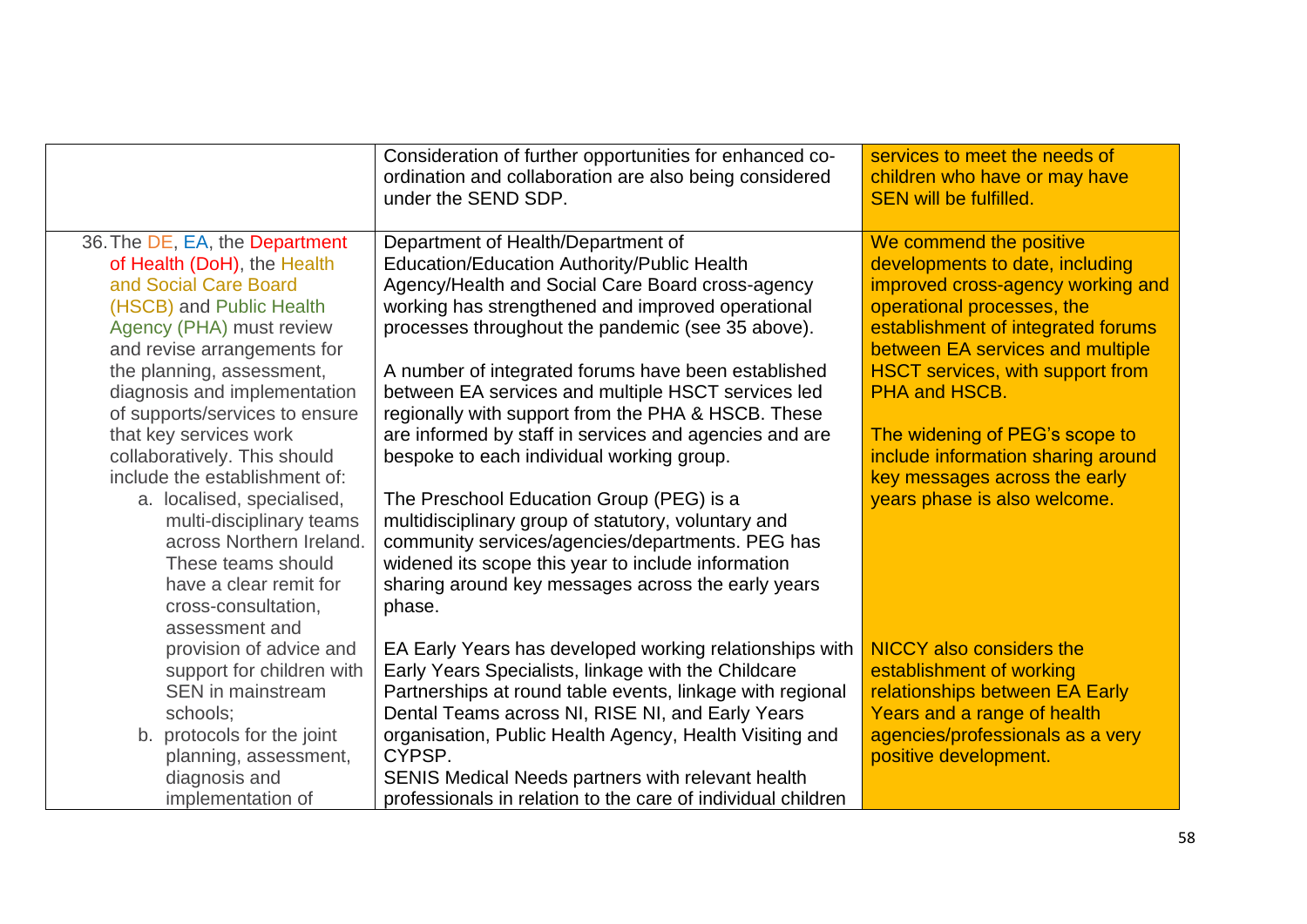| supports/services.<br>These must be informed<br>by the staff and<br>professionals working<br>across the agencies<br>involved; and<br>c. fora across Northern<br>Ireland, which involve<br>statutory education and<br>health & social care<br>agencies and VCS                                        | and young people in mainstream settings. Partners<br>include Community Children's Nursing Teams,<br>Paediatric Diabetes Specialist Nurses; School Nursing<br>and PHA. In relation to Type 1 Diabetes referrals are<br>received directly from Paediatric Diabetes Specialist<br>Nurses. It is hoped that a structured approach to further<br>collaboration will strengthen the partnership between<br>health and education and will lead to a widening of the<br>remit of this service stream to include medical conditions<br>other than Type 1 Diabetes.                                                                                                                                                                                                                                                                                                                                                                                                                                               | <b>Clarification of whether protocols for</b><br>the joint planning, assessment,<br>diagnosis and implementation of<br>supports/services have been<br>established is required.                                                                                                                                   |
|------------------------------------------------------------------------------------------------------------------------------------------------------------------------------------------------------------------------------------------------------------------------------------------------------|---------------------------------------------------------------------------------------------------------------------------------------------------------------------------------------------------------------------------------------------------------------------------------------------------------------------------------------------------------------------------------------------------------------------------------------------------------------------------------------------------------------------------------------------------------------------------------------------------------------------------------------------------------------------------------------------------------------------------------------------------------------------------------------------------------------------------------------------------------------------------------------------------------------------------------------------------------------------------------------------------------|------------------------------------------------------------------------------------------------------------------------------------------------------------------------------------------------------------------------------------------------------------------------------------------------------------------|
| organisations to<br>develop local<br>relationships and<br>exchange knowledge.<br><b>Consideration should</b><br>be given to a facilitative<br>role for the Children and<br>Young People's<br><b>Strategic Partnership</b><br>(CYPSP) through its<br><b>Outcomes and Locality</b><br>Planning Groups. | EA's Sensory Service established multidisciplinary<br>working with ENT, Audiology, Ophthalmology, Low<br>Vision clinics, Auditory Implant Centre, S<, Sensory<br>Social work teams and Deaf CAMHS. Models differ for<br>each Health and Social Care Trust. This includes joint<br>paediatric clinics led by Health with input and attendance<br>from Sensory Service.<br>A draft Paediatric Audiology Standards document is<br>pending final approval and acceptance across all<br>H&SCTs. This document will include reference to a duty<br>to establish local multi-disciplinary groups. Membership<br>of these local groups will likely include, Education, ENT,<br>and Audiology, Voluntary agencies, S< and parents.<br>Clear guidelines are in place for Education and H&SCTs<br>to work jointly for actions and responsibilities arising from<br>New-born Hearing Screening.<br>Joint working established between Education and Guide<br>Dogs NI for Habilitation work with CYP Vision impaired. | While the potential for partnerships<br>between health and education to<br>lead to a widening of remit of<br><b>Paediatric Nurses (Diabetes)</b><br>specialists currently) is highlighted,<br>we do not consider that strong<br>commitment to ensuring that this is<br>the case is evident from the<br>response. |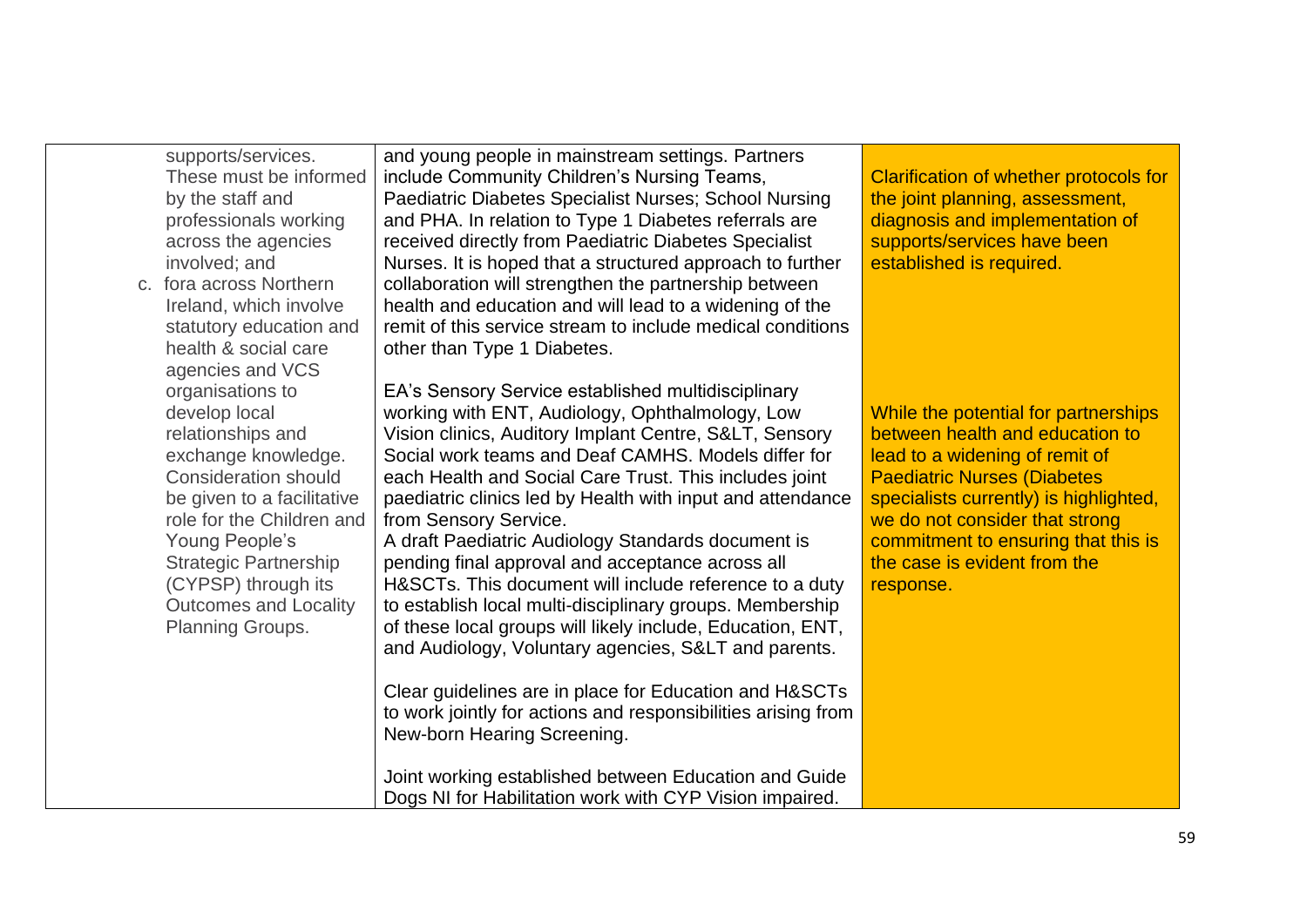| SLAs in place for statemented CYP with vision            | <b>Clarification of whether a facilitative</b> |
|----------------------------------------------------------|------------------------------------------------|
| impairment.                                              | role for CYPSP been considered                 |
| Regular meetings in place between Education and          | through its Outcomes and Locality              |
| voluntary and outside agencies including NDCS, RNIB,     | <b>Planning Groups is required.</b>            |
| Guide Dogs, Action Deaf Youth.                           |                                                |
|                                                          | We note that the first meeting of the          |
| Since the publication of the NICCY report, education and | <b>Children and Young People's</b>             |
| health colleagues are committed to working together at a | <b>Strategic Partnership (CYPSP) SEN</b>       |
| departmental, regional and local level to further        | sub-group was held on 02 February              |
| strengthen and enhance the co-operation that already     | 2022 and welcome plans to ensure               |
| exists. While the establishment of localised and         | perspectives of those with lived               |
| specialised teams are recommended by NICCY,              | experience are integrated in the               |
| education and health need to deliver a consistent pupil  | development of SEN policy and                  |
| support service in relation to assessment, provision and | services. Plans to establish sub-              |
| advice across the province by collaboratively working    | group link to the education/health             |
| with multiple disciplines, as required, and ensuring the | joint plan on co-operation also                |
| voices of parents/carers, children and young people are  | welcome.                                       |
| heard and acted upon.                                    |                                                |
| Education and health colleagues are working more         |                                                |
| efficiently and effectively in the identification,       |                                                |
| assessment and statementing process. Smarter ways of     | NICCY considers the jointly led                |
| working have been employed involving technology, use     | project (DE/DoH) which will                    |
| of uniformed templates and the appointment of            | examine the current transitions                |
| dedicated health co-ordinators across each of the Health | planning process for those children            |
| and Social Care Trusts. An integrated early years        | turning 14 and who have a                      |
| planning workshop has also taken place to further co-    | Statement of SEN as vital to ensure            |
| ordinate services across these sectors.                  | smooth transition for children and             |
|                                                          | young people with SEND. We are                 |
| Arrangements for the planning, assessment, diagnosis     | very disappointed that project has             |
| and implementation of supports/ services are routinely   | been paused due to competing                   |
| reviewed and will be enhanced with the introduction of   | priorities and resource issues within          |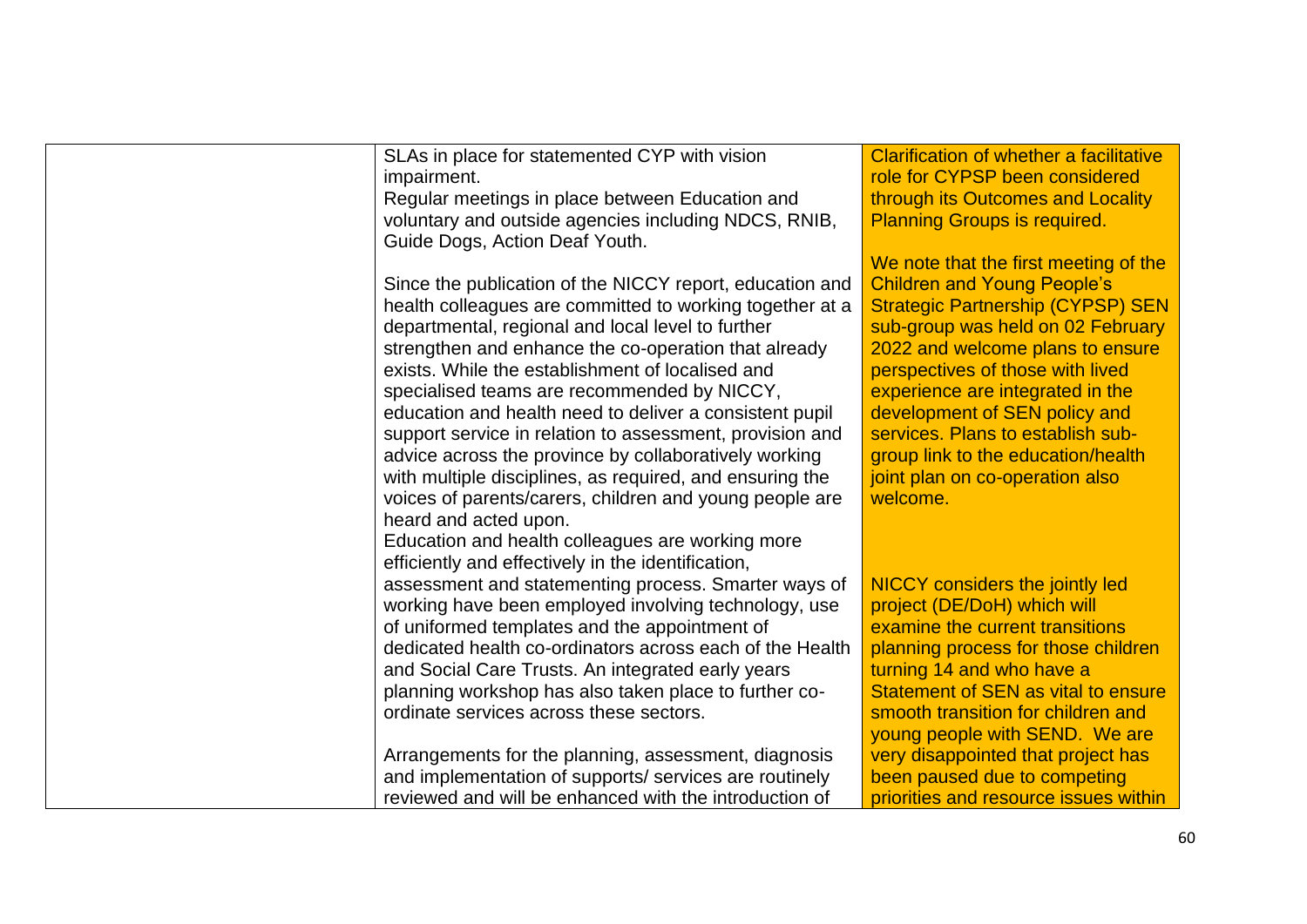|                                                                                                                                    | the new SEN Framework and the commitments                                                                                                                                                                            | DE and DoH. Detail of revised                                                                                                             |
|------------------------------------------------------------------------------------------------------------------------------------|----------------------------------------------------------------------------------------------------------------------------------------------------------------------------------------------------------------------|-------------------------------------------------------------------------------------------------------------------------------------------|
|                                                                                                                                    | contained within to improve collaborative working                                                                                                                                                                    | timeframes is requested.                                                                                                                  |
|                                                                                                                                    | A jointly led project (DE/DoH) has been initiated to                                                                                                                                                                 |                                                                                                                                           |
|                                                                                                                                    | examine the current transitions planning process for                                                                                                                                                                 |                                                                                                                                           |
|                                                                                                                                    | those children turning 14 and who have a Statement of                                                                                                                                                                |                                                                                                                                           |
|                                                                                                                                    | SEN. The project aims to put in place a mechanism by                                                                                                                                                                 |                                                                                                                                           |
|                                                                                                                                    | which the process can be easily transferrable for those                                                                                                                                                              |                                                                                                                                           |
|                                                                                                                                    | children who have a disability but not a statement of                                                                                                                                                                |                                                                                                                                           |
|                                                                                                                                    | SEN. Several other departments are involved in this                                                                                                                                                                  |                                                                                                                                           |
|                                                                                                                                    | project including the Departments for Communities and                                                                                                                                                                |                                                                                                                                           |
|                                                                                                                                    | Economy.                                                                                                                                                                                                             |                                                                                                                                           |
|                                                                                                                                    |                                                                                                                                                                                                                      |                                                                                                                                           |
|                                                                                                                                    | DE is currently drafting a strategic Memorandum of                                                                                                                                                                   |                                                                                                                                           |
|                                                                                                                                    | Understanding (MOU) between Education and                                                                                                                                                                            |                                                                                                                                           |
|                                                                                                                                    | Department of Health. In February 2022, DE established                                                                                                                                                               |                                                                                                                                           |
|                                                                                                                                    | a SEN sub-group under the CYPSP to strengthen links                                                                                                                                                                  |                                                                                                                                           |
|                                                                                                                                    | between with the voluntary, community and youth sector                                                                                                                                                               |                                                                                                                                           |
|                                                                                                                                    | partners as well as those with lived experience. The                                                                                                                                                                 |                                                                                                                                           |
|                                                                                                                                    | purpose of the group is ensure these perspectives are                                                                                                                                                                |                                                                                                                                           |
|                                                                                                                                    | integrated in the development of SEN policy and                                                                                                                                                                      |                                                                                                                                           |
|                                                                                                                                    | services. The sub-group will link into the                                                                                                                                                                           |                                                                                                                                           |
|                                                                                                                                    | education/health joint plan on co-operation and would be                                                                                                                                                             |                                                                                                                                           |
|                                                                                                                                    | the operationalisation of the strategic level MoU                                                                                                                                                                    |                                                                                                                                           |
| <b>DARS and Appeals</b>                                                                                                            |                                                                                                                                                                                                                      |                                                                                                                                           |
| (Recommendations 37 - 39)                                                                                                          |                                                                                                                                                                                                                      |                                                                                                                                           |
| <b>Recommendation</b>                                                                                                              | Action taken or planned                                                                                                                                                                                              |                                                                                                                                           |
|                                                                                                                                    |                                                                                                                                                                                                                      |                                                                                                                                           |
|                                                                                                                                    |                                                                                                                                                                                                                      |                                                                                                                                           |
|                                                                                                                                    |                                                                                                                                                                                                                      |                                                                                                                                           |
|                                                                                                                                    |                                                                                                                                                                                                                      |                                                                                                                                           |
|                                                                                                                                    |                                                                                                                                                                                                                      |                                                                                                                                           |
| 37. The EA must ensure that the<br>opportunity to resolve disputes<br>as early as possible is made<br>available to parents/carers. | In September 2019 EA transferred provision of the<br>Dispute Avoidance and Resolution Service (DARS) to an<br>independent provider called Global Mediation. The<br>service is provided under a contract arrangement, | NICCY is mindful of the lack of<br>awareness of DARS, as highlighted<br>by our TLTL research findings, and<br>call for enhanced proactive |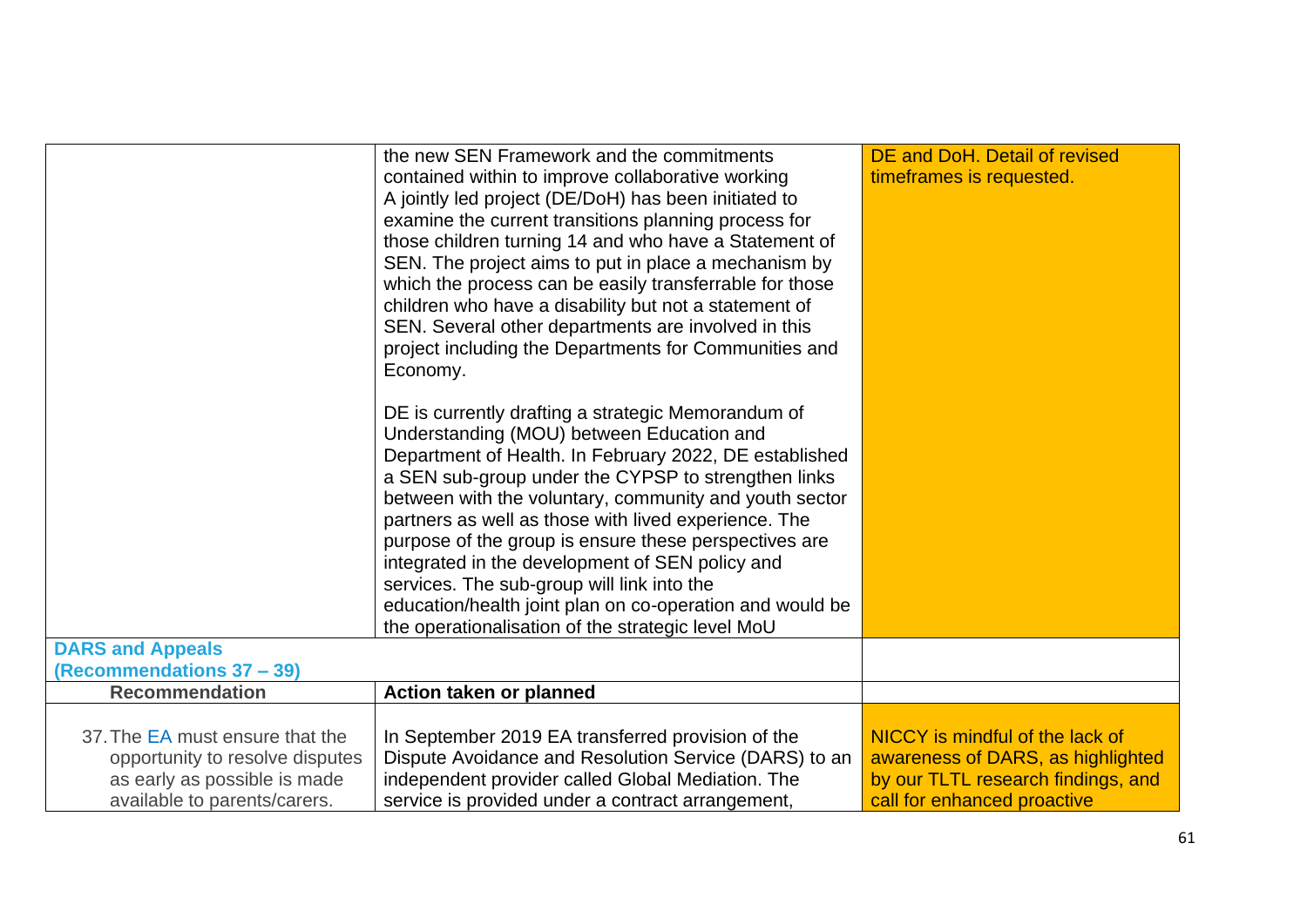| a. Information should be<br>produced to raise<br>parents/carers'<br>awareness of the<br>Dispute Avoidance<br><b>Resolution Service</b><br>(DARS).<br>b. An evaluation of the<br>effectiveness of the new<br>mediation mechanism<br>should be conducted in<br>order to engender<br>confidence in the<br>process and encourage<br>other individuals to<br>participate. | subject to quality assurance and performance<br>management requirements. Information about DARS<br>and mediation is available on the public facing EA<br>website and included in statutory assessment<br>correspondence to parents. <sup>53</sup><br>It is proposed that evaluation of mediation provided by<br>Global Mediation will be covered by the contract review<br>process already in place and the findings considered by<br>the SEND SDP Board and PRG.                                                                                         | communication about this service to<br>parents and carers – perhaps as<br>part of an overall induction pack<br>provided by schools.<br><b>Clarification of whether Global</b><br>Mediation are obliged to promote<br>this service is required.<br>We request timeframe for<br>dissemination of DARS evaluation,<br>completed in January 2022, to the<br><b>SEND SDP Board.</b> |
|----------------------------------------------------------------------------------------------------------------------------------------------------------------------------------------------------------------------------------------------------------------------------------------------------------------------------------------------------------------------|-----------------------------------------------------------------------------------------------------------------------------------------------------------------------------------------------------------------------------------------------------------------------------------------------------------------------------------------------------------------------------------------------------------------------------------------------------------------------------------------------------------------------------------------------------------|--------------------------------------------------------------------------------------------------------------------------------------------------------------------------------------------------------------------------------------------------------------------------------------------------------------------------------------------------------------------------------|
| 38. An action plan should be<br>prepared by the EA outlining<br>the steps which will be taken<br>to reduce the number of<br>appeals to SENDIST.                                                                                                                                                                                                                      | As noted above, to date the Statutory Assessment<br>Improvement Project (SAIP) has ensured that a wide<br>range of enhanced governance, accountability, quality<br>assurance and performance management measures<br>have been put in place right across the statutory<br>assessment process.<br>In addition, the operational model for the Statutory<br>Assessment Panel has been revised. A diagnostic<br>review of appeals and SEND Tribunal trends has also<br>been completed in collaboration with the SEND SDP's<br>Programme Reference Group (PRG). | We are optimistic about the<br>potential of this work to address<br>both the unacceptable number of<br>tribunals and appeals to SENDIST,<br>many of which we know are<br>conceded by the EA prior to<br>hearing.<br>We note completion of diagnostic<br>review of appeals and SEND<br>Tribunal trends. An update on                                                            |

<sup>53</sup> https://www.eani.org.uk/help-available/dispute-avoidance-and-resolution-service-dars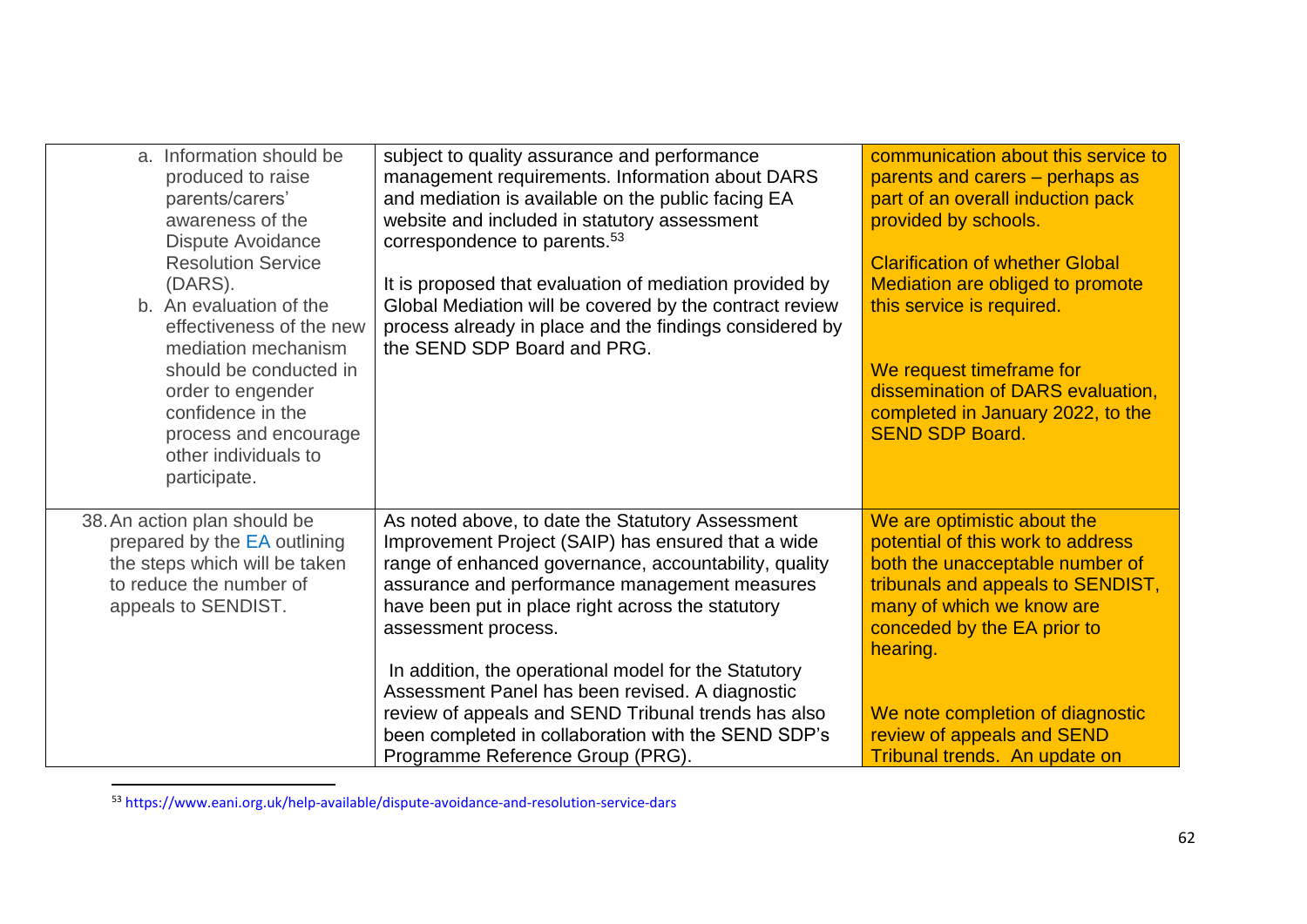|                                                                                                                                                                                                                                              | A range of recommended actions is currently being<br>developed and will be considered by the SEND SDP<br>Board and PRG.                                                                                                                                                                                                                                                                                                                                                                                                          | progress in respect of taking<br>forward recommendations is<br>requested.                                                                                                                                                                                                               |
|----------------------------------------------------------------------------------------------------------------------------------------------------------------------------------------------------------------------------------------------|----------------------------------------------------------------------------------------------------------------------------------------------------------------------------------------------------------------------------------------------------------------------------------------------------------------------------------------------------------------------------------------------------------------------------------------------------------------------------------------------------------------------------------|-----------------------------------------------------------------------------------------------------------------------------------------------------------------------------------------------------------------------------------------------------------------------------------------|
| 39. The Department of Justice<br>(DoJ) must provide legal aid to<br>support parents/carers'<br>requests for appeal at<br>SENDIST.                                                                                                            | Legal Aid is not currently available for representation at<br>the Special Educational Needs and Disability Tribunal.<br>This is in line with the position in respect of similar<br>tribunals and in other jurisdictions in the UK.<br>Legal Aid for advice and assistance on any point of<br>Northern Ireland law, which would include advice<br>regarding a parent/carer's requests for appeal at<br>SENDIST, is available to financially eligible applicants.                                                                  | <b>NICCY has raised this previously</b><br>with DoJ and requests current<br>situation and plans.                                                                                                                                                                                        |
| <b>Systemic Review</b><br>(Recommendation 40)                                                                                                                                                                                                |                                                                                                                                                                                                                                                                                                                                                                                                                                                                                                                                  |                                                                                                                                                                                                                                                                                         |
| <b>Recommendation</b>                                                                                                                                                                                                                        | Action taken or planned                                                                                                                                                                                                                                                                                                                                                                                                                                                                                                          |                                                                                                                                                                                                                                                                                         |
| 40. The Terms of Reference for<br>the 'external, independent<br>review of education<br>provision <sup>'54</sup> must include the<br>structure and effectiveness of<br>the EA in meeting the needs of<br>children with SEN and<br>disability. | An independent review team to assess the EA's<br>effectiveness has been appointed and has completed<br>Stage 1 of the project (Desktop research). Stage 2 of the<br>project (Stakeholder Engagement) is currently underway.<br>The project is expected to be completed by the end of<br>April 2022.<br>DE continue to progress the commission of an<br>independent, external review of SEN service provision<br>and processes, with the objective of evaluating whether<br>they are fit for purpose in terms of progress made by | <b>NICCY</b> looks forward to further<br>engagement with the Independent<br><b>Review Panel and to the opportunity</b><br>to review the outcome of their work<br>in this area.<br>We look forward to the outcome of<br>the external Landscape Review of<br>the Education Authority once |

<sup>54</sup>*New Decade, New Approach* published 9th January 2020.